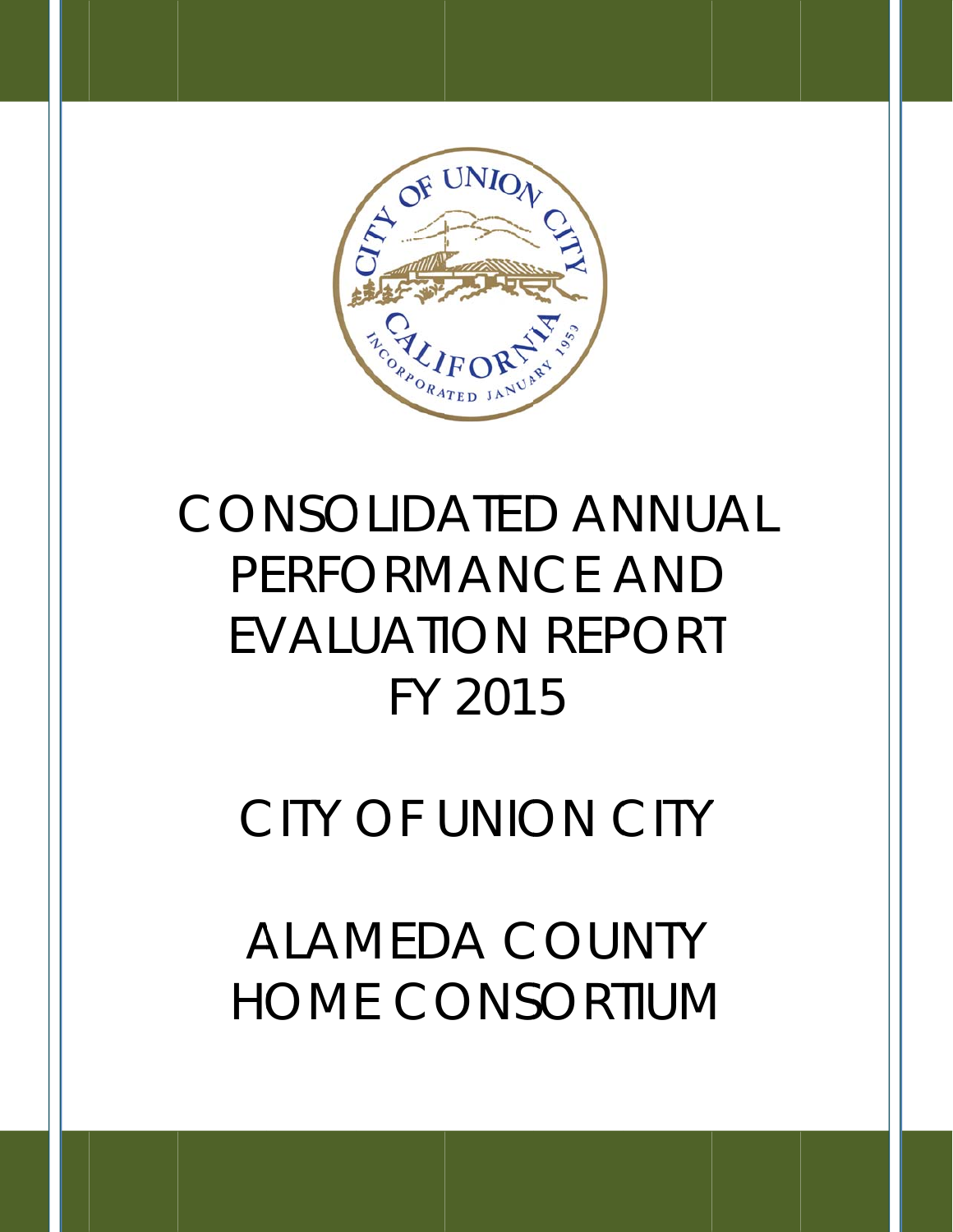## **Table of Contents**

| Attachment C - Summary of Accomplishments for Analysis of Impediments to Fair Housing37 |  |
|-----------------------------------------------------------------------------------------|--|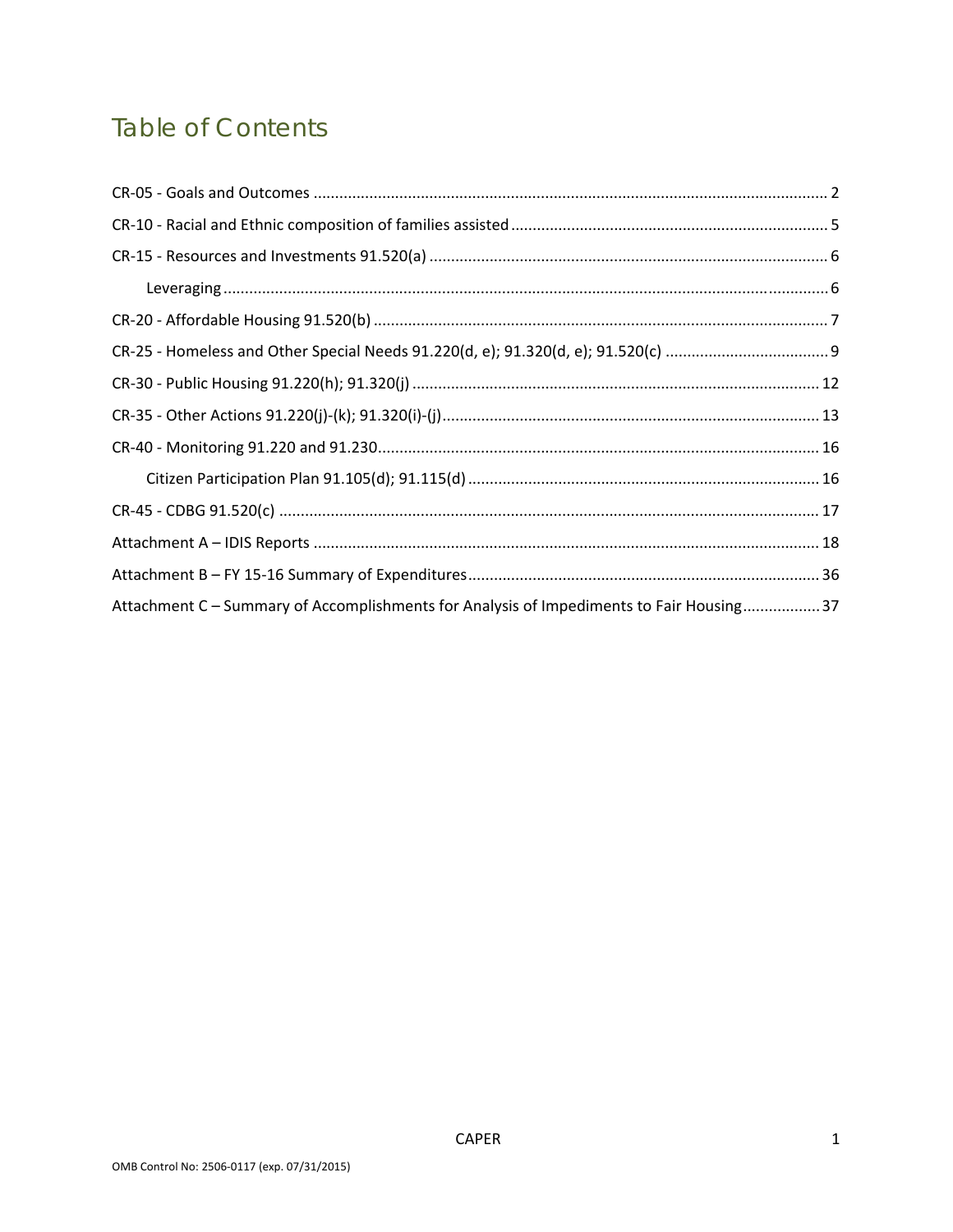## CR-05 - Goals and Outcomes

## **Progress the jurisdiction has made in carrying out its strategic plan and its action plan. 91.520(a)**

The City of Union City completed the first year of its FY 15-16 to FY 19-20 Consolidated Plan. During fiscal year 2015-2016, the City used Community Development Block Grant (CDBG) to support activities that benefit low and moderate‐income households throughout the City. Below is a summary of the actions the City took to carry out its 2015‐2016 Annual Action Plan and Consolidated Plan:

- The City allocated 15% of its CDBG funds and leveraged General Fund dollars to support 14 public service programs.
- The City also allocated CDBG funding, leveraged with HOME and former RDA Low/Mod Housing funds to the Alameda County Healthy Homes Department to implement the City's Housing Rehabilitation Program, which provides repair and rehabilitation grants to low income homeowners. This year the program completed 13 minor home repair and/or accessibility grants and 2 housing rehabilitation grants.
- The City used a portion of its CDBG Administration funding to support ECHO Housing's fair housing and tenant/landlord counseling programs.
- CDBG funds were used for the ongoing repayment of a Section 108 loan used to build the Ruggieri Senior Center.

See Attachment A – IDIS Reports for additional information:

- PR 03 CDBG Activity Summary Report
- PR 23 Summary of Accomplishments Report
- PR 26 CDBG Financial Summary Report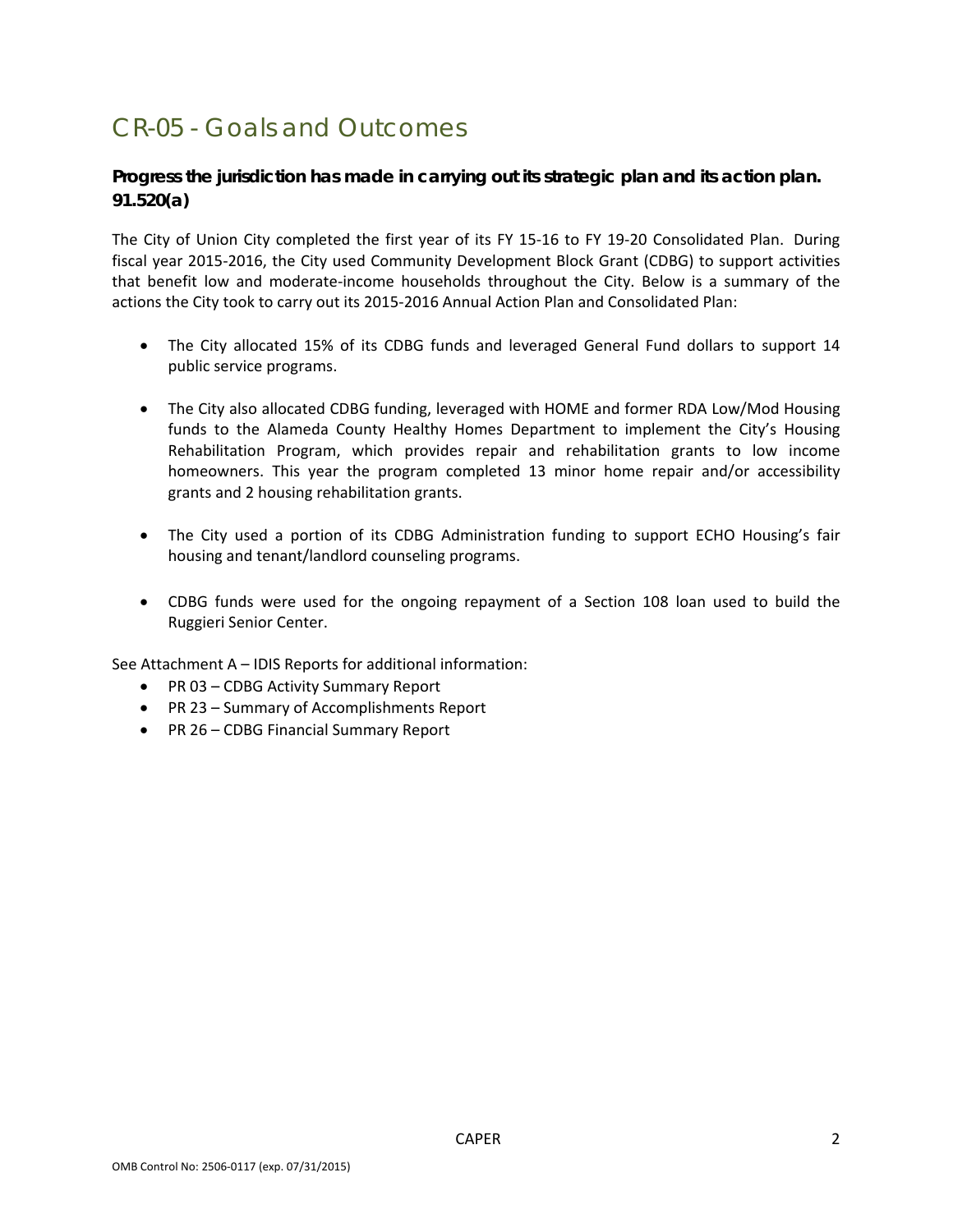|                                  |                                         | Source /      |                                                                                                 | <b>Unit of</b>               | <b>Expected</b><br><b>Strategic</b> | <b>Actual</b><br><b>Strategic</b> | <b>Percent</b>  | <b>Expected</b><br>Program | <b>Actual</b><br>Program | <b>Percent</b>  |
|----------------------------------|-----------------------------------------|---------------|-------------------------------------------------------------------------------------------------|------------------------------|-------------------------------------|-----------------------------------|-----------------|----------------------------|--------------------------|-----------------|
| Goal                             | <b>Category</b>                         | <b>Amount</b> | <b>Indicator</b>                                                                                | <b>Measure</b>               | Plan                                | Plan                              | <b>Complete</b> | Year                       | Year                     | <b>Complete</b> |
| <b>Fair Housing</b>              | Affordable<br>Housing                   | CDBG: \$      | Other                                                                                           | Other                        | 500                                 | 86                                | 17.2%           | 100                        | 86                       | 86%             |
| Housing<br>Rehabilitation        | Affordable<br>Housing                   | CDBG: \$      | Homeowner<br>Housing<br>Rehabilitated                                                           | Household<br>Housing<br>Unit | 100                                 | 15                                | 15%             | 20                         | 15                       | 75%             |
| Program<br>Administration        | Administration                          | CDBG: \$      | Other                                                                                           | Other                        | 5                                   | $\mathbf{1}$                      | 20%             | $\mathbf{1}$               | $\mathbf{1}$             | 100%            |
| <b>Public Services</b>           | Non-Housing<br>Community<br>Development | CDBG: \$      | Public service<br>activities other<br>than Low/<br>Moderate<br>Income Housing<br><b>Benefit</b> | Persons<br>Assisted          | 500                                 | 540                               | 108.0%          | 258                        | 540                      | 209.3%          |
| <b>Public Services</b>           | Non-Housing<br>Community<br>Development | CDBG: \$      | <b>Homeless Person</b><br>Overnight Shelter                                                     | Persons<br>Assisted          | 50                                  | 12                                | 24%             | 10                         | 12                       | 120%            |
| <b>Public Services</b>           | Non-Housing<br>Community<br>Development | CDBG: \$      | Overnight/<br>Emergency<br>Shelter/<br>Transitional<br><b>Housing Beds</b><br>Added             | <b>Beds</b>                  | 0                                   | 0                                 | N/A             | $\Omega$                   | $\mathbf 0$              | N/A             |
| Repayment of<br>Section 108 Loan | Non-Housing<br>Community<br>Development | CDBG: \$      | Other                                                                                           | Other                        | 3                                   | $\mathbf{1}$                      | 33.3%           | $\mathbf{1}$               | $\mathbf{1}$             | 100%            |

**Comparison of the proposed versus actual outcomes for each outcome measure submitted with the consolidated plan and explain, if applicable, why progress was not made toward meeting goals and objectives. 91.520(g)**

**Table 1 ‐ Accomplishments – Program Year & Strategic Plan to Date**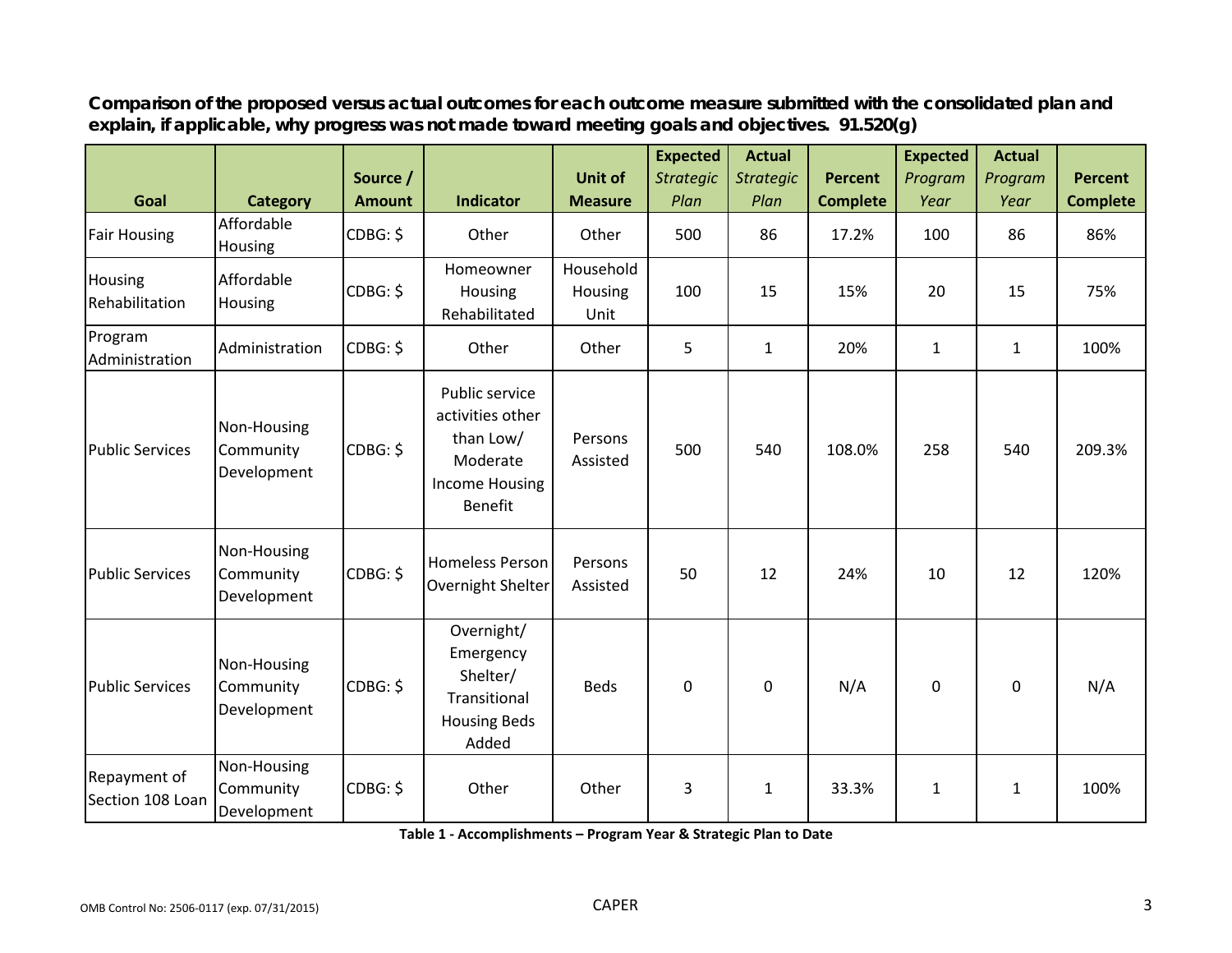**Assess how the jurisdiction's use of funds, particularly CDBG, addresses the priorities and specific objectives identified in the plan, giving special attention to the highest priority activities identified.** 

### **Priority Need:** Preserve existing affordable stock

Goal: Rehabilitation of owner occupied units for extremely-low, very-low- and low-income households. **Activities Undertaken:** To meet this priority need, the City utilized CDBG, HOME, and former RDA Low/Mod Housing funds to support the Housing Rehabilitation Program, which provides repair and rehabilitation grants to low income homeowners. This year the program completed 13 minor home repair and/or accessibility grants and 2 housing rehabilitation grants.

### **Priority Need:** Support Public Services

Goal: Provision of community-wide public services for extremely-low-, very-low- and low-income families and individuals.

**Activities Undertaken:** The City, in an effort to meet the needs of the community's disadvantaged, provides General Fund and CDBG funds for various public service programs. The City used CDBG funds to support Abode Services – Sunrise Village Homeless Shelter, Bay Area Community Services (BACS) – Adult Day Care and the South County Wellness Center, Safe Alternatives to Violent Environments (SAVE) – Domestic Violence Services, and Spectrum Community Services – Fall Prevention and Senior Nutrition Programs. Furthermore, the City used the General Fund to support Centro de Servicios, City of Fremont – Senior Support, Filipinos for Advocates for Justice, Kidango, Life Elder Care and Tri‐City Volunteers.

### **Priority Need:** Reduce Housing Discrimination

**Goal:** Work with Eden Council for Hope and Opportunity (ECHO) Housing to provide fair housing and tenant/landlord counseling and mediation services, along with public outreach.

**Activities Undertaken:** The City provided a portion of its CDBG Administration funds to support ECHO Housing, which provided fair housing counseling, investigation, conciliation, enforcement, tenant/landlord counseling and outreach. This year ECHO Housing opened 12 fair housing cases, of which 9 had no evidence, 2 are pending, and one was conciliated. ECHO also provided 74 Union City residents with tenant/landlord counseling.

## **Priority Need:** Public Facilities – Creation of a Senior Center

**Goal:** Repayment of Section 108 Loan used for the acquisition and development of a senior center **Activities Undertaken:** In the late 1990s, the City used Section 108 Guaranteed Loan funds, CDBG funds, HOME funds, and Redevelopment funds to construct the Ruggieri Senior Center and an affordable senior housing project. More specifically, the Section 108 funds were used for the development of the Ruggieri Senior Center. This year \$281,508 in CDBG funds were used for the annual repayment for the City's Section 108 loan.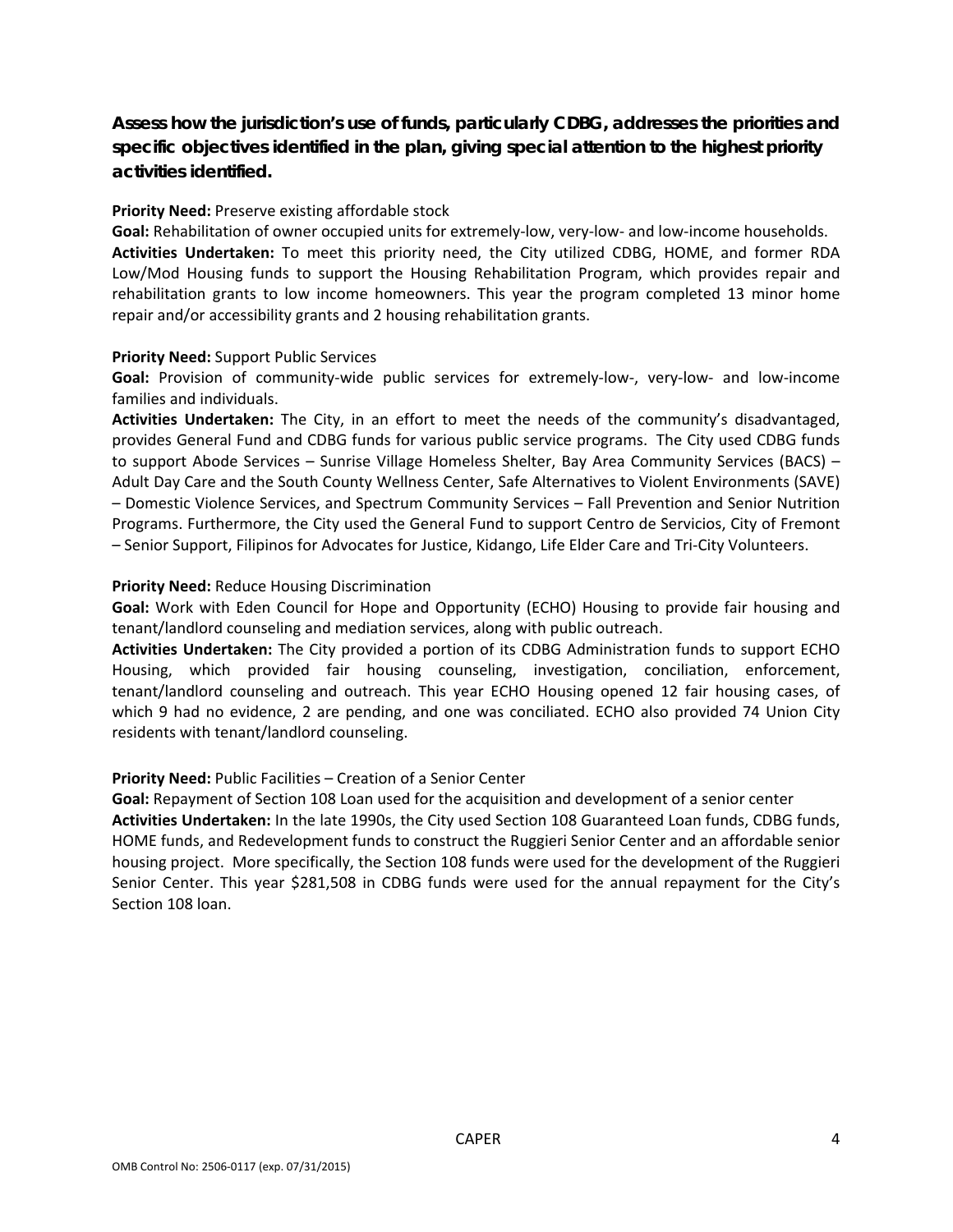## CR-10 - Racial and Ethnic composition of families assisted

**Describe the families assisted (including the racial and ethnic status of families assisted). 91.520(a)** 

|                                           | <b>CDBG</b> |
|-------------------------------------------|-------------|
| White                                     | 243         |
| <b>Black or African American</b>          | 25          |
| Asian                                     | 269         |
| American Indian or American Native        |             |
| Native Hawaiian or Other Pacific Islander |             |
| <b>Total</b>                              | 542         |
| Hispanic                                  | 74          |
| Not Hispanic                              |             |

**Table 2 – Table of assistance to racial and ethnic populations by source of funds**

## **Narrative**

Please note that the Integrated Disbursement & Information System (IDIS) did not incorporate the 25 clients that identified themselves as "other multi‐racial" in the chart above. The actual total number of people assisted should be 567. Furthermore, the addition of both "Hispanic" and "Not Hispanic" are actually overlays of ethnicity and are subsets of the total of 567 clients served.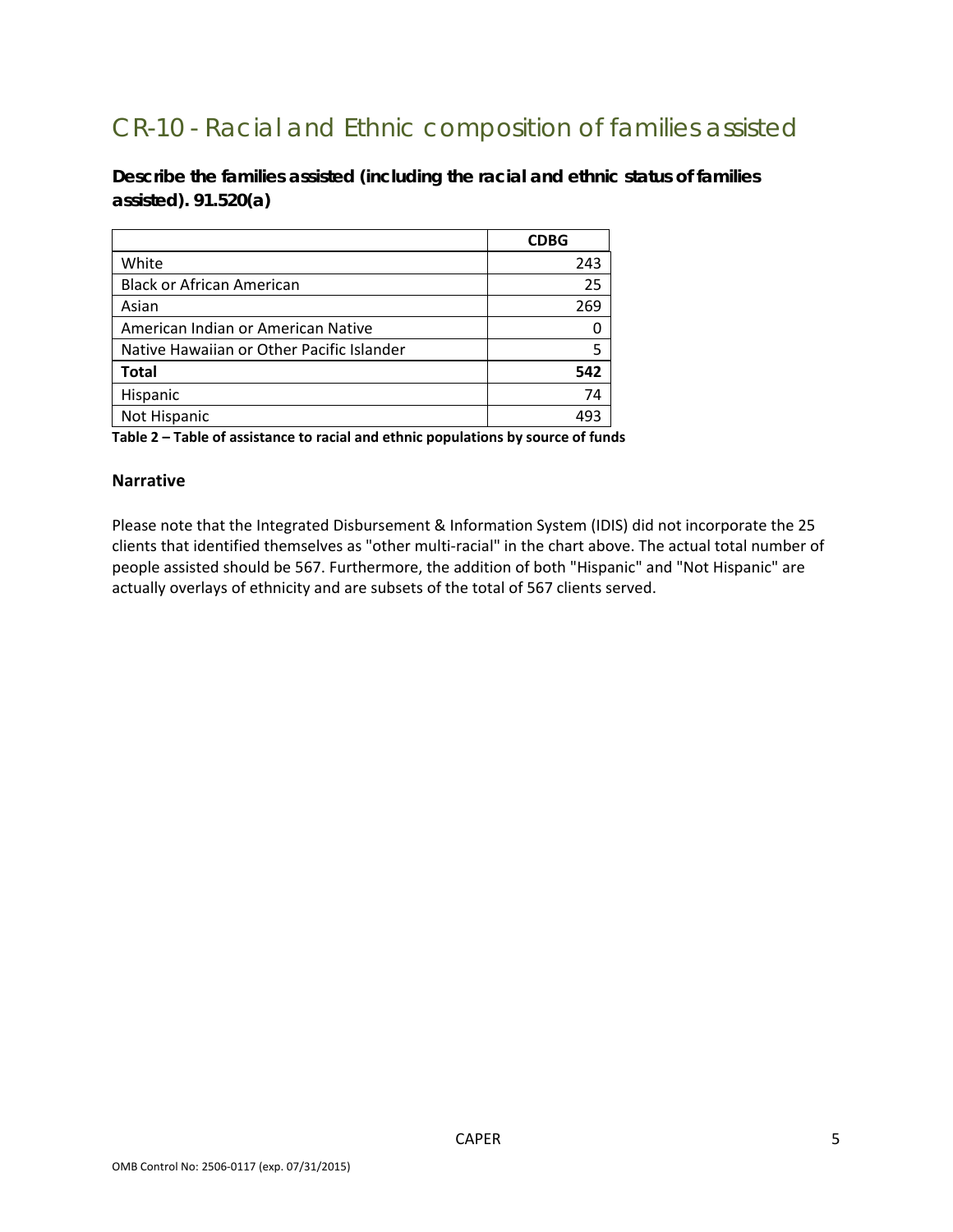## CR-15 - Resources and Investments 91.520(a)

## **Identify the resources made available**

| <b>Source of Funds</b> | <b>Source</b> | <b>Resources Made</b><br>Available | <b>Amount Expended</b><br><b>During Program Year</b> |
|------------------------|---------------|------------------------------------|------------------------------------------------------|
| <b>CDBG</b>            |               | \$651,570.47                       | \$452,734.61                                         |

**Table 3 – Resources Made Available**

## **Narrative**

In FY 15‐16, the City received a CDBG entitlement grant of \$453,192. Combining the entitlement amount with \$43,298.70 in FY 15-16 program income and \$155,079 in uncommitted funds from prior years, the City had a total of \$651,570 available to spend. In FY 15‐16, the City spent a total of \$452,734 in CDBG funding. The City also supplemented CDBG funds by spending \$100,468 in HOME funds received from the Alameda County HOME Consortium and \$32,346 in former RDA Low/Mod Housing funds for the Housing Rehabilitation Program. The City also leveraged \$245,800 in General Fund dollars to support six (6) public service non‐profits. In total the City spent \$831,349 on housing and community development related activities. See Attachment B for additional information.

## **Identify the geographic distribution and location of investments**

| <b>Target Area</b> | <b>Planned Percentage of</b><br><b>Allocation</b> | <b>Actual Percentage of</b><br><b>Allocation</b> | <b>Narrative Description</b>            |  |
|--------------------|---------------------------------------------------|--------------------------------------------------|-----------------------------------------|--|
| City-wide          | 100%                                              | 100%                                             | Funds are used on<br>city-wide programs |  |

**Table 4 – Identify the geographic distribution and location of investments**

## **Narrative**

All CDBG‐funded programs are implemented on a City‐wide basis.

## Leveraging

**Explain how federal funds leveraged additional resources (private, state and local funds), including a description of how matching requirements were satisfied, as well as how any publicly owned land or property located within the jurisdiction that were used to address the needs identified in the plan**.

The City leveraged almost \$500,000 in other federal and local funds to support housing rehabilitation and public services. Below is a summary of leveraged funds:

|                       | <b>Allocated</b> | <b>Expended</b> |
|-----------------------|------------------|-----------------|
| <b>HOME Funds</b>     | \$178,685        | \$100,468       |
| General Fund          | \$245,800        | \$245,800       |
| Low/Mod Housing Funds | \$68,315         | \$32,346        |
| <b>Total</b>          | \$492,800        | \$378,614       |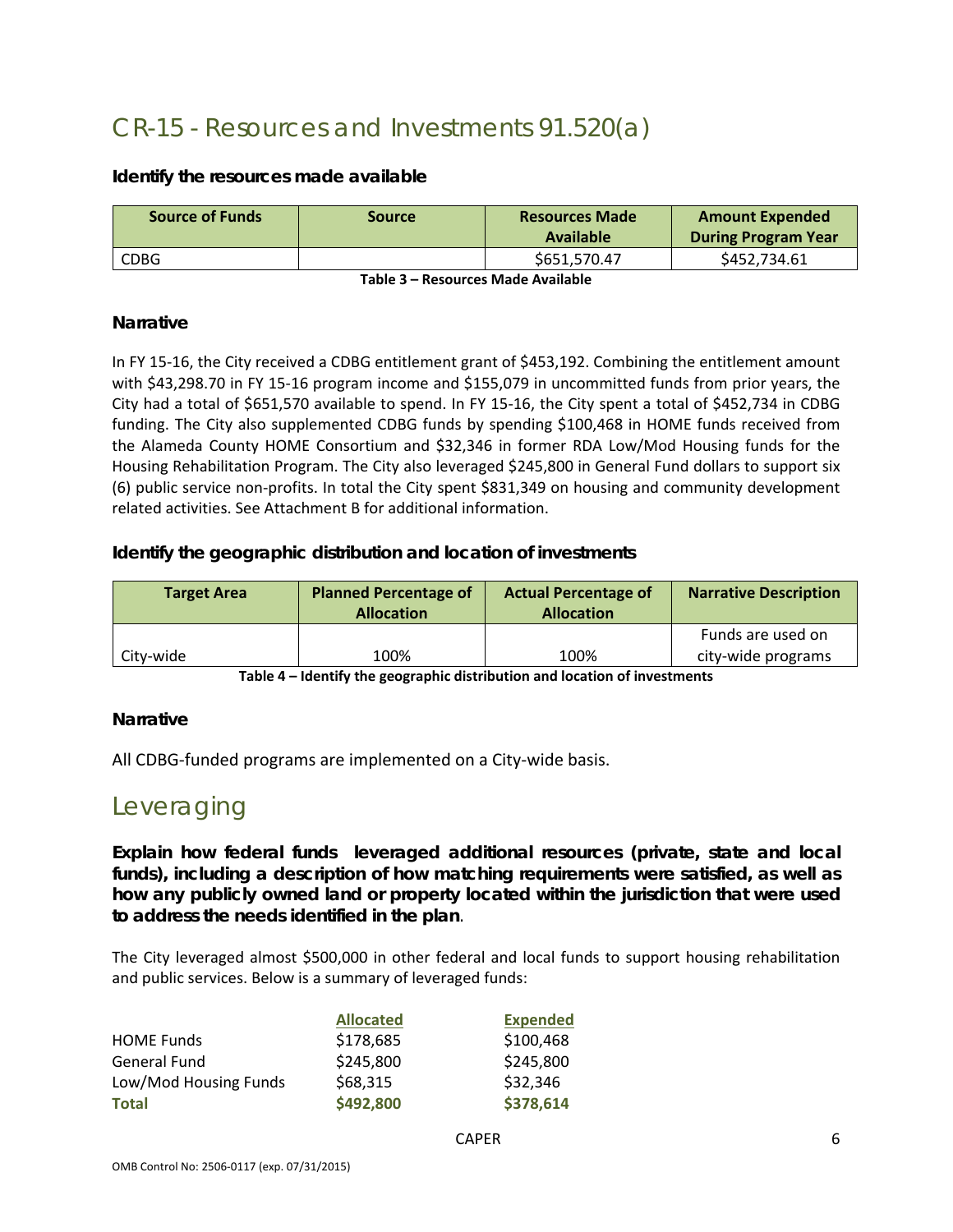## CR-20 - Affordable Housing 91.520(b)

**Evaluation of the jurisdiction's progress in providing affordable housing, including the number and types of families served, the number of extremely low-income, lowincome, moderate-income, and middle-income persons served.** 

|                                                                            | <b>One-Year Goal</b> | <b>Actual</b> |
|----------------------------------------------------------------------------|----------------------|---------------|
| Number of homeless households to be provided affordable housing units      |                      |               |
| Number of non-homeless households to be provided affordable housing units  |                      |               |
| Number of special-needs households to be provided affordable housing units |                      |               |
| <b>Total</b>                                                               |                      |               |

## **Table 5‐ Number of Households**

|                                                                          | <b>One-Year Goal</b> | <b>Actual</b> |
|--------------------------------------------------------------------------|----------------------|---------------|
| Number of households supported through rental assistance                 |                      |               |
| Number of households supported through the production of new units       |                      |               |
| Number of households supported through the rehab of existing units       | 25                   | 15            |
| Number of households supported through the acquisition of existing units |                      |               |
| <b>Total</b>                                                             | 25                   | 15            |

### **Table 6 ‐ Number of Households Supported**

## **Discuss the difference between goals and outcomes and problems encountered in meeting these goals.**

The City's Redevelopment Agency (RDA) and inclusionary housing policies have been at the core of the City's affordable housing development programs. With the dissolution of Redevelopment Agencies and resulting loss of RDA funding has critically altered the City's potential to meet its affordable housing needs.

For 2015‐2016, the City contracted with Alameda County Health Homes Department to administer the Housing Rehabilitation Program, which provides repair and rehabilitation grants to low income homeowners. The City funded this program with CDBG along with leveraged HOME and former Redevelopment Agency Low/Mod Housing funds. This year the program completed 13 minor home repair and/or accessibility grants and 2 housing rehabilitation grants. Although the Housing Rehabilitation Program did not meet its proposed goal, the program started more major rehabilitation projects this year than it normally it does. More specifically, the program also started 3 additional housing rehabilitation projects that will be complete next year.

## **Discuss how these outcomes will impact future annual action plans.**

The City will continue to adjust the proposed goals and outcomes in future action plans to reflect changes in funding availability.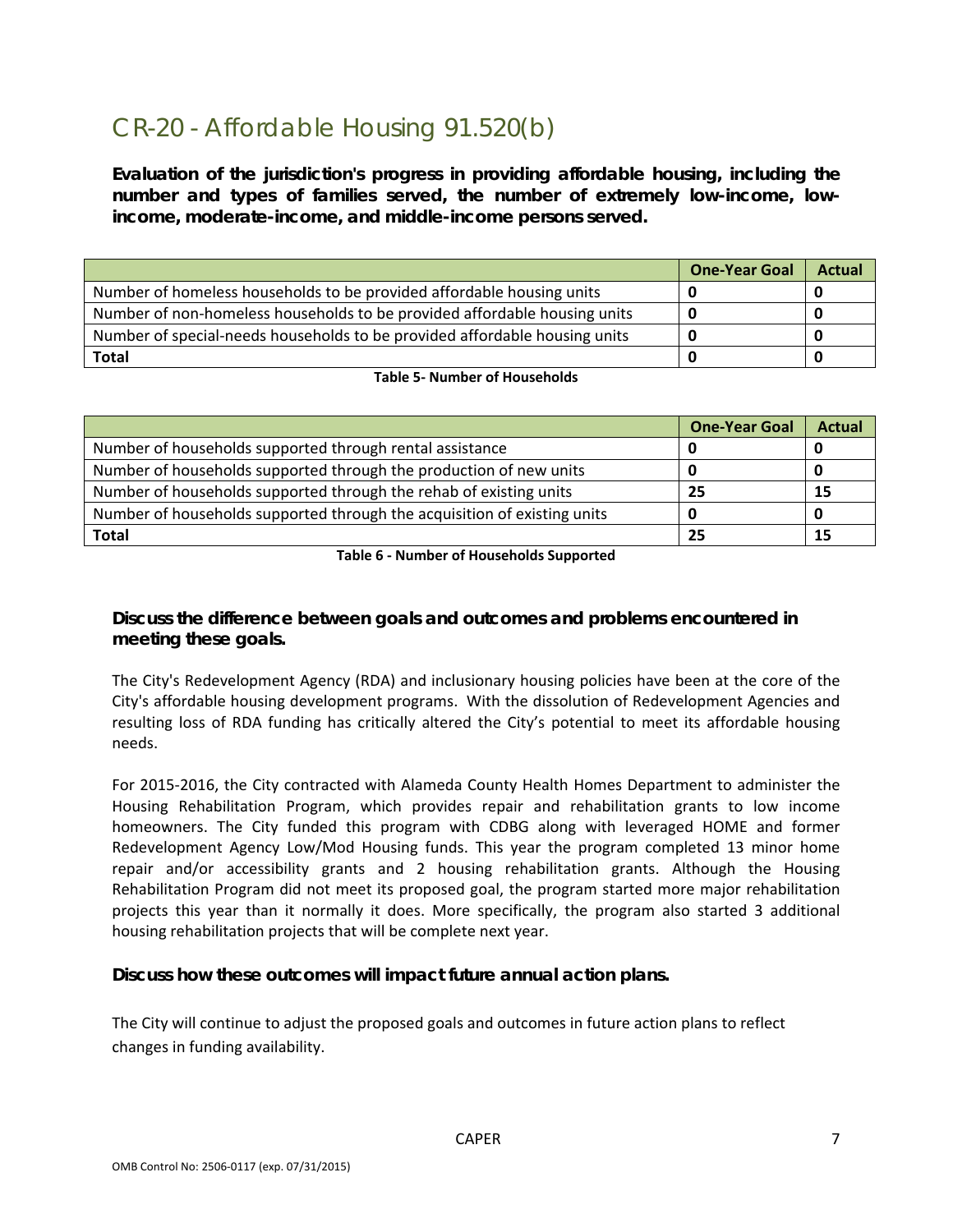**Include the number of extremely low-income, low-income, and moderate-income persons served by each activity where information on income by family size is required to determine the eligibility of the activity.** 

| Number of Persons Served    | <b>CDBG Actual</b> | <b>HOME Actual</b> |
|-----------------------------|--------------------|--------------------|
| <b>Extremely Low-income</b> |                    |                    |
| Low-income                  |                    |                    |
| Moderate-income             |                    |                    |
| <b>Total</b>                | 15                 |                    |

**Table 7 – Number of Persons Served**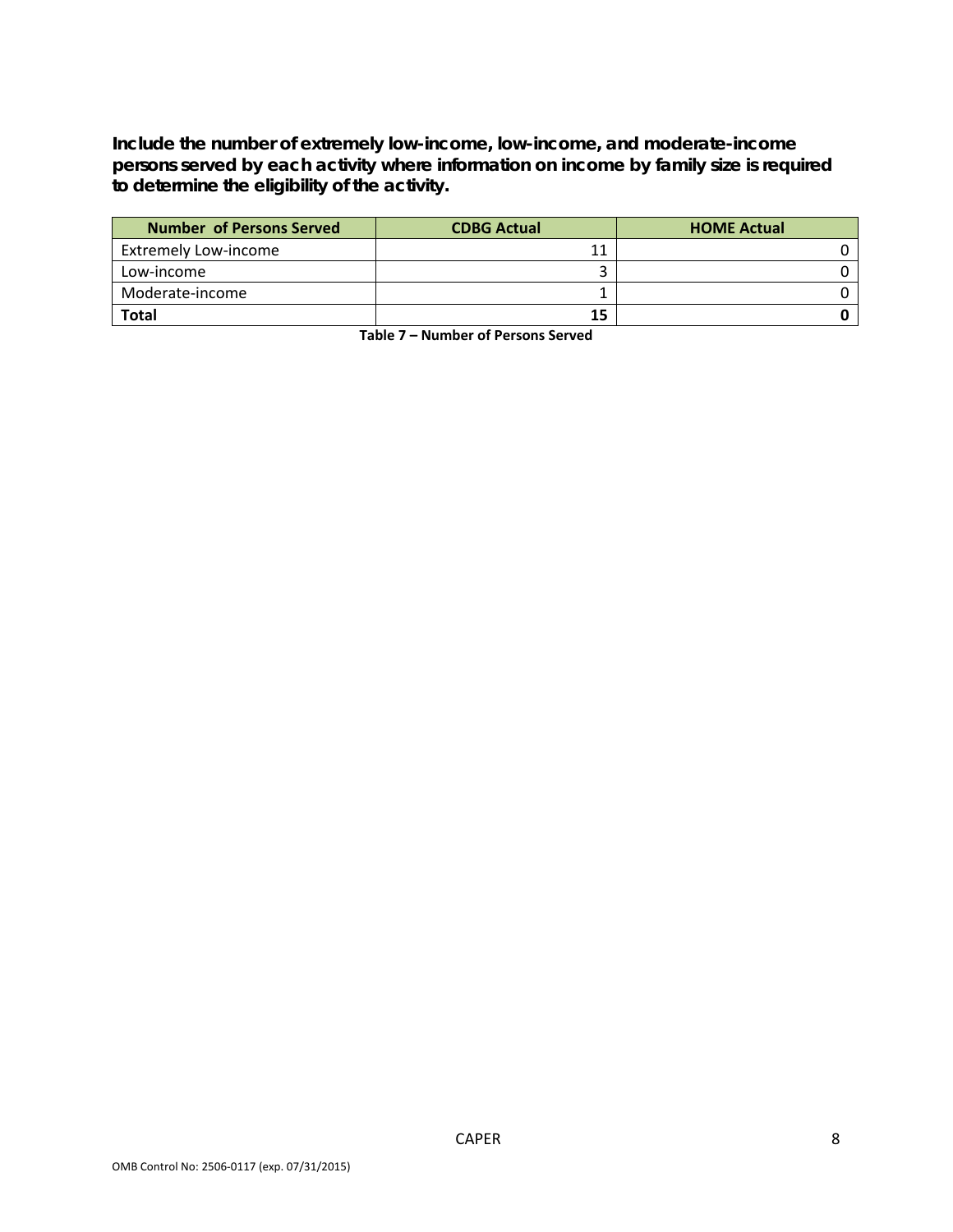## CR-25 - Homeless and Other Special Needs 91.220(d, e); 91.320(d, e); 91.520(c)

**Evaluate the jurisdiction's progress in meeting its specific objectives for reducing and ending homelessness through:** 

## **Reaching out to homeless persons (especially unsheltered persons) and assessing their individual needs**

The City of Union City is a member of the Alameda County HOME Consortium. The HOME Consortium jurisdictions continued their outreach to the homeless in a number of significant ways over the last year. For example, AC Impact, which launched in late 2013, is a direct access from the street to permanent housing program. The program focuses on chronically homeless persons whom law enforcement has identified as highly vulnerable and having particularly problematic street behavior. Abode Services, the lead agency for AC Impact, continued to operate its mobile outreach team which cover all of South and East County and worked closely with the human services and law enforcement departments to identify and contact unsheltered persons. In the last program year, Abode's outreach team reached 539 persons, 88% of whom were staying in places not meant for human habitation and Abode helped 43 homeless persons find permanent housing. Abode also ensured that 50 high need individuals housed directly from places not meant for human habitation retained their housing, a 96% success rate. In 2016 Alameda County anticipates using Medicaid Waiver funds to double street outreach capacity across the County, including the HOME Consortium jurisdictions.

## **Addressing the emergency shelter and transitional housing needs of homeless persons**

Even though State ESG funding for emergency shelters in the HOME Consortium was reduced in both 2015 and 2016 funding rounds, all shelters in the HOME Consortium remained open during the reporting period, due to local funds being provided by the Alameda County Social Services Agency. Year round emergency shelter capacity within the HOME Consortium consisted of 231 beds for families with minor children and 153 beds for single adults. Two transitional housing projects converted into permanent housing reducing the overall capacity by 62 beds—33 for families and 29 for unaccompanied adults. Current capacity stands at 86 family beds and 90 single beds (62 of those are grant per diem beds restricted to Veterans). The majority of the Continuum of Care's homeless population continues to be unsheltered (59% as of the January 28, 2015 Point‐In‐Time Count). The strategy for meeting this need is to try and resolve persons' homelessness more quickly, especially in transitional housing, so that each bed is used to support multiple people throughout the year.

At the City level, the City targeted assistance to Union City's homeless population by funding Abode Services' Sunrise Village Homeless Shelter. Abode, located in neighboring Fremont, provides emergency shelter for the Tri-City homeless. This year Abode provided emergency shelter to 12 Union City clients. Services include intake assessment, meals, transportation assistance, showers, phones, laundry facilities, case management and referral to services available in the community. Furthermore, the City provided CDBG funds to Safe Alternatives to Violent Environments (SAVE) which provides emergency shelter, food/clothing, and on‐site services to victims of domestic violence.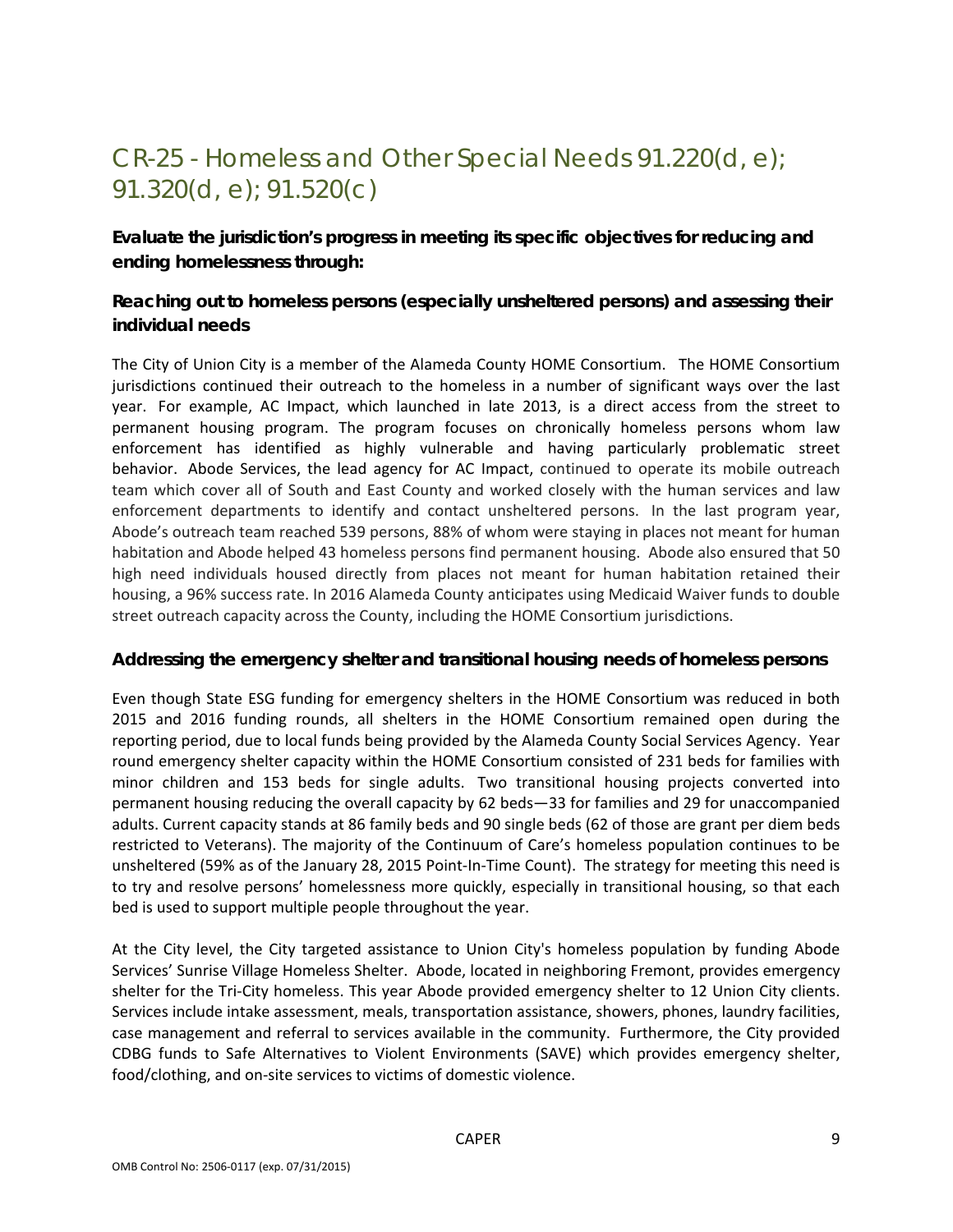Finally, as a response to a growing number of homeless and displaced families in Union City, the City, in collaboration with Kids Zone and local community and faith based organizations, launched the CAREavan Program at the end of FY 15‐16. The CAREavan Program provides families that are living in their vehicles safe places to park overnight. This program is available to families with children enrolled in the New Haven School District. All participating sites provide safe parking, a facility attendant, and restrooms. Additionally, some sites provide showers and toiletries, food, clothing, meal service, free Wi‐ Fi, computer use, laundry, and tutoring.

**Helping low-income individuals and families avoid becoming homeless, especially extremely low-income individuals and families and those who are: likely to become homeless after being discharged from publicly funded institutions and systems of care (such as health care facilities, mental health facilities, foster care and other youth facilities, and corrections programs and institutions); and, receiving assistance from public or private agencies that address housing, health, social services, employment, education, or youth needs** 

The Continuum of Care (CoC) is working with a number of publicly funded institutions of care to ensure that persons are not discharged into homelessness. The realignment housing program has housing specialists that work directly with persons in the County jail on their housing needs prior to their release and is funded by the Alameda County Probation Department to rapidly rehouse those who are or could become homeless.

The Family Reunification Housing program is a partnership with the Alameda County Child Welfare agency to provide rental subsidies and housing search assistance to families reunifying from foster care. The Youth Transitions Planning partnership funded by Health and Human Services (HHS) also works to ensure that no transition age youth aging out of foster care exits to homelessness. The partnership works to coordinate the foster care and McKinney funded housing resources to ensure no youth fall into homelessness.

The City of Union City has used General Fund and CDBG funding to support a wide range of public service non-profits that provide safety net services to help prevent low-income individuals and families avoid homelessness. Below is a brief summary of their services:

- **Centro de Servicios:** provides counseling, legal services, food distribution, immigration counseling, and referral services.
- **Safe Alternatives to Violent Environments (SAVE):** provides shelter and services for battered spouses and children
- **Tri‐City Volunteers:** provides emergency grocery assistance to homeless and those at risk of homelessness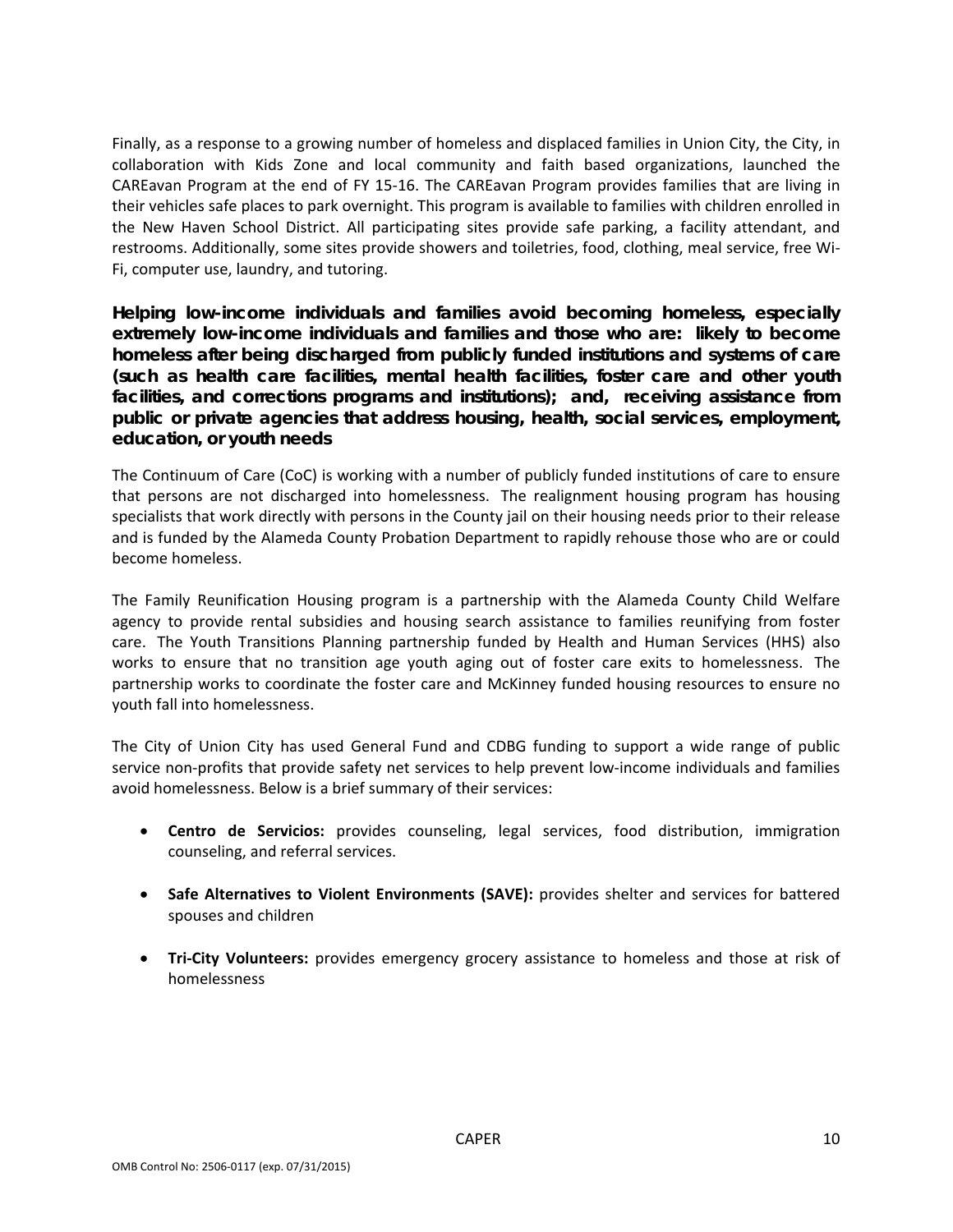**Helping homeless persons (especially chronically homeless individuals and families, families with children, veterans and their families, and unaccompanied youth) make the transition to permanent housing and independent living, including shortening the period of time that individuals and families experience homelessness, facilitating access for homeless individuals and families to affordable housing units, and preventing individuals and families who were recently homeless from becoming homeless again** 

Alameda County is a "housing first" Continuum of Care, which means all funded programs prioritize finding clients permanent housing as quickly as possible without any clinical pre-conditions, such as sobriety, medication compliance, or utilizing a shelter or transitional housing program first. The HOME Consortium has also expanded resources for families experiencing homelessness and seen the number of homeless families drop by 30% from 462 in 2013 to 324 in the 2015 Point‐In‐Time Count. One major shift that took effect during this reporting period was to convert a scattered site transitional housing program that served 47 families per year to Rapid Rehousing, which allows the program to step‐down the rental subsidy amount gradually over time, allowing the subsidy funds to be spread over more families, doubling the program's annual capacity.

## **Home Stretch**

In late 2013, Alameda County launched Home Stretch, an initiative to streamline access to Permanent Supportive Housing (PSH). The goal of the initiative is to utilize a coordinated intake and assessment system, establish a prioritized county-wide wait list, providing the most in need people with housing and services, and working with PSH operators to fill vacancies based on the waitlist. This year, EveryOne Home, Alameda County Housing and Community Development Department and Behavioral Health Care Services collaborated to create a registry of all homeless and disabled people, who have been assessed and prioritized for permanent supportive housing. The most vulnerable (chronically homeless, high service users) will be assigned housing navigators to aid them in their housing search and application process. Eventually all 1,900 units of permanent support housing in the County, will be filled from through the HOME Stretch registry. As of July 2016, Continuum of Care and Mental Health Services Act funded Permanent Supportive Housing in the County fills vacancies using this single registry of homeless disabled persons who have been prioritized based on need and length of time homeless.

## **Operations Vets Home**

Operation Vets Home is the collaborative continuum‐wide effort to bring an end to veteran homelessness by the end of 2016. This initiative has identified all homeless vets by name and assigned them to an agency that has subsidies available and outreach workers to enroll and engage vets. According to the registry, the number of homeless veterans at a point in time has dropped by 36% since January 2016.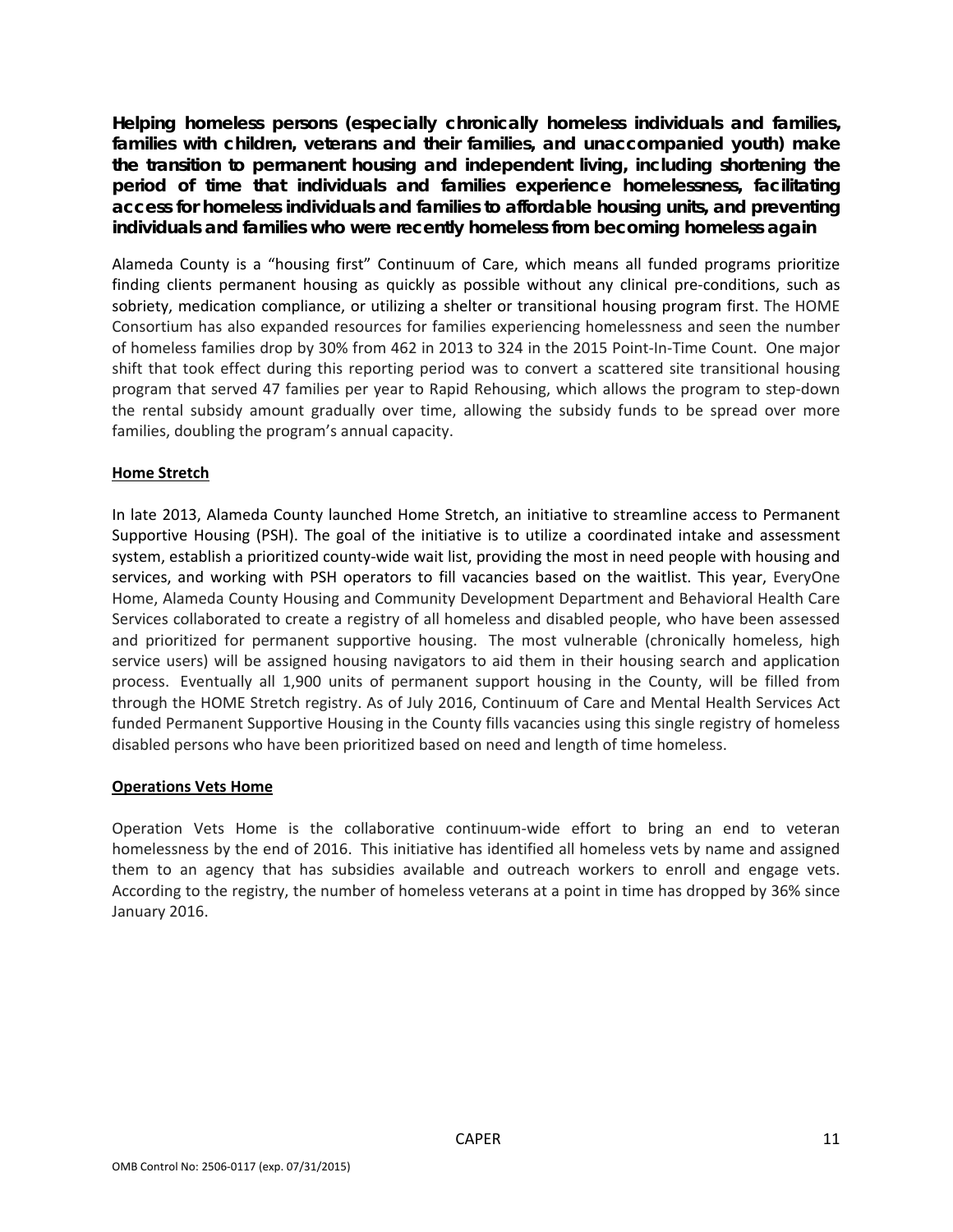## CR-30 - Public Housing 91.220(h); 91.320(j)

## **Actions taken to address the needs of public housing**

The City of Union City does not operate any Public Housing.

**Actions taken to encourage public housing residents to become more involved in management and participate in homeownership**  Not Applicable

**Actions taken to provide assistance to troubled PHAs**  Not Applicable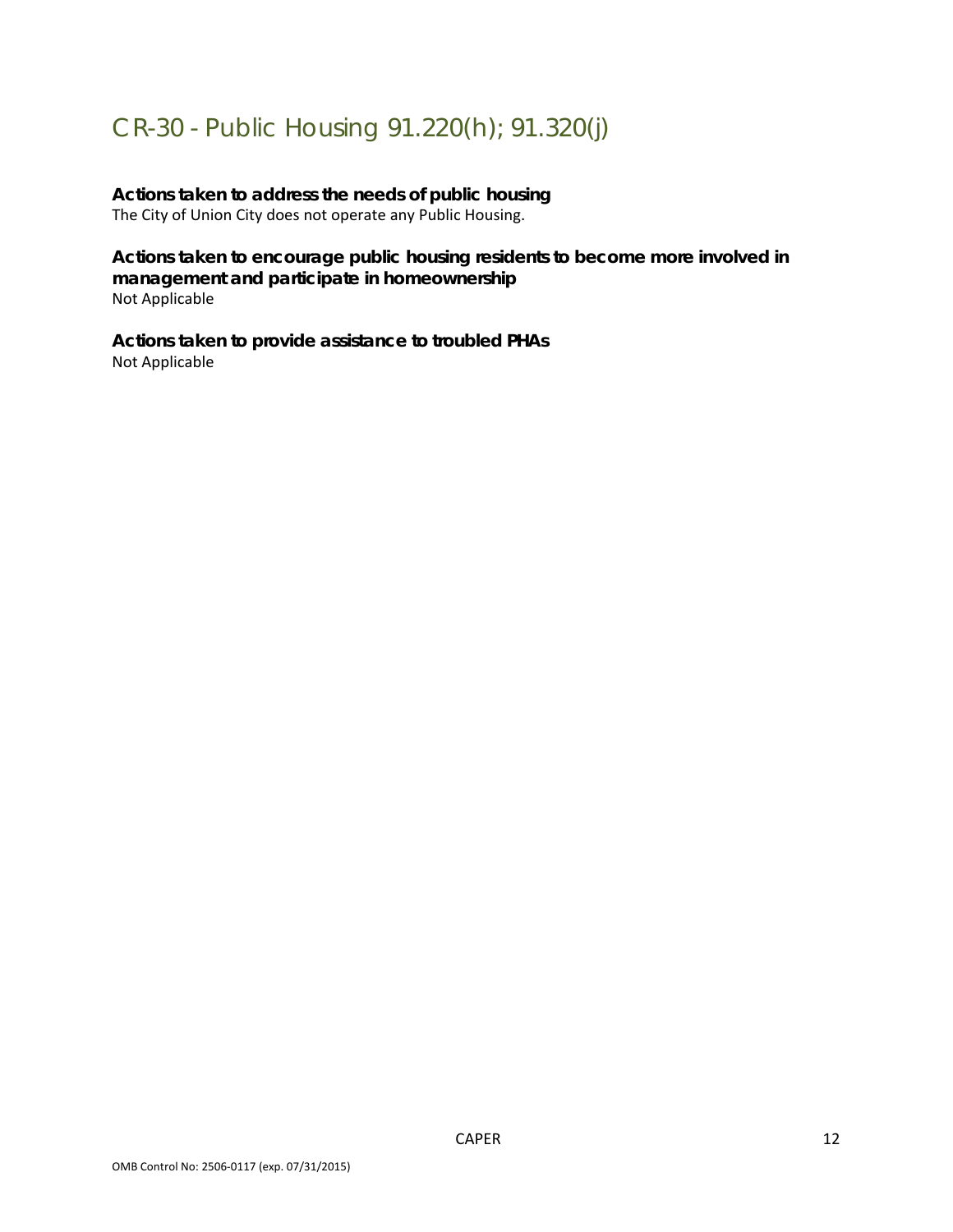## CR-35 - Other Actions 91.220(j)-(k); 91.320(i)-(j)

**Actions taken to remove or ameliorate the negative effects of public policies that serve as barriers to affordable housing such as land use controls, tax policies affecting land, zoning ordinances, building codes, fees and charges, growth limitations, and policies affecting the return on residential investment. 91.220 (j); 91.320 (i)** 

The City took the following actions to remove or ameliorate the negative effects of public policies that serve as barriers to affordable housing:

- Continued to implement the City's Affordable Housing Ordinance which requires developers to provide 15% of total units as below market rate (BMR) or provide an in‐lieu fee. This ordinance is for ownership, residential developments. The City also continued to support its existing BMR units.
- The City is in the process of completing an affordable housing nexus study that can be used for the development of an affordable housing impact fee on rental and non‐residential development.
- The City's Housing Element, includes goals, policies and implementation programs that support the development of affordable housing.
- The City continued to support the rehabilitation of existing housing stock by providing funding to the Housing Rehabilitation Program.
- The City continued to investigate potential sources of funding for affordable housing.
- The City continued to reduce government and public infrastructure constraints to affordable housing development through administrative support and inter‐governmental cooperation.

## **Actions taken to address obstacles to meeting underserved needs. 91.220(k); 91.320(j)**

The main obstacle the City faces in meeting underserved needs is a lack of funding. With the loss of RDA funds and declining CDBG entitlements, the City has limited capabilities in meeting the needs of the community. In order to better leverage and utilize existing funding, the City conducted a Public Services Needs Assessment Study this year. The goal of the study is to give the City a better understanding what the community's needs are and give the City the tools to make calculated and strategic investments in services and programs that will best meet the community's needs. The components of the study include a community survey, stakeholder meetings/interviews, demographic review, review of existing service providers, funding strategy, recommendations, funding application, and application evaluation criteria. The study will be finalized in FY 16‐17 and will be used to inform the City's FY 17‐18 grant allocation process.

## **Actions taken to reduce lead-based paint hazards. 91.220(k); 91.320(j)**

Although the City of Union City does not have a lead‐based paint reduction program at this time, all federally required protocol in the identification and amelioration of lead‐based paint hazards are followed as part of its Housing Rehabilitation program. See Alameda County LEAD Program update for actions to reduce lead base paint hazards.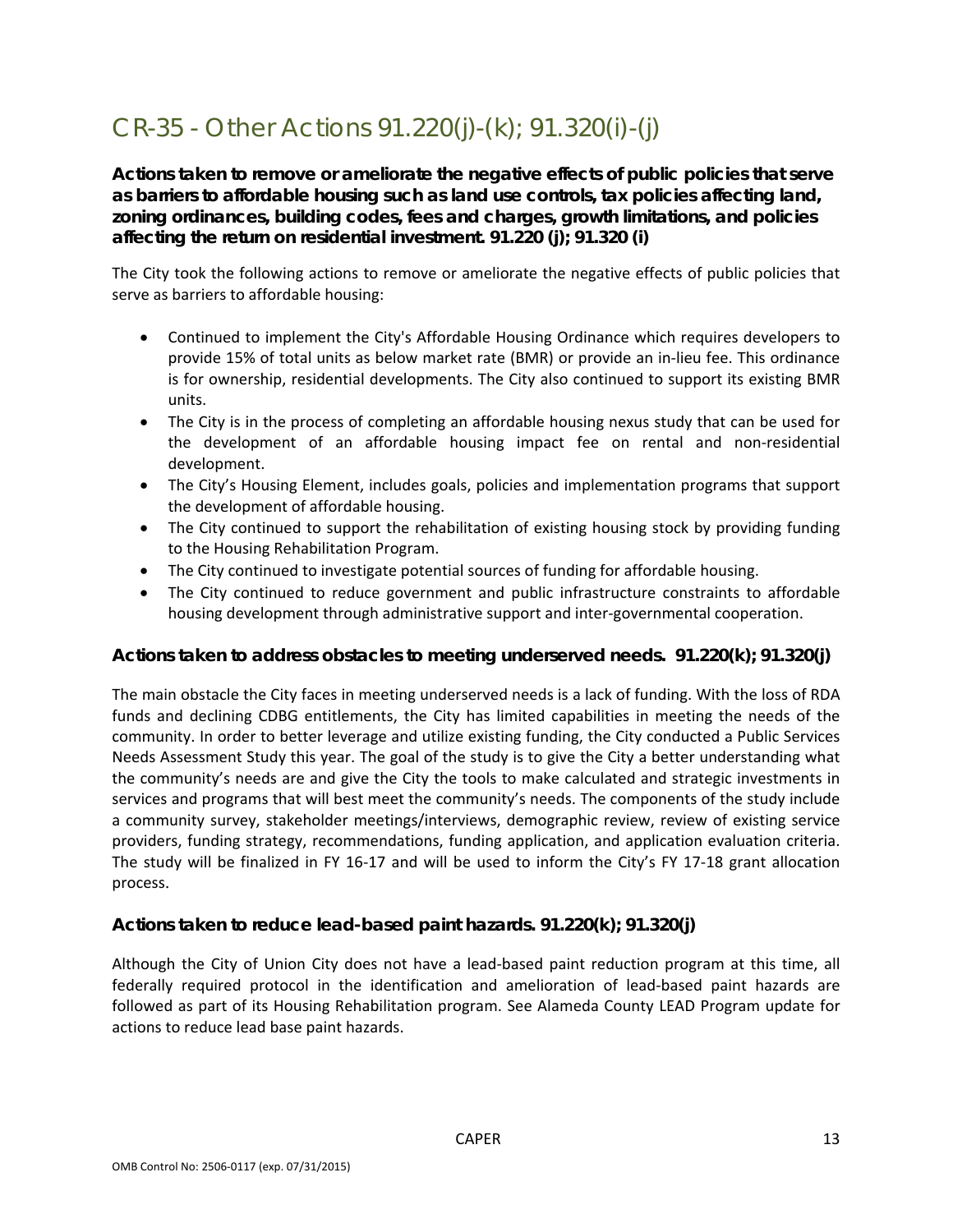## **Actions taken to reduce the number of poverty-level families. 91.220(k); 91.320(j)**

The City's economic development program and many of the public service programs are designed to effectively reduce poverty and dependency on supplementary programs which drain community resources. Support was given to those public services that specifically address the systemic roots of poverty within the community, such as unemployment, drug use, and illiteracy. Through its CDBG and other available funding, the City will continue to support those programs that:

- Provide job training
- Provide new, well-paying jobs
- Break the cycle of drug and alcohol dependency
- Provide needed child care for low-income families
- Provide needed skills to increase the independence of emotionally or physically disabled individuals

## **Actions taken to develop institutional structure. 91.220(k); 91.320(j)**

The City's departments work openly and efficiently together to further the City's goals. The City also works with social service agencies, for profit and non-profit developers, other cities, the County of Alameda, the State of California, and the Federal Government to ensure the effective delivery of services to the community. The City also participates in EveryOne Home, the organization overseeing Alameda County's Continuum of Care.

## **Actions taken to enhance coordination between public and private housing and social service agencies. 91.220(k); 91.320(j)**

The City took following actions to enhance coordination between public and private housing and social service agencies:

- Over the years, the City has worked with several for-profit and non-profit housing developers to develop hundreds of units of extremely‐low, very‐low and low‐income housing throughout the City
- Continued to participate in the HOME Consortium's Technical Advisory Committee
- Encouraged collaboration and cooperation among local service providers
- Continued to participate in EveryOne Home
- Continued to fund non-profit agencies serving low-income residents
- Continued to build and improve relationships with local service providers
- Worked with Alameda County's Healthy Homes Department to provide housing repairs and rehabilitation throughout the community
- Conducted a Public Services Needs Assessment Study with the goal of identifying ways the City and services providers can be more efficient and effective in providing services to the community.

## **Identify actions taken to overcome the effects of any impediments identified in the jurisdictions analysis of impediments to fair housing choice. 91.520(a)**

In FY 14‐15, the Alameda County HOME Consortium completed an Analysis of Impediments to Fair Housing Choice (AI). The City took the following actions to meet and address the policies identified in the AI. Additional information about the AI accomplishments can be found in Attachment C.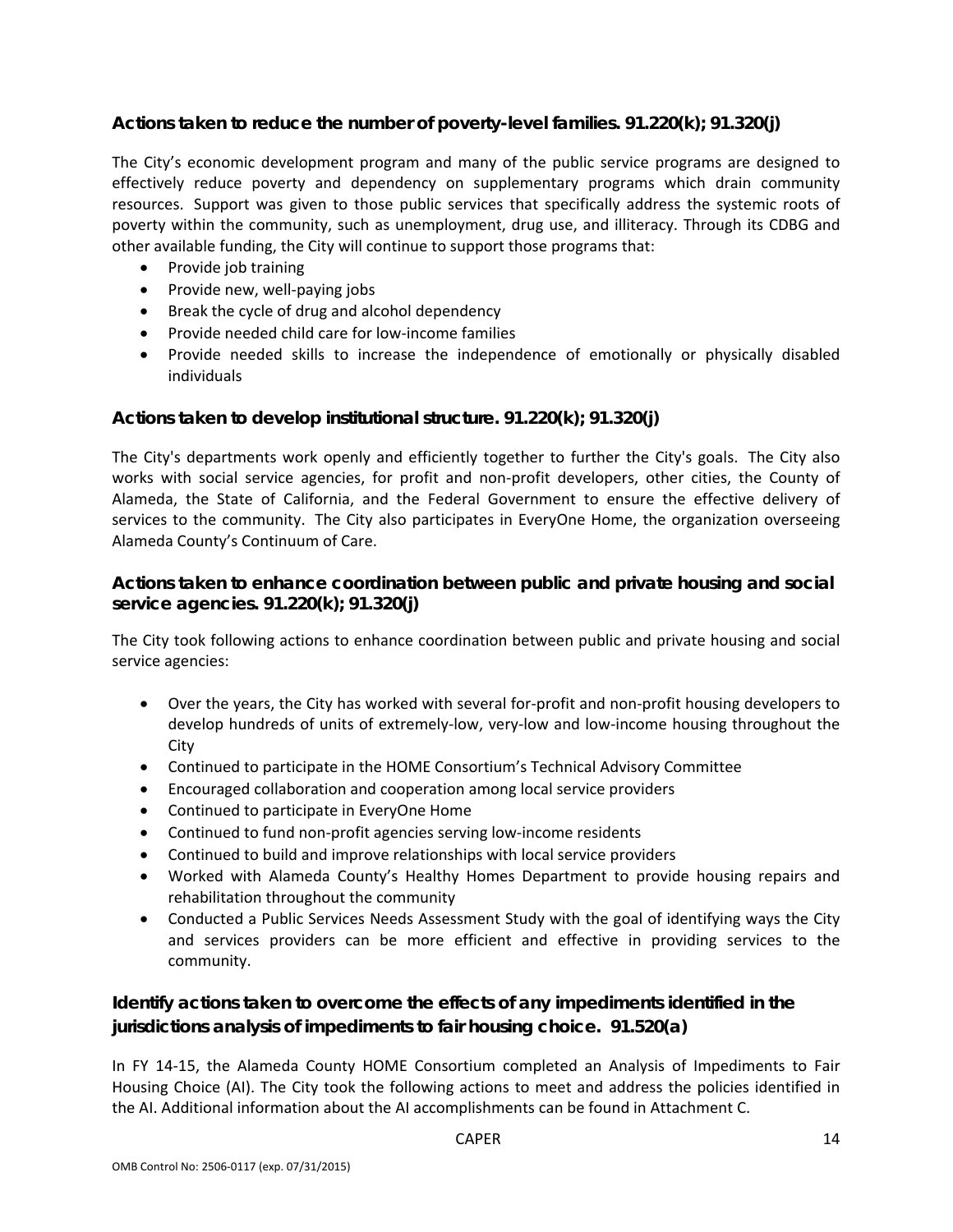- **Policy 1:** Secure Federal Funding for Community Development Activities **Actions:** The City completed a Five‐Year Consolidated Plan and Action Plan, disbursed CDBG funding, and monitored the implementation of its Consolidated and Action Plans.
- **Policy 2:** Maintain and Implement an Updated Housing Element **Actions:** The City completed its certified Housing Element in FY 14‐15 and is implementing the programs identified in the Housing Element.
- **Policy 3:** Ensure Consistency between Local Zoning Ordinances and Fair Housing Choice **Actions:** The City continued to ensure that its zoning ordinances do not impede fair housing choice and are consistent with state law.
- **Policy 4:** Support Local Fair Housing Activities and Services **Actions:** The City provided Eden Council for Hope and Opportunity (ECHO Housing) \$10,000 in CDBG Administrative funds to provide fair housing counseling, tenant/landlord counseling, and mediation services. This year ECHO Housing opened 12 fair housing cases, of which 9 had no evidence, 2 are pending, and one was conciliated. ECHO also provided outreach in the form of fair housing trainings (7), public service announcements (46), public appearances (1) and flyer distribution (240). Two tester trainings were provided for a total of 14 trainees.
- **Policy 5:** Support Special Needs Housing **Action:** The City used HOME and former RDA Low/Mod Housing funds to support the Housing Rehabilitation Program which provides accessibility modification grants to disabled and senior residents.
- **Policy 6:** Support Fair Lending Practices and Access to Credit **Action:** The City continued to support the Alameda County Mortgage Credit Certificate (MCC) Program. The MCC Program holds quarterly lender trainings and maintains a list of lenders with expertise in supporting low‐income home seekers.
- **Policy 7:** Continue and Expand Support for Affordable Housing Production **Action:** The City continued to implement its Affordable Housing Ordinance and participated in a multi-jurisdiction affordable housing nexus study. The study can be used to develop an affordable housing impact fee on non-residential and rental housing developments. The City also sold three City‐owned housing units to low income households at below market rates.
- **Policy 8:** Support Access to Affordable and Market‐Rate Housing Units **Action:** The City continues to make information on affordable housing opportunities available at City Hall and other community facilities, online, and over the phone.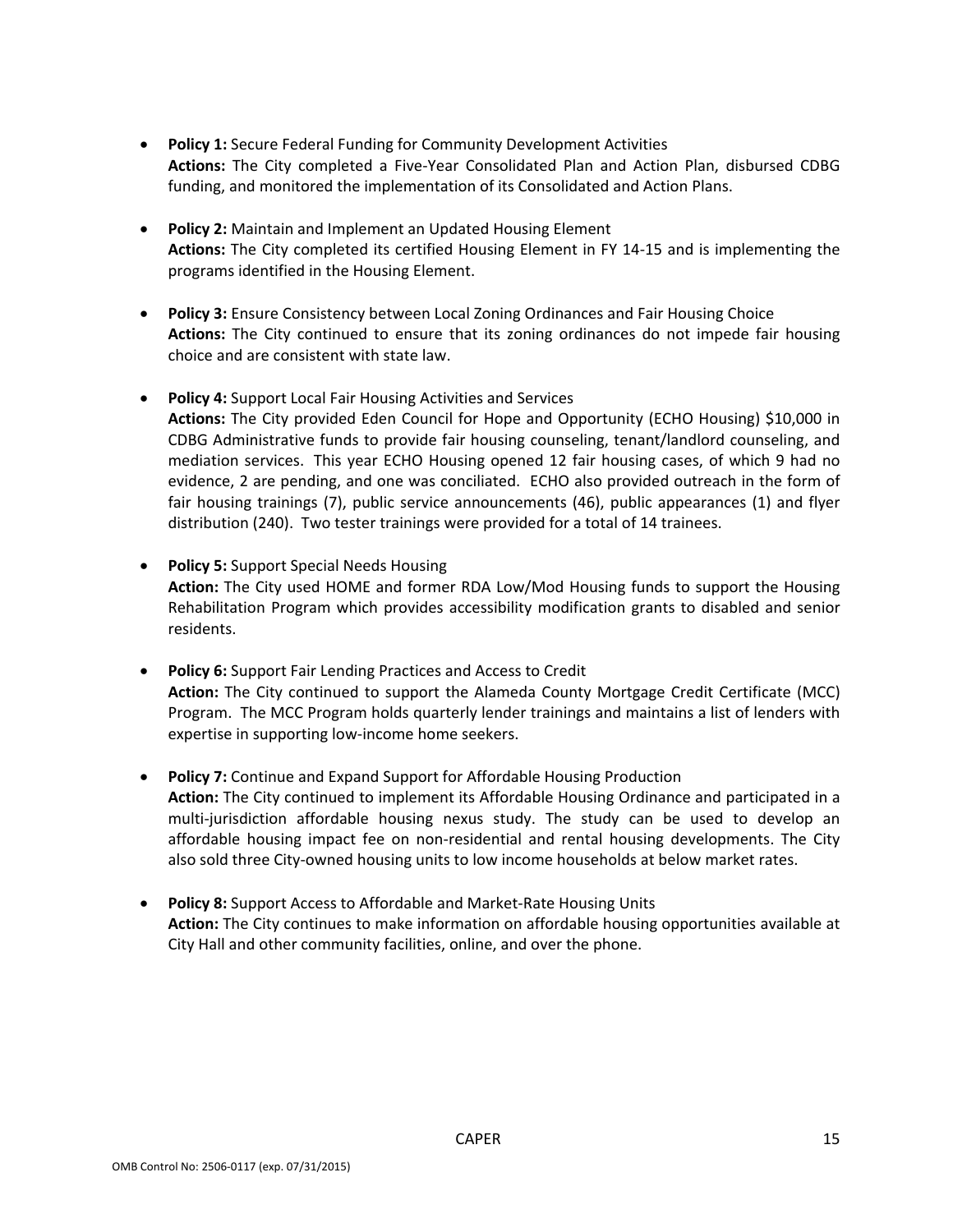## CR-40 - Monitoring 91.220 and 91.230

**Describe the standards and procedures used to monitor activities carried out in furtherance of the plan and used to ensure long-term compliance with requirements of the programs involved, including minority business outreach and the comprehensive planning requirements** 

The City of Union City monitors its programs to ensure that projects are in compliance with federal regulations and the objectives of the community. The City spells out monitoring requirements in its agreements with nonprofits subgrantees, housing owners, and agreements with other public agencies. By incorporating performance requirements and reporting procedures, including outlines of specific objectives, timelines and budgets, the City is able to evaluate performance. Procedures for monitoring include:

Monitoring subgrantee's performance reports and request for reimbursements

- Regular on-site monitoring
- Annual review of audits for continuing subgrantees
- On-site monitoring of construction progress and labor monitoring (when applicable)
- Project oversight by City's Public Works Department, as needed
- Ongoing monitoring of affordable rental projects
- Monitoring of HOME–funded projects
- Ongoing monitoring of affordable ownership units City-wide
- Review of project expenses
- Housing Element Annual Reports

## Citizen Participation Plan 91.105(d); 91.115(d)

## **Describe the efforts to provide citizens with reasonable notice and an opportunity to comment on performance reports.**

The City of Union City is a member of the Alameda County HOME Consortium. The Consortium held a Public Hearing on the CAPER on September 13, 2016. Public notices were placed in local newspapers in Alameda County. A fifteen day public review period for the draft version of the CAPER was held from September 1 to September 15, 2016 and the CAPER was made available at Union City's City Hall, Union City Library, and on the City's website. No comments were received.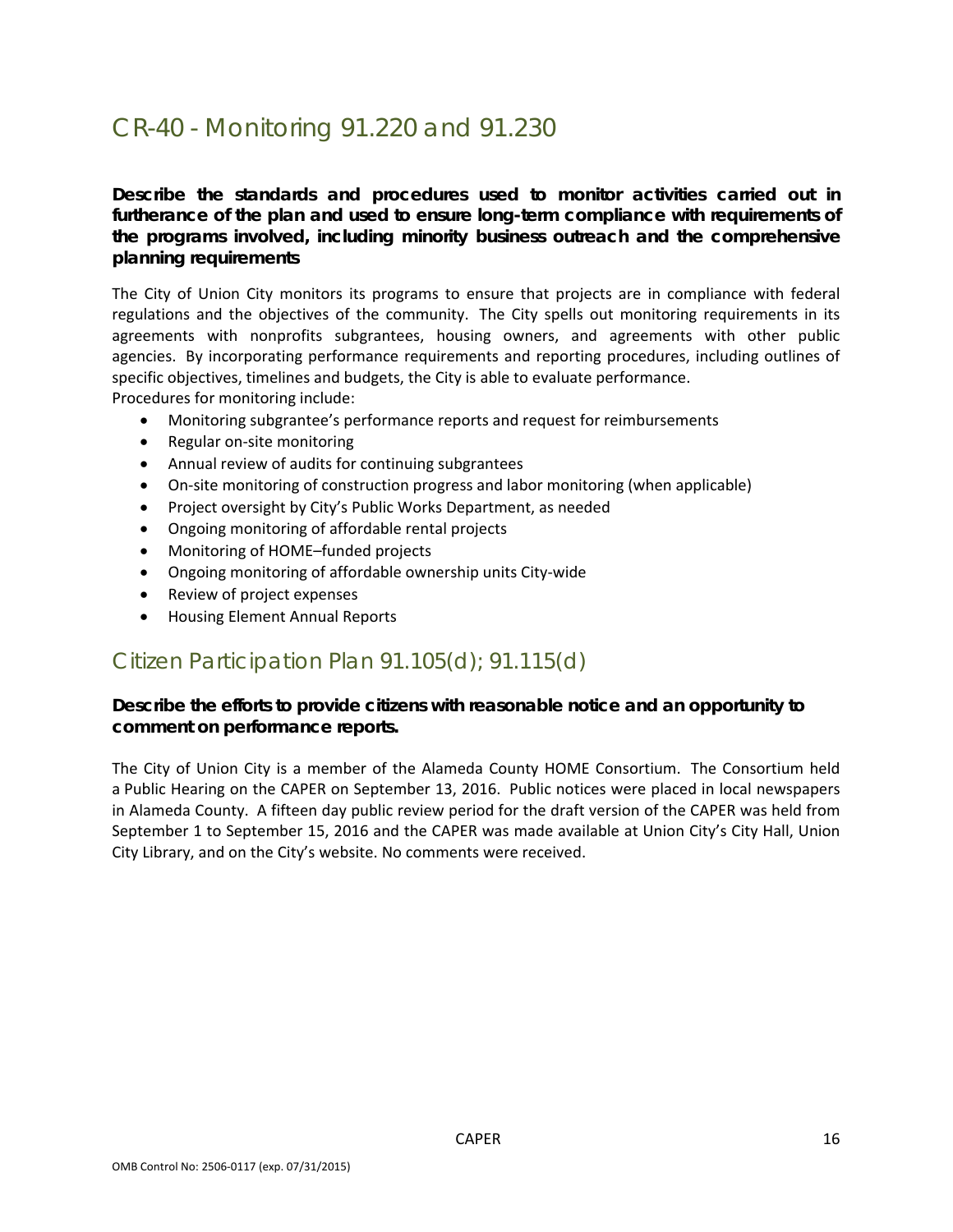## CR-45 - CDBG 91.520(c)

**Specify the nature of, and reasons for, any changes in the jurisdiction's program objectives and indications of how the jurisdiction would change its programs as a result of its experiences.** 

The City did not experience any changes in its program objectives this year. All of this year's CDBG activities addressed one of the objectives that were identified in the FY 15‐16 Action Plan. Each year the City conducts a needs assessment and reviews the prior year performance of each CDBG activity before it allocates funding. This is to ensure that CDBG funding is being used to meet the City's objectives for the year. Additionally, each Annual Action Plan is tailored to address both the long‐term and short‐term needs of the City.

**Does this Jurisdiction have any open Brownfields Economic Development Initiative (BEDI) grants?** 

No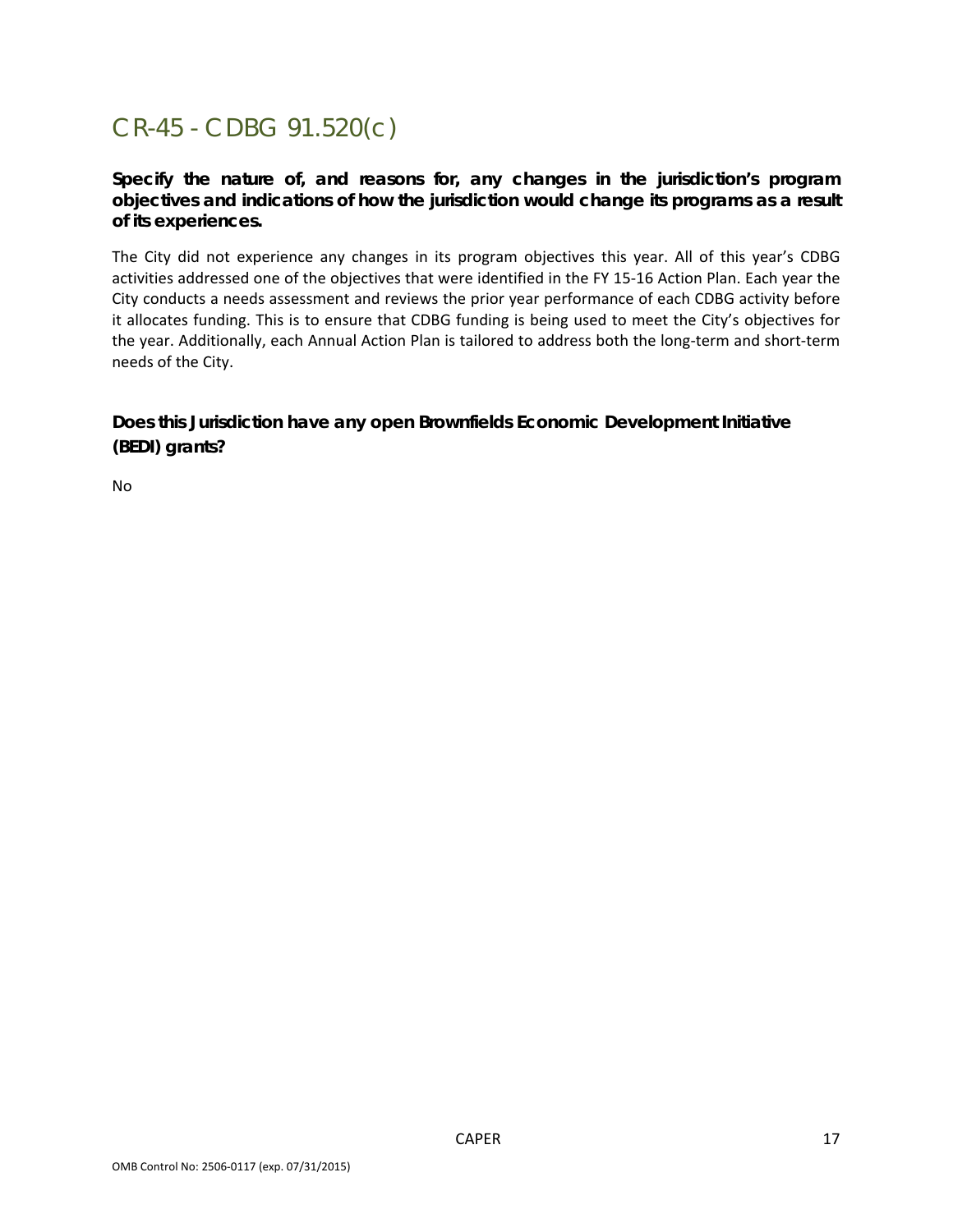Attachment A – IDIS Reports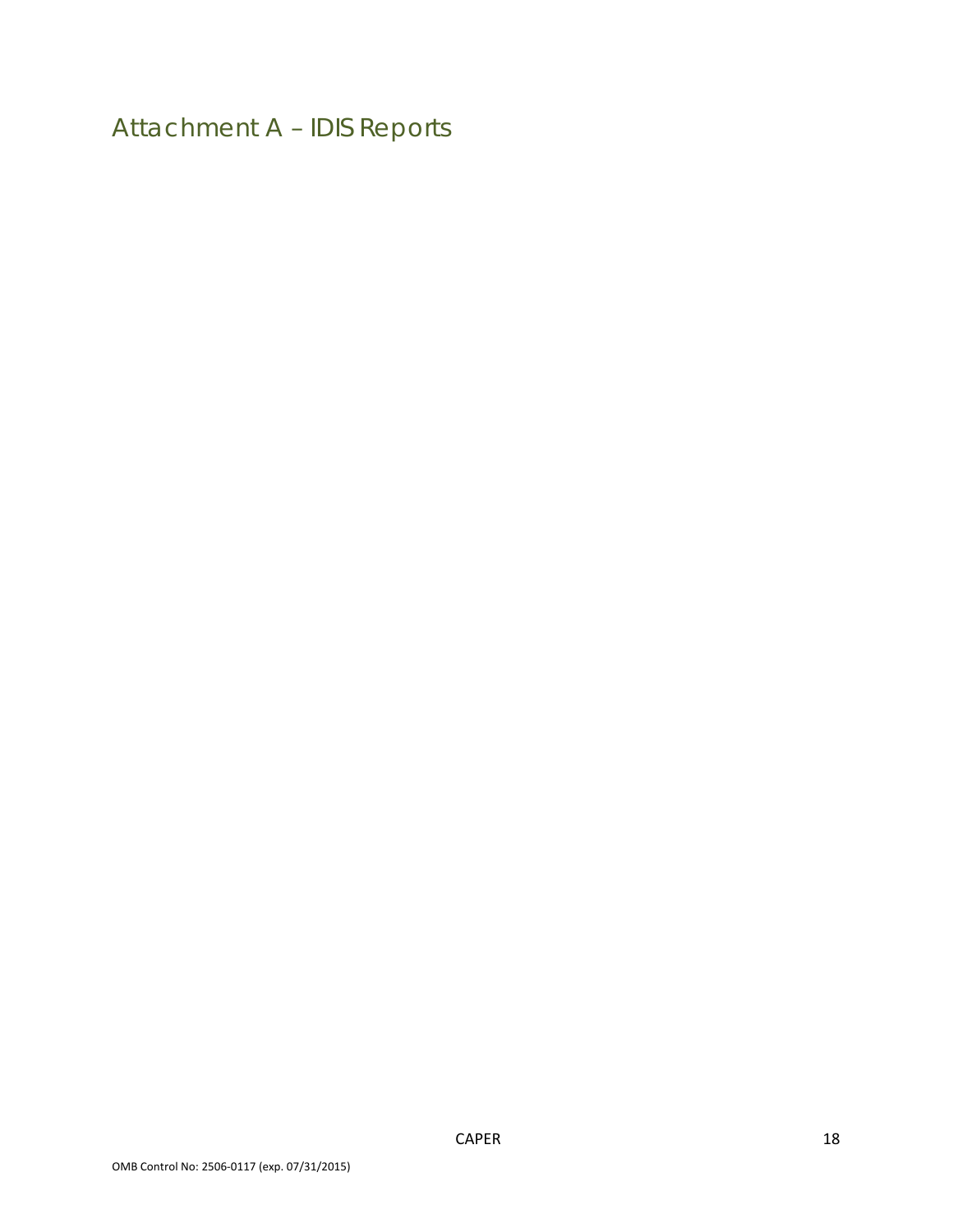

#### CDBG Activity Summary Report (GPR) for Program Year 2015 UNION CITY U.S. Department of Housing and Urban Development **Date: 19-Aug-2016** Date: 19-Aug-2016<br>
Office of Community Planning and Development **Date:** 11:34 Office of Community Planning and Development Integrated Disbursement and Information System **Page: 1** Page: 1

| <b>PGM Year:</b>                  | 2015                                                                                         |              |                                     |                     |            |
|-----------------------------------|----------------------------------------------------------------------------------------------|--------------|-------------------------------------|---------------------|------------|
| Project:<br><b>IDIS Activity:</b> | 0003 - Public Services<br>176 - Abodes Services - Sunrise Village Emergency Homeless Shelter |              |                                     |                     |            |
| Status:                           | Completed 8/16/2016 1:04:05 PM                                                               | Objective:   | Create suitable living environments |                     |            |
| Location:                         | 588 Brown Rd Fremont, CA 94539-7011                                                          | Outcome:     | Availability/accessibility          |                     |            |
|                                   |                                                                                              | Matrix Code: | Operating Costs of Homeless/AIDS    | National Objective: | <b>LMC</b> |
| Initial Funding Date:             | 09/18/2015                                                                                   |              |                                     |                     |            |

#### **Description:**

Provide shelter and assistance for homeless individuals and families.

#### **Financing**

|              | Fund Type | Grant Year | Grant            | Funded Amount | Drawn In Program Year | Drawn Thru Program Year |
|--------------|-----------|------------|------------------|---------------|-----------------------|-------------------------|
| CDBG         | EN        |            | 2015 B15MC060046 | \$11,800.00   | \$11,800.00           | \$11,800.00             |
| <b>Total</b> | Total     |            |                  | \$11.800.00   | \$11,800.00           | \$11,800,00             |
| $\sim$<br>.  | .         |            |                  |               |                       |                         |

### **Proposed Accomplishments**

#### People (General) : 20 **Actual Accomplishments**

|                                                          |       |        |              |          | Owner       |       | Renter   |          | <b>Total</b> |          | Person   |
|----------------------------------------------------------|-------|--------|--------------|----------|-------------|-------|----------|----------|--------------|----------|----------|
| Number assisted:                                         |       |        |              | Total    | Hispanic    | Total | Hispanic | Total    | Hispanic     | Total    | Hispanic |
| White:                                                   |       |        |              | $\Omega$ | 0           | 0     | 0        | $\Omega$ | 0            | 3        | 2        |
| Black/African American:                                  |       |        |              |          | $\mathbf 0$ | 0     | 0        | $\Omega$ | $\Omega$     | 7        | 2        |
| Asian:                                                   |       |        |              |          | $\mathbf 0$ | 0     | $\Omega$ | $\Omega$ | 0            | $\Omega$ | O        |
| American Indian/Alaskan Native:                          |       |        |              |          | $\mathbf 0$ | 0     | $\Omega$ | 0        | 0            | 0        |          |
| Native Hawaiian/Other Pacific Islander:                  |       |        |              |          | $\mathbf 0$ | 0     | 0        | 0        | 0            | 0        |          |
| American Indian/Alaskan Native & White:                  |       |        |              |          | $\mathbf 0$ | 0     | 0        | 0        | 0            | 0        |          |
| Asian White:                                             |       |        |              |          | $\Omega$    | 0     | $\Omega$ | $\Omega$ | $\Omega$     | 0        | Ω        |
| Black/African American & White:                          |       |        |              |          | $\Omega$    | 0     | 0        | 0        | 0            | 0        |          |
| American Indian/Alaskan Native & Black/African American: |       |        |              |          | $\Omega$    | 0     | $\Omega$ | 0        | $\Omega$     | 0        |          |
| Other multi-racial:                                      |       |        |              |          | $\Omega$    | 0     | $\Omega$ | $\Omega$ | $\Omega$     | 2        |          |
| Asian/Pacific Islander:                                  |       |        |              |          | $\Omega$    | 0     | $\Omega$ | $\Omega$ | $\Omega$     | $\Omega$ |          |
| Hispanic:                                                |       |        |              |          | $\Omega$    | 0     | $\Omega$ | 0        | $\Omega$     | $\Omega$ |          |
| Total:                                                   |       |        |              | ŋ        | 0           | 0     | 0        | 0        | 0            | 12       |          |
| Female-headed Households:                                |       |        |              | $\Omega$ |             | 0     |          | $\Omega$ |              |          |          |
| Income Category:                                         |       |        |              |          |             |       |          |          |              |          |          |
|                                                          | Owner | Renter | <b>Total</b> | Person   |             |       |          |          |              |          |          |
| <b>Extremely Low</b>                                     | 0     | 0      | 0            | 11       |             |       |          |          |              |          |          |
| Low Mod                                                  | 0     | 0      | 0            |          |             |       |          |          |              |          |          |
| Moderate                                                 | 0     | 0      | 0            |          | n           |       |          |          |              |          |          |
| Non Low Moderate                                         | 0     | 0      | 0            |          | n           |       |          |          |              |          |          |
| Total                                                    | 0     | 0      | 0            | 12       |             |       |          |          |              |          |          |
| Percent Low/Mod                                          |       |        |              | 100.0%   |             |       |          |          |              |          |          |

#### **Annual Accomplishments**

**Years Accomplishment Narrative # Benefitting**

2015 During Fiscal Year 15/16 Abode provided 24,000 nights of shelter and 70,000 meals to over 350 program participants, of which 12 were Union City residents.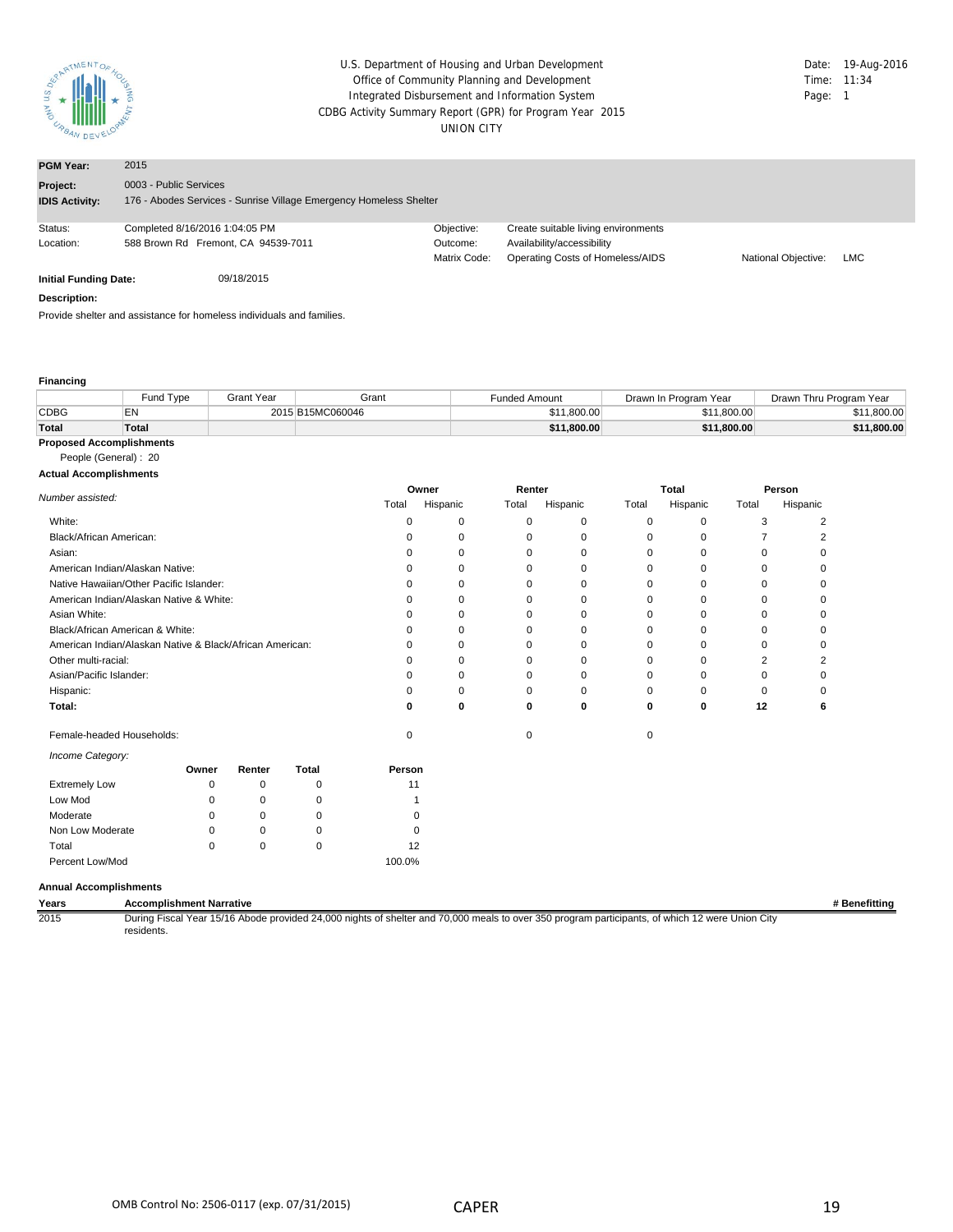

#### CDBG Activity Summary Report (GPR) for Program Year 2015 UNION CITY U.S. Department of Housing and Urban Development Office of Community Planning and Development Integrated Disbursement and Information System

| Date: | 19-Aug-2016 |
|-------|-------------|
| Time: | $-11:34$    |
| Page: |             |

| <b>PGM Year:</b>                             | 2015                                                                             |                                        |                                                                                                        |                     |            |  |
|----------------------------------------------|----------------------------------------------------------------------------------|----------------------------------------|--------------------------------------------------------------------------------------------------------|---------------------|------------|--|
| Project:<br><b>IDIS Activity:</b>            | 0003 - Public Services<br>177 - Safe Alternatives to Violent Environments (SAVE) |                                        |                                                                                                        |                     |            |  |
| Status:<br>Location:                         | Completed 8/16/2016 1:03:43 PM<br>1900 Mowry Ave Fremont, CA 94538-1722          | Objective:<br>Outcome:<br>Matrix Code: | Create suitable living environments<br>Availability/accessibility<br>Battered and Abused Spouses (05G) | National Objective: | <b>LMC</b> |  |
| <b>Initial Funding Date:</b><br>Description: | 09/18/2015                                                                       |                                        |                                                                                                        |                     |            |  |
|                                              |                                                                                  |                                        |                                                                                                        |                     |            |  |

Provide shelter and services to battered women and children.

#### **Financing**

|                                 | Fund Type    | Grant Year | Grant            | <b>Funded Amount</b> | Drawn In Program Year | Drawn Thru Program Year |  |  |  |  |
|---------------------------------|--------------|------------|------------------|----------------------|-----------------------|-------------------------|--|--|--|--|
| <b>CDBG</b>                     | EN           |            | 2015 B15MC060046 | \$11,600,00          | \$11,600.00           | \$11,600.00             |  |  |  |  |
| <b>Total</b>                    | <b>Total</b> |            |                  | \$11,600,00          | \$11,600,00           | \$11,600.00             |  |  |  |  |
| <b>Proposed Accomplishments</b> |              |            |                  |                      |                       |                         |  |  |  |  |

## People (General) : 68

### **Actual Accomplishments**

|                                                          |          |        | Owner        |          | Renter   |          | <b>Total</b> |          | Person   |          |          |
|----------------------------------------------------------|----------|--------|--------------|----------|----------|----------|--------------|----------|----------|----------|----------|
| Number assisted:                                         |          |        |              | Total    | Hispanic | Total    | Hispanic     | Total    | Hispanic | Total    | Hispanic |
| White:                                                   |          |        |              | O        | 0        | 0        | 0            | 0        | 0        | 13       | 6        |
| Black/African American:                                  |          |        |              |          | $\Omega$ | $\Omega$ | $\Omega$     | $\Omega$ | $\Omega$ | 2        | $\Omega$ |
| Asian:                                                   |          |        |              |          | $\Omega$ | $\Omega$ | $\Omega$     | $\Omega$ | $\Omega$ | 5        |          |
| American Indian/Alaskan Native:                          |          |        |              |          | $\Omega$ | 0        | $\Omega$     | 0        | 0        | $\Omega$ |          |
| Native Hawaiian/Other Pacific Islander:                  |          |        |              |          | $\Omega$ | $\Omega$ | $\Omega$     | 0        | 0        | 0        |          |
| American Indian/Alaskan Native & White:                  |          |        |              |          | $\Omega$ | $\Omega$ | $\Omega$     | $\Omega$ | $\Omega$ | 0        |          |
| Asian White:                                             |          |        |              |          | $\Omega$ | 0        | $\Omega$     | 0        | $\Omega$ | $\Omega$ |          |
| Black/African American & White:                          |          |        |              |          | 0        | 0        | 0            | 0        | 0        |          |          |
| American Indian/Alaskan Native & Black/African American: |          |        |              | O        | 0        | 0        | $\Omega$     | $\Omega$ | $\Omega$ | $\Omega$ | n        |
| Other multi-racial:                                      |          |        |              | O        | $\Omega$ | 0        | 0            | $\Omega$ | 0        | 9        |          |
| Asian/Pacific Islander:                                  |          |        |              | $\Omega$ | $\Omega$ | 0        | 0            | 0        | $\Omega$ | 0        | n        |
| Hispanic:                                                |          |        |              | O        | 0        | 0        | 0            | 0        | $\Omega$ |          |          |
| Total:                                                   |          |        |              | 0        | 0        | 0        | 0            | 0        | 0        | 29       |          |
| Female-headed Households:                                |          |        |              | $\Omega$ |          | 0        |              | 0        |          |          |          |
| Income Category:                                         |          |        |              |          |          |          |              |          |          |          |          |
|                                                          | Owner    | Renter | <b>Total</b> | Person   |          |          |              |          |          |          |          |
| <b>Extremely Low</b>                                     | $\Omega$ | 0      | 0            |          |          |          |              |          |          |          |          |
| Low Mod                                                  | O        | 0      | $\Omega$     | 21       |          |          |              |          |          |          |          |
| Moderate                                                 | n        | 0      | $\Omega$     |          |          |          |              |          |          |          |          |
| Non Low Moderate                                         | O        | 0      | $\Omega$     |          |          |          |              |          |          |          |          |
| Total                                                    | $\Omega$ | 0      | $\Omega$     | 29       |          |          |              |          |          |          |          |
| Percent Low/Mod                                          |          |        |              | 100.0%   |          |          |              |          |          |          |          |

#### **Annual Accomplishments**

**Years Accomplishment Narrative # Benefitting** 2015 Twenty-nine (29) clients received services in SAVE's Empowerment Center Program, Clinical Program, and Shelter Program. Services provided included shelter, case management, crisis intervention and safety planning and therapy. Many clients also received emergency food and clothing and assistance securing other resources.

> SAVE's Empowerment Center program (est. in 2014) continued to grow, providing service to 320 clients in the 15/16 fiscal year. SAVE was also able to re-establish a COPS Advocate at the Union City Police Department for the first time in many years. Although this is not reflected in the accomplishments data, SAVE did serve an additional 38 Union City residents in as part of the COPS and Crisis Line programs.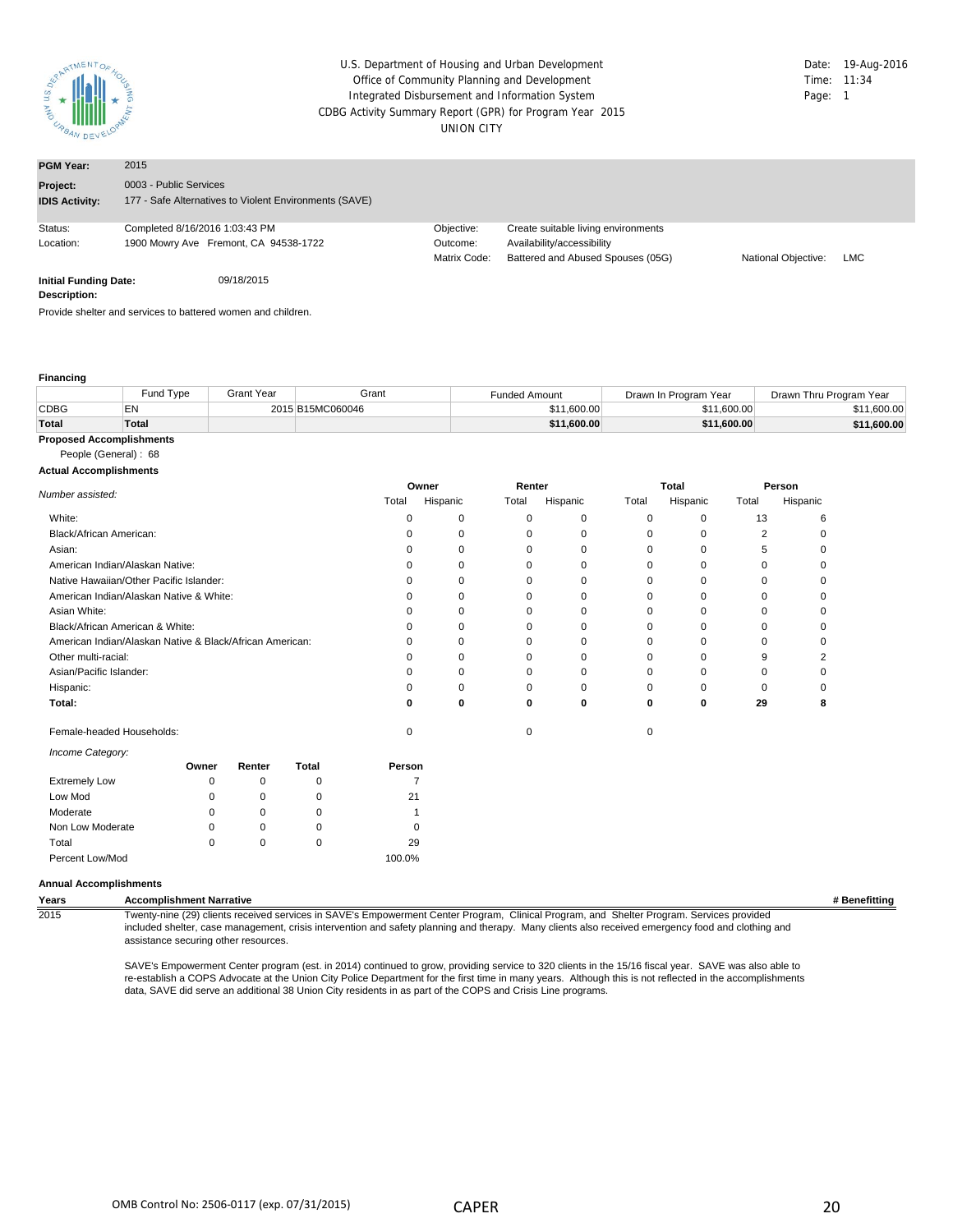

#### CDBG Activity Summary Report (GPR) for Program Year 2015 UNION CITY U.S. Department of Housing and Urban Development Date: 19-Aug-2016 Office of Community Planning and Development Time: 11:34 Integrated Disbursement and Information System **Page: 1** Page: 1

| <b>PGM Year:</b>                             | 2015                                                                                                                   |                                        |                                                                                |                     |     |  |
|----------------------------------------------|------------------------------------------------------------------------------------------------------------------------|----------------------------------------|--------------------------------------------------------------------------------|---------------------|-----|--|
| Project:<br><b>IDIS Activity:</b>            | 0003 - Public Services<br>178 - Spectrum Community Services - Fall Prevention Program                                  |                                        |                                                                                |                     |     |  |
| Status:<br>Location:                         | Completed 8/16/2016 1:03:29 PM<br>33997 Alvarado Niles Rd Union City, CA 94587-4363                                    | Objective:<br>Outcome:<br>Matrix Code: | Create suitable living environments<br>Sustainability<br>Senior Services (05A) | National Objective: | LMC |  |
| <b>Initial Funding Date:</b><br>Description: | 09/18/2015                                                                                                             |                                        |                                                                                |                     |     |  |
|                                              | Basil Adolf Control of Protocol descriptions of a construction of the Control of Protocol of Construction of the Const |                                        |                                                                                |                     |     |  |

Provides counseling and techniques to reduce the risks of falling for senior citizens.

#### **Financing**

|                                 | Fund Type | Grant Year | Grant            | <b>Funded Amount</b> | Drawn In Program Year | Drawn Thru Program Year |  |  |  |  |
|---------------------------------|-----------|------------|------------------|----------------------|-----------------------|-------------------------|--|--|--|--|
| <b>CDBG</b>                     | EN        |            | 2015 B15MC060046 | \$10,000,00          | \$10,000,00           | \$10,000.00             |  |  |  |  |
| <b>Total</b>                    | Total     |            |                  | \$10,000,00          | \$10,000,00           | \$10,000.00             |  |  |  |  |
| <b>Proposed Accomplishments</b> |           |            |                  |                      |                       |                         |  |  |  |  |

#### People (General) : 30 **Actual Accomplishments**

|                                                          |       |        |              |        | Owner    |             | Renter      |          | <b>Total</b> | Person   |          |
|----------------------------------------------------------|-------|--------|--------------|--------|----------|-------------|-------------|----------|--------------|----------|----------|
| Number assisted:                                         |       |        |              | Total  | Hispanic | Total       | Hispanic    | Total    | Hispanic     | Total    | Hispanic |
| White:                                                   |       |        |              | 0      | 0        | $\Omega$    | 0           | $\Omega$ | $\Omega$     | 90       | 24       |
| Black/African American:                                  |       |        |              | 0      | 0        | $\Omega$    | $\mathbf 0$ | $\Omega$ | 0            | 7        | $\Omega$ |
| Asian:                                                   |       |        |              | 0      | 0        | $\Omega$    | 0           | $\Omega$ | 0            | 181      | $\Omega$ |
| American Indian/Alaskan Native:                          |       |        |              | 0      | $\Omega$ | $\Omega$    | $\Omega$    | $\Omega$ | $\Omega$     | $\Omega$ | $\Omega$ |
| Native Hawaiian/Other Pacific Islander:                  |       |        |              | 0      | 0        | $\Omega$    | 0           | 0        | 0            | $\Omega$ | 0        |
| American Indian/Alaskan Native & White:                  |       |        |              | n      | $\Omega$ | $\Omega$    | 0           | $\Omega$ | 0            | $\Omega$ | 0        |
| Asian White:                                             |       |        |              |        | 0        | $\Omega$    | $\mathbf 0$ | $\Omega$ |              | $\Omega$ | n        |
| Black/African American & White:                          |       |        |              | 0      | 0        | $\Omega$    | $\Omega$    | $\Omega$ | 0            | $\Omega$ | 0        |
| American Indian/Alaskan Native & Black/African American: |       |        |              | n      | $\Omega$ | n           | $\Omega$    | 0        |              | ი        | ი        |
| Other multi-racial:                                      |       |        |              | 0      | 0        | $\Omega$    | 0           | $\Omega$ | 0            | 8        | ი        |
| Asian/Pacific Islander:                                  |       |        |              | 0      | 0        | $\Omega$    | $\mathbf 0$ | $\Omega$ | n            | $\Omega$ | ი        |
| Hispanic:                                                |       |        |              | 0      | 0        | $\Omega$    | $\mathbf 0$ | $\Omega$ | $\Omega$     | $\Omega$ | O        |
| Total:                                                   |       |        |              | 0      | 0        | $\bf{0}$    | 0           | 0        | 0            | 286      | 24       |
| Female-headed Households:                                |       |        |              | 0      |          | $\mathbf 0$ |             | 0        |              |          |          |
| Income Category:                                         |       |        |              |        |          |             |             |          |              |          |          |
|                                                          | Owner | Renter | <b>Total</b> | Person |          |             |             |          |              |          |          |
| <b>Extremely Low</b>                                     | 0     | 0      | 0            | 188    |          |             |             |          |              |          |          |
| Low Mod                                                  | 0     | 0      | $\Omega$     | 59     |          |             |             |          |              |          |          |
| Moderate                                                 | 0     | 0      | 0            | 34     |          |             |             |          |              |          |          |
| Non Low Moderate                                         | 0     | 0      | 0            |        | 5        |             |             |          |              |          |          |
| Total                                                    | 0     | 0      | 0            | 286    |          |             |             |          |              |          |          |
| Percent Low/Mod                                          |       |        |              | 98.3%  |          |             |             |          |              |          |          |

#### **Annual Accomplishments**

**Years Accomplishment Narrative # Benefitting** Spectrum provided fall prevention classes to 286 Union City residents. Services provided: Fall Prevention exercise classes two days per week at Ruggieri Senior Center; exercise class one day per week at Southern Alameda County Buddhist Church; semiannual fitness assessments at both locations.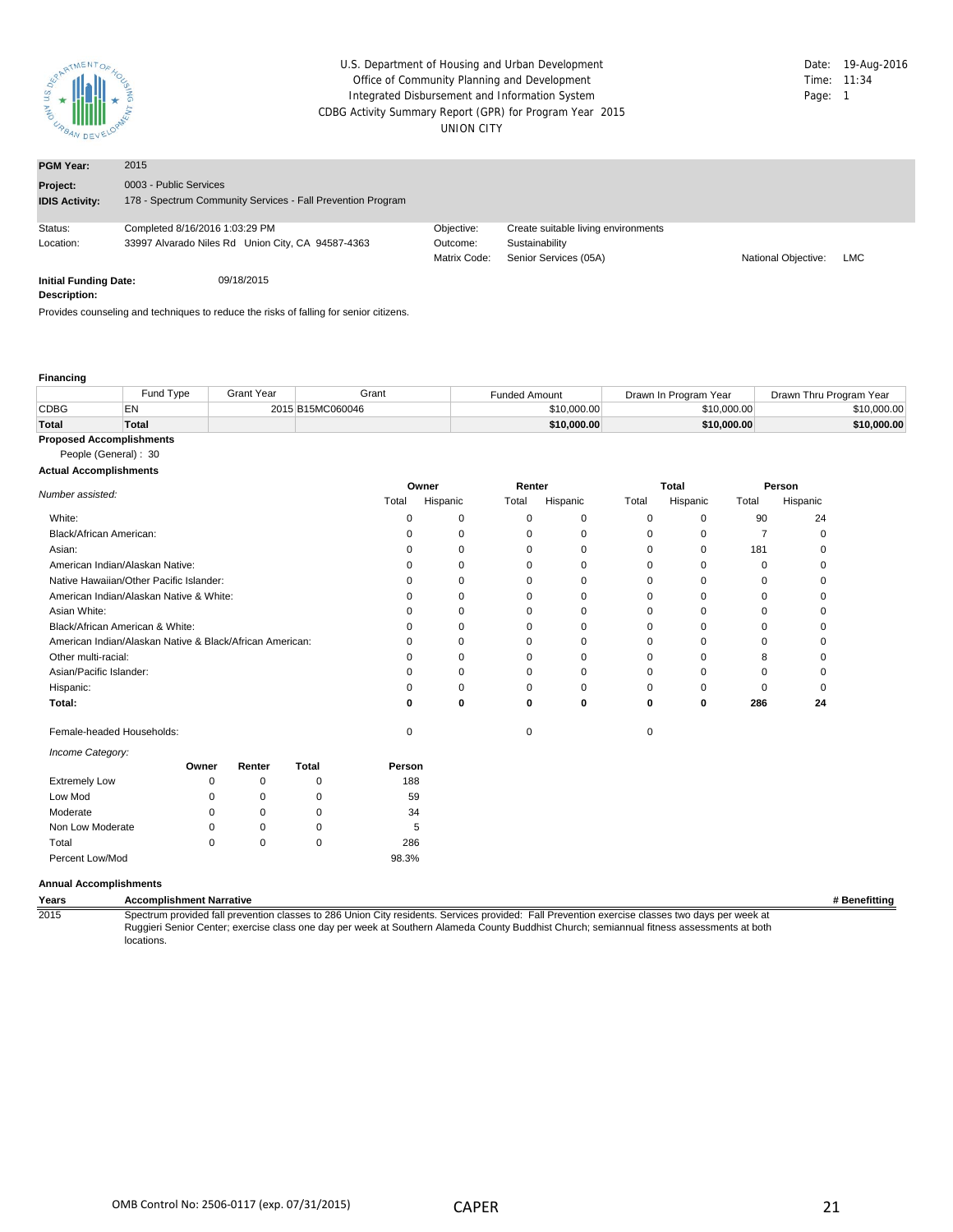

#### CDBG Activity Summary Report (GPR) for Program Year 2015 UNION CITY U.S. Department of Housing and Urban Development **Date: 19-Aug-2016** Date: 19-Aug-2016<br>
Office of Community Planning and Development **Date:** 11:34 Office of Community Planning and Development Integrated Disbursement and Information System **Page: 1** Page: 1

| <b>PGM Year:</b>                  | 2015                                                                                          |                                        |                                                                                      |                     |            |
|-----------------------------------|-----------------------------------------------------------------------------------------------|----------------------------------------|--------------------------------------------------------------------------------------|---------------------|------------|
| Project:<br><b>IDIS Activity:</b> | 0003 - Public Services<br>179 - Spectrum Community Services - Senior Nutrition Program (SNAP) |                                        |                                                                                      |                     |            |
| Status:<br>Location:              | Completed 8/16/2016 1:03:15 PM<br>33997 Alvarado Niles Rd Union City, CA 94587-4363           | Objective:<br>Outcome:<br>Matrix Code: | Create economic opportunities<br>Availability/accessibility<br>Senior Services (05A) | National Obiective: | <b>LMC</b> |
| <b>Initial Funding Date:</b>      | 09/18/2015                                                                                    |                                        |                                                                                      |                     |            |

#### **Description:**

Provides lunches for low income seniors at the Ruggieri Senior Center.

#### **Financing**

|                                 | Fund Type | Grant Year | Grant            | Funded Amount | Drawn In Program Year | Drawn Thru Program Year |  |  |  |  |
|---------------------------------|-----------|------------|------------------|---------------|-----------------------|-------------------------|--|--|--|--|
| <b>CDBG</b>                     | EN        |            | 2015 B15MC060046 | \$13,500.00   | \$13,500.00           | \$13.500.00             |  |  |  |  |
| <b>Total</b>                    | Total     |            |                  | \$13,500,00   | \$13,500.00           | \$13,500.00             |  |  |  |  |
| <b>Proposed Accomplishments</b> |           |            |                  |               |                       |                         |  |  |  |  |

#### People (General) : 400

#### **Actual Accomplishments**

|                                                          |          |        | Owner        |          | Renter   |             | <b>Total</b> |             | Person      |          |          |
|----------------------------------------------------------|----------|--------|--------------|----------|----------|-------------|--------------|-------------|-------------|----------|----------|
| Number assisted:                                         |          |        |              | Total    | Hispanic | Total       | Hispanic     | Total       | Hispanic    | Total    | Hispanic |
| White:                                                   |          |        |              | $\Omega$ | 0        | $\mathbf 0$ | $\mathbf 0$  | $\mathbf 0$ | $\mathbf 0$ | 117      | 29       |
| Black/African American:                                  |          |        |              |          | 0        | 0           | 0            | 0           | 0           | 6        | 0        |
| Asian:                                                   |          |        |              |          | 0        | $\mathbf 0$ | 0            | $\mathbf 0$ | 0           | 79       | O        |
| American Indian/Alaskan Native:                          |          |        |              | 0        | 0        | 0           | 0            | 0           | 0           | 0        |          |
| Native Hawaiian/Other Pacific Islander:                  |          |        |              | $\Omega$ | 0        | 0           | 0            | 0           | 0           | 3        |          |
| American Indian/Alaskan Native & White:                  |          |        |              | $\Omega$ | 0        | 0           | 0            | 0           | 0           | 0        |          |
| Asian White:                                             |          |        |              | $\Omega$ | 0        | 0           | 0            | $\Omega$    | 0           | 0        |          |
| Black/African American & White:                          |          |        |              | $\Omega$ | $\Omega$ | 0           | $\Omega$     | $\Omega$    | 0           | $\Omega$ |          |
| American Indian/Alaskan Native & Black/African American: |          |        |              |          | $\Omega$ | $\Omega$    | $\Omega$     | $\Omega$    | $\Omega$    | $\Omega$ |          |
| Other multi-racial:                                      |          |        |              |          | $\Omega$ | $\Omega$    | $\Omega$     | n           | $\Omega$    |          |          |
| Asian/Pacific Islander:                                  |          |        |              | $\Omega$ | 0        | $\mathbf 0$ | 0            | 0           | 0           | 0        |          |
| Hispanic:                                                |          |        |              | $\Omega$ | 0        | $\mathbf 0$ | $\Omega$     | $\Omega$    | 0           | $\Omega$ |          |
| Total:                                                   |          |        |              | 0        | 0        | 0           | 0            | 0           | 0           | 205      | 29       |
| Female-headed Households:                                |          |        |              | 0        |          | $\mathbf 0$ |              | 0           |             |          |          |
| Income Category:                                         |          |        |              |          |          |             |              |             |             |          |          |
|                                                          | Owner    | Renter | <b>Total</b> | Person   |          |             |              |             |             |          |          |
| <b>Extremely Low</b>                                     | O        | 0      | 0            | 35       |          |             |              |             |             |          |          |
| Low Mod                                                  | n        | 0      | $\Omega$     | 170      |          |             |              |             |             |          |          |
| Moderate                                                 | $\Omega$ | 0      | 0            | $\Omega$ |          |             |              |             |             |          |          |
| Non Low Moderate                                         | 0        | 0      | ŋ            | $\Omega$ |          |             |              |             |             |          |          |
| Total                                                    | $\Omega$ | 0      | $\mathbf 0$  | 205      |          |             |              |             |             |          |          |
| Percent Low/Mod                                          |          |        |              | 100.0%   |          |             |              |             |             |          |          |

#### **Annual Accomplishments**

**Years Accomplishment Narrative # Benefitting** Spectrum was able to provide 4,445 meals to 205 Union City clients over this last fiscal year. The congregate meal program provides fresh nutritious meals 5 days a week.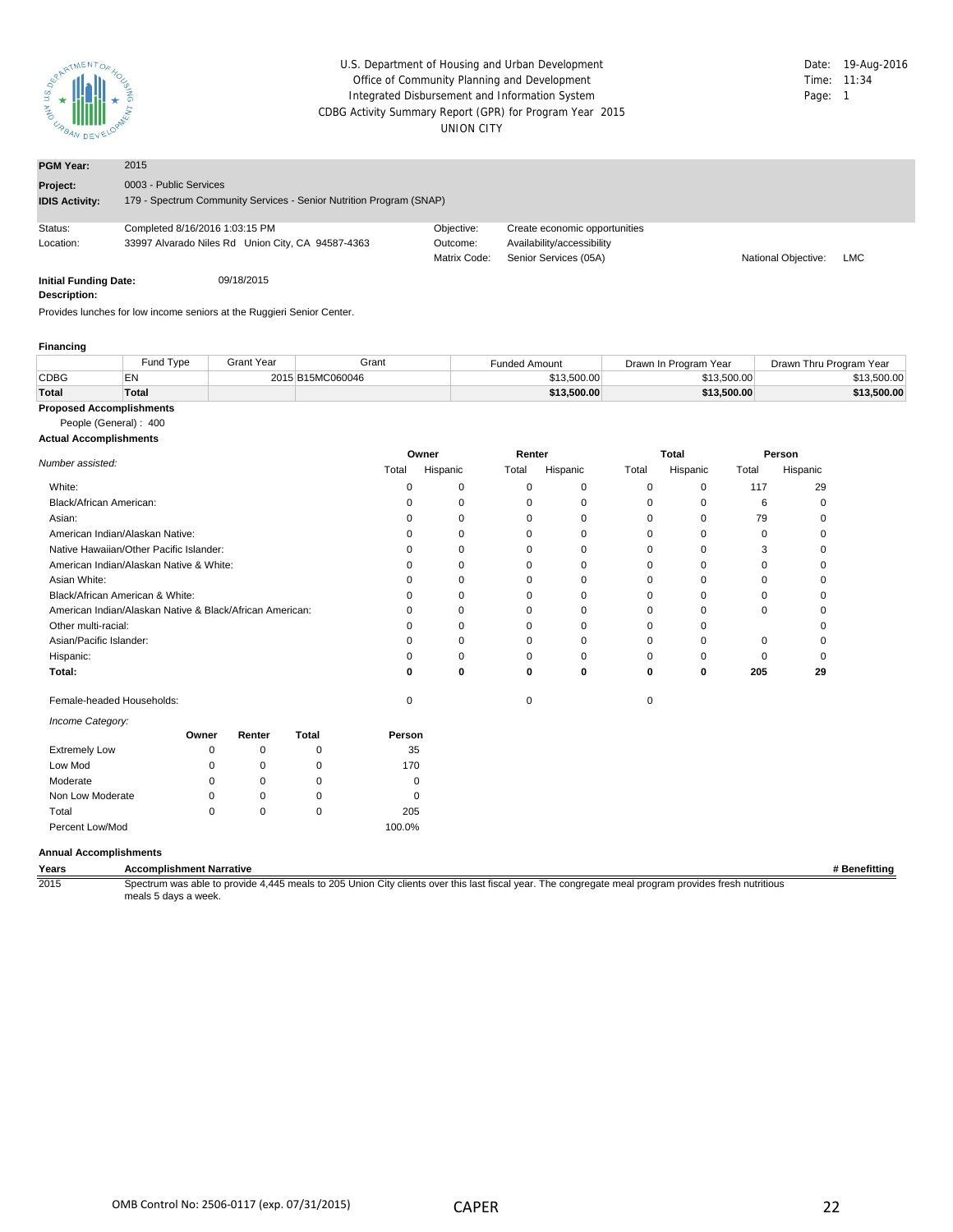

#### CDBG Activity Summary Report (GPR) for Program Year 2015 UNION CITY U.S. Department of Housing and Urban Development Communication Control of the Date: 19-Aug-2016 Office of Community Planning and Development Time: 11:34 Integrated Disbursement and Information System **Page: 1** Page: 1

| <b>PGM Year:</b>                             | 2015                                                      |              |                                     |                            |            |
|----------------------------------------------|-----------------------------------------------------------|--------------|-------------------------------------|----------------------------|------------|
| Project:                                     | 0003 - Public Services                                    |              |                                     |                            |            |
| <b>IDIS Activity:</b>                        | 180 - Bay Area Community Services (BACS) - Adult Day Care |              |                                     |                            |            |
| Status:                                      | Completed 8/16/2016 1:03:01 PM                            | Objective:   | Create suitable living environments |                            |            |
| Location:                                    | 40965 Grimmer Blvd Fremont, CA 94538-2846                 | Outcome:     | Availability/accessibility          |                            |            |
|                                              |                                                           | Matrix Code: | Senior Services (05A)               | <b>National Objective:</b> | <b>LMC</b> |
| <b>Initial Funding Date:</b><br>Decerintion: | 09/18/2015                                                |              |                                     |                            |            |

#### **Description:**

BACS provides day care for frail older adults who are experiencing comorbidities, dementiaAlzheimer, complexities related to aging, and other challenges that prevent them from staying at home. The program also provides respite for their care providers.

#### **Financing**

|                                 | Fund Type    | <b>Grant Year</b> | Grant            | Funded Amount | Drawn In Program Year | Drawn Thru Program Year |
|---------------------------------|--------------|-------------------|------------------|---------------|-----------------------|-------------------------|
| <b>CDBG</b>                     | EN           |                   | 2015 B15MC060046 | \$9,000.00    | \$9.000.00            | \$9,000.00              |
| Total                           | <b>Total</b> |                   |                  | \$9,000.00    | \$9.000.00            | \$9,000.00              |
| <b>Proposed Accomplishments</b> |              |                   |                  |               |                       |                         |

#### People (General) : 4 **Actual Accomplishments**

|                                                          |          | Owner  |              |          | Renter   |          | Total       |          | Person   |          |          |  |
|----------------------------------------------------------|----------|--------|--------------|----------|----------|----------|-------------|----------|----------|----------|----------|--|
| Number assisted:                                         |          |        |              | Total    | Hispanic | Total    | Hispanic    | Total    | Hispanic | Total    | Hispanic |  |
| White:                                                   |          |        |              | O        | $\Omega$ | $\Omega$ | 0           | 0        | 0        | 6        | 2        |  |
| Black/African American:                                  |          |        |              |          | 0        | 0        | $\mathbf 0$ | 0        | 0        | 2        | $\Omega$ |  |
| Asian:                                                   |          |        |              |          | $\Omega$ | $\Omega$ | $\Omega$    | $\Omega$ | $\Omega$ | 2        |          |  |
| American Indian/Alaskan Native:                          |          |        |              |          | 0        | 0        | $\Omega$    | 0        | 0        | $\Omega$ |          |  |
| Native Hawaiian/Other Pacific Islander:                  |          |        |              |          | $\Omega$ | $\Omega$ | $\Omega$    | $\Omega$ | 0        | 0        |          |  |
| American Indian/Alaskan Native & White:                  |          |        |              |          | $\Omega$ | 0        | $\Omega$    | 0        | $\Omega$ | 0        |          |  |
| Asian White:                                             |          |        |              | O        | $\Omega$ | $\Omega$ | $\Omega$    | $\Omega$ | $\Omega$ | $\Omega$ | ŋ        |  |
| Black/African American & White:                          |          |        |              | O        | 0        | 0        | $\mathbf 0$ | 0        | 0        |          |          |  |
| American Indian/Alaskan Native & Black/African American: |          |        |              | O        | $\Omega$ | $\Omega$ | $\Omega$    | $\Omega$ | $\Omega$ | 0        | n        |  |
| Other multi-racial:                                      |          |        |              | O        | $\Omega$ | 0        | 0           | $\Omega$ | $\Omega$ | 0        |          |  |
| Asian/Pacific Islander:                                  |          |        |              | O        | $\Omega$ | 0        | $\Omega$    | $\Omega$ | $\Omega$ | 0        |          |  |
| Hispanic:                                                |          |        |              |          | 0        | 0        | 0           | 0        | $\Omega$ |          |          |  |
| Total:                                                   |          |        |              | 0        | 0        | 0        | 0           | 0        | 0        | 10       | 2        |  |
| Female-headed Households:                                |          |        |              | $\Omega$ |          | 0        |             | 0        |          |          |          |  |
| Income Category:                                         |          |        |              |          |          |          |             |          |          |          |          |  |
|                                                          | Owner    | Renter | <b>Total</b> | Person   |          |          |             |          |          |          |          |  |
| <b>Extremely Low</b>                                     | 0        | 0      | 0            | 2        |          |          |             |          |          |          |          |  |
| Low Mod                                                  | O        | 0      | $\Omega$     |          |          |          |             |          |          |          |          |  |
| Moderate                                                 | n        | 0      | $\Omega$     |          |          |          |             |          |          |          |          |  |
| Non Low Moderate                                         | n        | 0      | $\Omega$     |          |          |          |             |          |          |          |          |  |
| Total                                                    | $\Omega$ | 0      | $\Omega$     | 10       |          |          |             |          |          |          |          |  |
| Percent Low/Mod                                          |          |        |              | 100.0%   |          |          |             |          |          |          |          |  |

#### **Annual Accomplishments**

**Years Accomplishment Narrative # Benefitting** 2015 BACS provided over 2,000 hours of Adult Day Care to 10 Union City residents. BACS Adult Day Program provided physical and mental fitness, fall prevention classes, music, current events, group discussions, arts and crafts, cooking classes, a sensory garden and board games to clients. Door to door transportation was provided in collaboration with local city paratransit and East Bay Paratransit services at minimal costs as BACS subsidizes half the cost of transportation. In addition, breakfast, lunch and a light snacks were provided and BACS contracts with Nutrition Solutions to provide healthy well balanced meals for each participant where each meal is reviewed by a dietician.

> The following services were also included Caregiver respite, Caregiver counseling, Caregiver training, fall prevention training, and nutrition trainings. As needed BACS provides linkage referrals to support the needs of the caregiver in their role and the needs of the participants as well. Additionally, BACS, in partnership with DayBreak, provided free in-home care vouchers for caregivers. Private in-home care ranged from 4-16 hours.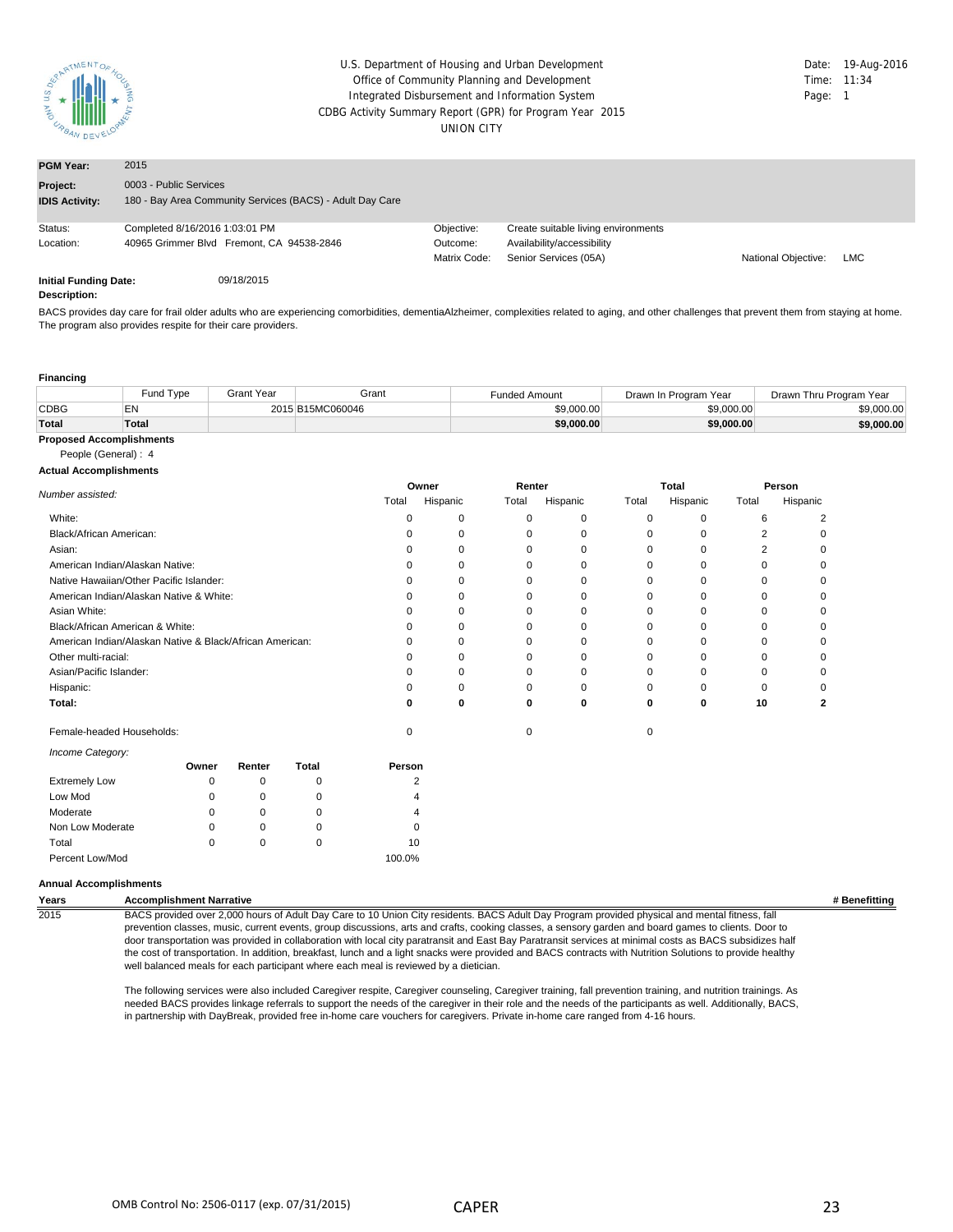

#### CDBG Activity Summary Report (GPR) for Program Year 2015 UNION CITY U.S. Department of Housing and Urban Development Date: 19-Aug-2016 Office of Community Planning and Development Time: 11:34 Integrated Disbursement and Information System **Page: 1** Page: 1

| <b>PGM Year:</b>             | 2015                                                             |              |                                     |                     |            |
|------------------------------|------------------------------------------------------------------|--------------|-------------------------------------|---------------------|------------|
| Project:                     | 0003 - Public Services                                           |              |                                     |                     |            |
| <b>IDIS Activity:</b>        | 181 - Bay Area Community Services - South County Wellness Center |              |                                     |                     |            |
| Status:                      | Completed 8/16/2016 1:02:48 PM                                   | Objective:   | Create suitable living environments |                     |            |
| Location:                    | 40965 Grimmer Blvd Fremont, CA 94538-2846                        | Outcome:     | Availability/accessibility          |                     |            |
|                              |                                                                  | Matrix Code: | Mental Health Services (05O)        | National Objective: | <b>LMC</b> |
| <b>Initial Funding Date:</b> | 09/18/2015                                                       |              |                                     |                     |            |
| Description:                 |                                                                  |              |                                     |                     |            |

Provides mental health and wellness services for adults suffering from severe and persistent mental illness and other challenges related to substance use issues and other comorbidities.

#### **Financing**

|                                 | Fund Type | <b>Grant Year</b> | Grant            | <b>Funded Amount</b> | Drawn In Program Year | Drawn Thru Program Year |
|---------------------------------|-----------|-------------------|------------------|----------------------|-----------------------|-------------------------|
| <b>CDBG</b>                     | EN        |                   | 2015 B15MC060046 | \$4,100.00           | \$4,100.00            | \$4.100.00              |
| <b>Total</b>                    | Total     |                   |                  | \$4,100.00           | \$4.100.00            | \$4,100.00              |
| <b>Proposed Accomplishments</b> |           |                   |                  |                      |                       |                         |

## People (General) : 5

## **Actual Accomplishments**

| Number assisted:                                         |        |             | Owner    |             |             | Renter   |       | <b>Total</b> |       | Person   |  |
|----------------------------------------------------------|--------|-------------|----------|-------------|-------------|----------|-------|--------------|-------|----------|--|
|                                                          |        |             | Total    | Hispanic    | Total       | Hispanic | Total | Hispanic     | Total | Hispanic |  |
| White:                                                   |        |             | 0        | $\mathbf 0$ | $\mathbf 0$ | 0        | 0     | 0            | 6     | 2        |  |
| Black/African American:                                  |        |             | 0        | 0           | 0           | 0        | 0     | 0            | 0     | 0        |  |
| Asian:                                                   |        |             | $\Omega$ | $\mathbf 0$ | 0           | 0        | 0     | 0            | 0     | ∩        |  |
| American Indian/Alaskan Native:                          |        |             | $\Omega$ | $\mathbf 0$ | 0           | ŋ        | 0     | 0            | 0     |          |  |
| Native Hawaiian/Other Pacific Islander:                  |        |             | U        | $\mathbf 0$ | 0           | 0        | 0     | 0            | 2     |          |  |
| American Indian/Alaskan Native & White:                  |        |             | U        | $\mathbf 0$ | 0           | ŋ        | 0     | 0            | 0     |          |  |
| Asian White:                                             |        |             | U        | $\mathbf 0$ | 0           | O        | 0     | 0            | 0     |          |  |
| Black/African American & White:                          |        |             |          | 0           | $\Omega$    | n        | 0     | 0            | 0     |          |  |
| American Indian/Alaskan Native & Black/African American: |        |             |          | $\Omega$    | $\Omega$    | O        | 0     | 0            | 0     |          |  |
| Other multi-racial:                                      |        |             |          | $\Omega$    | $\Omega$    | U        | 0     | 0            | 2     |          |  |
| Asian/Pacific Islander:                                  |        |             |          | $\mathbf 0$ | 0           | 0        | 0     | 0            | 0     |          |  |
| Hispanic:                                                |        |             |          | $\mathbf 0$ | $\Omega$    | 0        | 0     | 0            | 0     |          |  |
| Total:                                                   |        |             | 0        | 0           | 0           | 0        | 0     | 0            | 10    | 2        |  |
| Female-headed Households:                                |        |             | $\Omega$ |             | $\Omega$    |          | 0     |              |       |          |  |
| Income Category:                                         |        |             |          |             |             |          |       |              |       |          |  |
| Owner                                                    | Renter | Total       | Person   |             |             |          |       |              |       |          |  |
| <b>Extremely Low</b><br>O                                | 0      | $\Omega$    |          |             |             |          |       |              |       |          |  |
| Low Mod<br>0                                             | 0      | $\Omega$    | 6        |             |             |          |       |              |       |          |  |
| Moderate<br>0                                            | 0      | O           |          |             |             |          |       |              |       |          |  |
| Non Low Moderate<br>$\Omega$                             | 0      | n           |          |             |             |          |       |              |       |          |  |
| Total<br>$\Omega$                                        | 0      | $\mathbf 0$ | 10       |             |             |          |       |              |       |          |  |
| Percent Low/Mod                                          |        |             | 100.0%   |             |             |          |       |              |       |          |  |

#### **Annual Accomplishments**

**Years Accomplishment Narrative # Benefitting** 2015 BACS South County Wellness Center provided mental health services to 10 Union City Residents. Clients engaged in BACS' wellness and recovery groups, individual rehabilitative services, referrals and linkages and case management. BACS has provided over 600 hours of services to these participants in this fiscal year.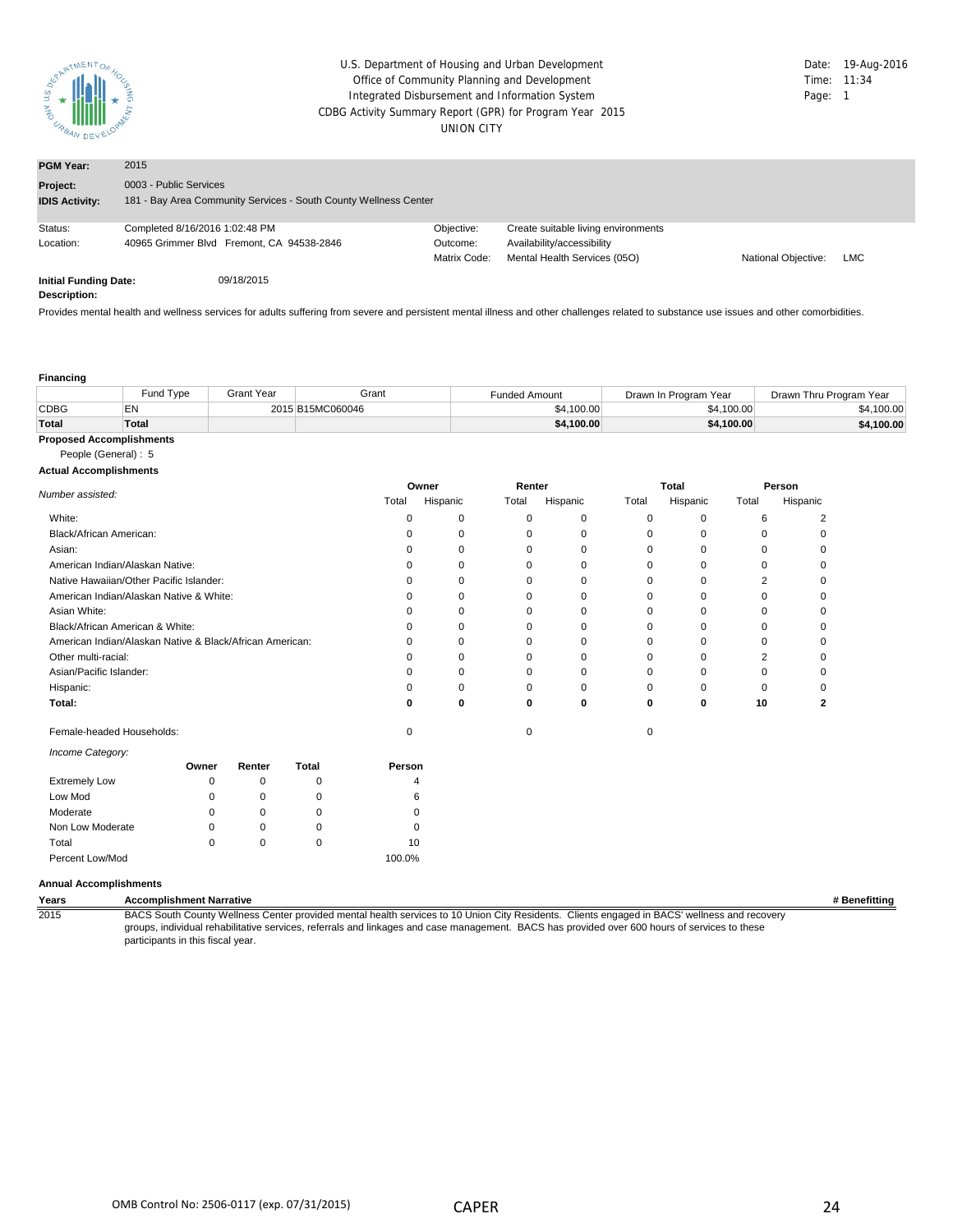

#### CDBG Activity Summary Report (GPR) for Program Year 2015 UNION CITY U.S. Department of Housing and Urban Development Office of Community Planning and Development Integrated Disbursement and Information System

| Date: | 19-Aug-2016 |
|-------|-------------|
| Time: | 11:34       |
| Page: | 1           |

| <b>PGM Year:</b>                             | 2015                           |              |                                      |                     |
|----------------------------------------------|--------------------------------|--------------|--------------------------------------|---------------------|
| Project:                                     | 0005 - Program Administration  |              |                                      |                     |
| <b>IDIS Activity:</b>                        | 182 - Program Administration   |              |                                      |                     |
| Status:                                      | Completed 8/16/2016 1:02:28 PM | Objective:   |                                      |                     |
| Location:                                    |                                | Outcome:     |                                      |                     |
|                                              |                                | Matrix Code: | General Program Administration (21A) | National Objective: |
| <b>Initial Funding Date:</b><br>Description: | 09/16/2015                     |              |                                      |                     |

CDBG Program Administration

#### **Financing**

|                                 | Fund Type | Grant Year       | Grant | <b>Funded Amount</b> | Drawn In Program Year | Drawn Thru Program Year |  |
|---------------------------------|-----------|------------------|-------|----------------------|-----------------------|-------------------------|--|
| <b>CDBG</b>                     | EN        | 2015 B15MC060046 |       | \$60.741.59          | \$60.741.59           | \$60,741.59             |  |
|                                 | P         |                  |       | \$4,040.19           | \$4,040.19            | \$4,040.19              |  |
| <b>Total</b>                    | Total     |                  |       | \$64.781.78          | \$64,781,78           | \$64,781.78             |  |
| <b>Proposed Accomplishments</b> |           |                  |       |                      |                       |                         |  |

#### **Actual Accomplishments**

|                                                          | Owner        |          | Renter |          | Total |             | Person |          |
|----------------------------------------------------------|--------------|----------|--------|----------|-------|-------------|--------|----------|
| Number assisted:                                         | Total        | Hispanic | Total  | Hispanic | Total | Hispanic    | Total  | Hispanic |
| White:                                                   |              |          |        |          | 0     | 0           |        |          |
| Black/African American:                                  |              |          |        |          | 0     | $\mathbf 0$ |        |          |
| Asian:                                                   |              |          |        |          | 0     | 0           |        |          |
| American Indian/Alaskan Native:                          |              |          |        |          | 0     | $\mathbf 0$ |        |          |
| Native Hawaiian/Other Pacific Islander:                  |              |          |        |          | 0     | 0           |        |          |
| American Indian/Alaskan Native & White:                  |              |          |        |          | 0     | $\mathbf 0$ |        |          |
| Asian White:                                             |              |          |        |          | 0     | $\Omega$    |        |          |
| Black/African American & White:                          |              |          |        |          | 0     | $\Omega$    |        |          |
| American Indian/Alaskan Native & Black/African American: |              |          |        |          | 0     | 0           |        |          |
| Other multi-racial:                                      |              |          |        |          | 0     | 0           |        |          |
| Asian/Pacific Islander:                                  |              |          |        |          | 0     | $\mathbf 0$ |        |          |
| Hispanic:                                                |              |          |        |          | 0     | $\mathbf 0$ |        |          |
| Total:                                                   | $\mathbf{0}$ | 0        | 0      | 0        | 0     | 0           | 0      | 0        |
| Female-headed Households:                                |              |          |        |          | 0     |             |        |          |

| Income Category:     |          |        |       |        |
|----------------------|----------|--------|-------|--------|
|                      | Owner    | Renter | Total | Person |
| <b>Extremely Low</b> |          |        | 0     |        |
| Low Mod              |          |        | 0     |        |
| Moderate             |          |        | 0     |        |
| Non Low Moderate     |          |        | 0     |        |
| Total                | $\Omega$ | 0      | 0     |        |
| Percent Low/Mod      |          |        |       |        |

#### **Annual Accomplishments**

No data returned for this view. This might be because the applied filter excludes all data.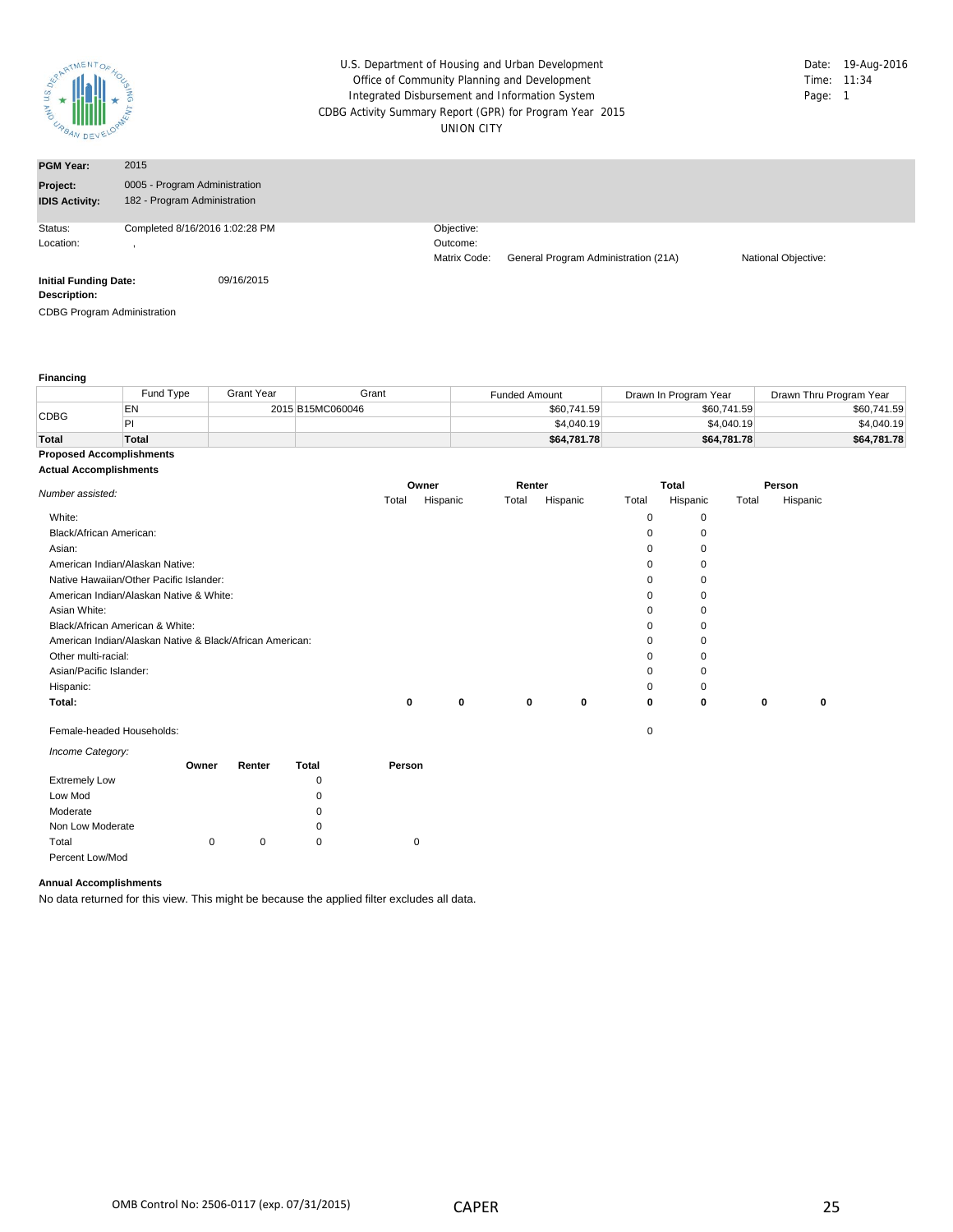

#### CDBG Activity Summary Report (GPR) for Program Year 2015 UNION CITY U.S. Department of Housing and Urban Development Office of Community Planning and Development Integrated Disbursement and Information System

| Date: | 19-Aug-2016 |
|-------|-------------|
| Time: | 11:34       |
| Page: | 1           |

| <b>PGM Year:</b>                             | 2015                                                 |              |                                              |                     |
|----------------------------------------------|------------------------------------------------------|--------------|----------------------------------------------|---------------------|
| Project:                                     | 0004 - Fair Housing                                  |              |                                              |                     |
| <b>IDIS Activity:</b>                        | 183 - ECHO Housing - Fair Housing                    |              |                                              |                     |
| Status:                                      | Completed 8/16/2016 12:59:42 PM                      | Objective:   |                                              |                     |
| Location:                                    |                                                      | Outcome:     |                                              |                     |
|                                              |                                                      | Matrix Code: | Fair Housing Activities (subject to 20%<br>. | National Objective: |
| <b>Initial Funding Date:</b><br>Description: | 08/31/2015                                           |              |                                              |                     |
|                                              | Fair housing services and tenantlandlord counseling. |              |                                              |                     |

#### **Financing**

|              | Fund Type | Grant Year | Grant            | Funded Amount | Drawn In Program Year | Drawn Thru Program Year |
|--------------|-----------|------------|------------------|---------------|-----------------------|-------------------------|
| <b>CDBG</b>  |           |            | 2015 B15MC060046 | \$10,000.00   | \$10,000.00           | \$10.000.00             |
| <b>Total</b> | Total     |            |                  | \$10,000,00   | \$10,000.00           | \$10,000,00             |

#### **Proposed Accomplishments Actual Accomplishments**

|                                                          |       | Owner       | Renter |          |             | Total    | Person |          |
|----------------------------------------------------------|-------|-------------|--------|----------|-------------|----------|--------|----------|
| Number assisted:                                         | Total | Hispanic    | Total  | Hispanic | Total       | Hispanic | Total  | Hispanic |
| White:                                                   |       |             |        |          | 0           | 0        |        |          |
| Black/African American:                                  |       |             |        |          | $\mathbf 0$ | 0        |        |          |
| Asian:                                                   |       |             |        |          | $\mathbf 0$ | 0        |        |          |
| American Indian/Alaskan Native:                          |       |             |        |          | 0           | 0        |        |          |
| Native Hawaiian/Other Pacific Islander:                  |       |             |        |          | 0           | 0        |        |          |
| American Indian/Alaskan Native & White:                  |       |             |        |          | 0           | 0        |        |          |
| Asian White:                                             |       |             |        |          | 0           | 0        |        |          |
| Black/African American & White:                          |       |             |        |          | 0           | 0        |        |          |
| American Indian/Alaskan Native & Black/African American: |       |             |        |          | 0           | $\Omega$ |        |          |
| Other multi-racial:                                      |       |             |        |          | 0           | 0        |        |          |
| Asian/Pacific Islander:                                  |       |             |        |          | 0           | O        |        |          |
| Hispanic:                                                |       |             |        |          | 0           | 0        |        |          |
| Total:                                                   | 0     | $\mathbf 0$ | 0      | 0        | 0           | 0        | 0      | 0        |
| Female-headed Households:                                |       |             |        |          | $\mathbf 0$ |          |        |          |

| Income Category:     |          |        |       |        |
|----------------------|----------|--------|-------|--------|
|                      | Owner    | Renter | Total | Person |
| <b>Extremely Low</b> |          |        | 0     |        |
| Low Mod              |          |        | 0     |        |
| Moderate             |          |        | 0     |        |
| Non Low Moderate     |          |        | 0     |        |
| Total                | $\Omega$ | 0      | 0     |        |
| Percent Low/Mod      |          |        |       |        |

#### **Annual Accomplishments**

No data returned for this view. This might be because the applied filter excludes all data.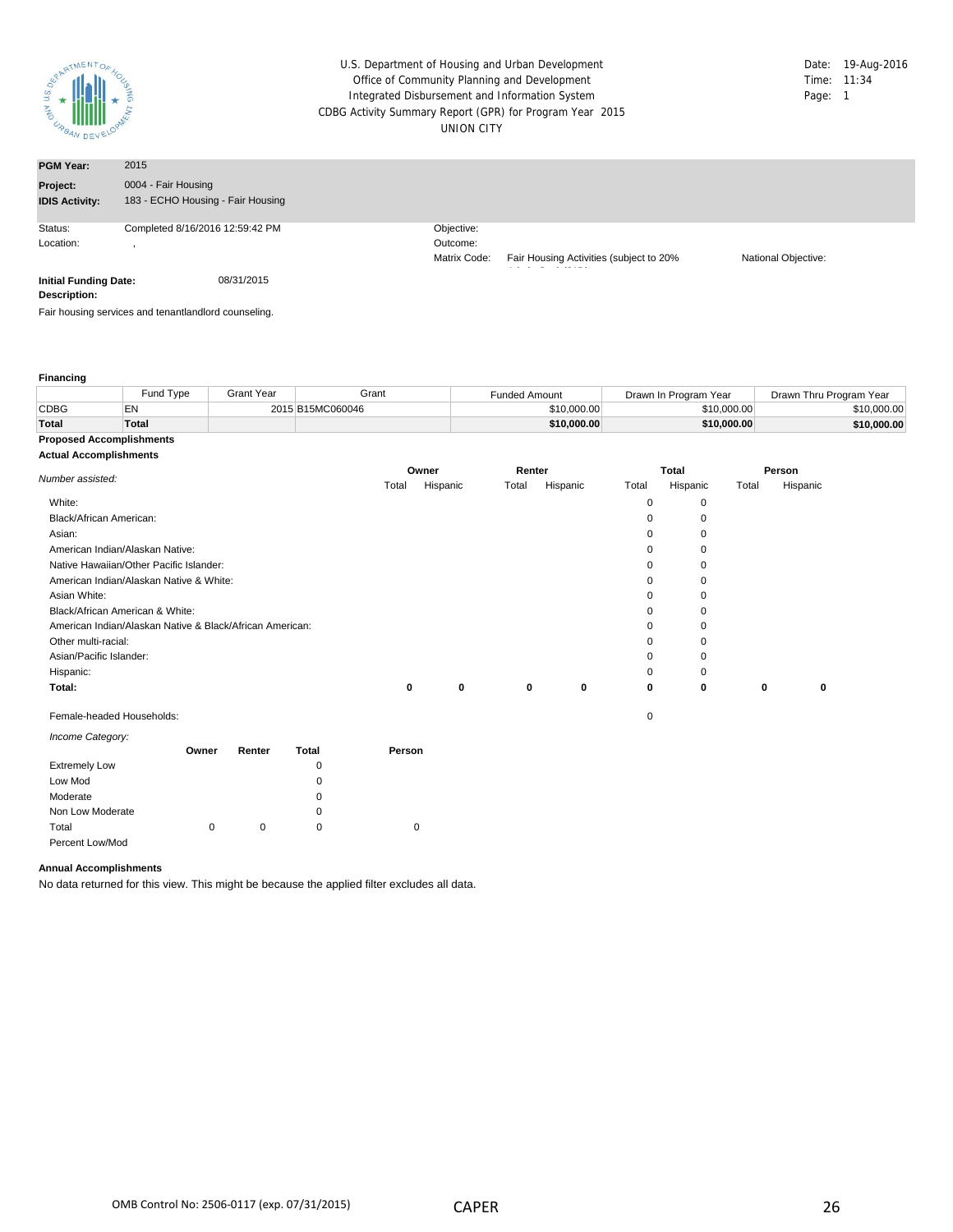

#### CDBG Activity Summary Report (GPR) for Program Year 2015 UNION CITY U.S. Department of Housing and Urban Development **Date: 19-Aug-2016** Date: 19-Aug-2016<br>
Office of Community Planning and Development **Date:** 11:34 Office of Community Planning and Development Integrated Disbursement and Information System **Page: 1** Page: 1

| <b>PGM Year:</b>                             | 2015                                                                         |                                        |                                  |                     |
|----------------------------------------------|------------------------------------------------------------------------------|----------------------------------------|----------------------------------|---------------------|
| Project:<br><b>IDIS Activity:</b>            | 0002 - Section 108 Loan Repayment<br>184 - Section 108 Loan Repayment (2015) |                                        |                                  |                     |
| Status:<br>Location:                         | Completed 8/16/2016 12:59:25 PM                                              | Objective:<br>Outcome:<br>Matrix Code: | Planned Repayment of Section 108 | National Objective: |
| <b>Initial Funding Date:</b><br>Description: | 08/31/2015                                                                   |                                        |                                  |                     |

Section 108 Loan Repayment for FY 15-16

#### **Financing**

|              | Fund Type | Grant Year | Grant            | <b>Funded Amount</b> | Drawn In Program Year | Drawn Thru Program Year |
|--------------|-----------|------------|------------------|----------------------|-----------------------|-------------------------|
|              |           | Pre-2015   |                  | \$41,481.57          | \$0.00                | \$0.00                  |
| <b>CDBG</b>  | EN        |            | 2014 B14MC060046 |                      | \$41,481.57           | \$41,481.57             |
|              |           |            | 2015 B15MC060046 | \$100,188.81         | \$100,188.81          | \$100,188.81            |
|              | PI        |            |                  | \$139,838.37         | \$139,838.37          | \$139,838.37            |
| <b>Total</b> | Total     |            |                  | \$281,508.75         | \$281,508.75          | \$281,508.75            |

#### **Proposed Accomplishments Actual Accomplishments**

|                                                          |       | Owner    | Renter |          |          | <b>Total</b> | Person |          |
|----------------------------------------------------------|-------|----------|--------|----------|----------|--------------|--------|----------|
| Number assisted:                                         | Total | Hispanic | Total  | Hispanic | Total    | Hispanic     | Total  | Hispanic |
| White:                                                   |       |          |        |          | 0        | 0            |        |          |
| Black/African American:                                  |       |          |        |          |          | 0            |        |          |
| Asian:                                                   |       |          |        |          | 0        | 0            |        |          |
| American Indian/Alaskan Native:                          |       |          |        |          | $\Omega$ | 0            |        |          |
| Native Hawaiian/Other Pacific Islander:                  |       |          |        |          | $\Omega$ | 0            |        |          |
| American Indian/Alaskan Native & White:                  |       |          |        |          |          |              |        |          |
| Asian White:                                             |       |          |        |          |          |              |        |          |
| Black/African American & White:                          |       |          |        |          | $\Omega$ | 0            |        |          |
| American Indian/Alaskan Native & Black/African American: |       |          |        |          | $\Omega$ | 0            |        |          |
| Other multi-racial:                                      |       |          |        |          | 0        | 0            |        |          |
| Asian/Pacific Islander:                                  |       |          |        |          | $\Omega$ | 0            |        |          |
| Hispanic:                                                |       |          |        |          |          | 0            |        |          |
| Total:                                                   | 0     | 0        | 0      | 0        | 0        | 0            | 0      | $\Omega$ |
| Female-headed Households:                                |       |          |        |          | 0        |              |        |          |

### *Income Category:*

| <i><b>INTOXING OUTGOIN.</b></i> |       |        |          |        |
|---------------------------------|-------|--------|----------|--------|
|                                 | Owner | Renter | Total    | Person |
| <b>Extremely Low</b>            |       |        | 0        |        |
| Low Mod                         |       |        | 0        |        |
| Moderate                        |       |        | 0        |        |
| Non Low Moderate                |       |        | $\Omega$ |        |
| Total                           | 0     | 0      | $\Omega$ | 0      |
| Percent Low/Mod                 |       |        |          |        |

#### **Annual Accomplishments**

No data returned for this view. This might be because the applied filter excludes all data.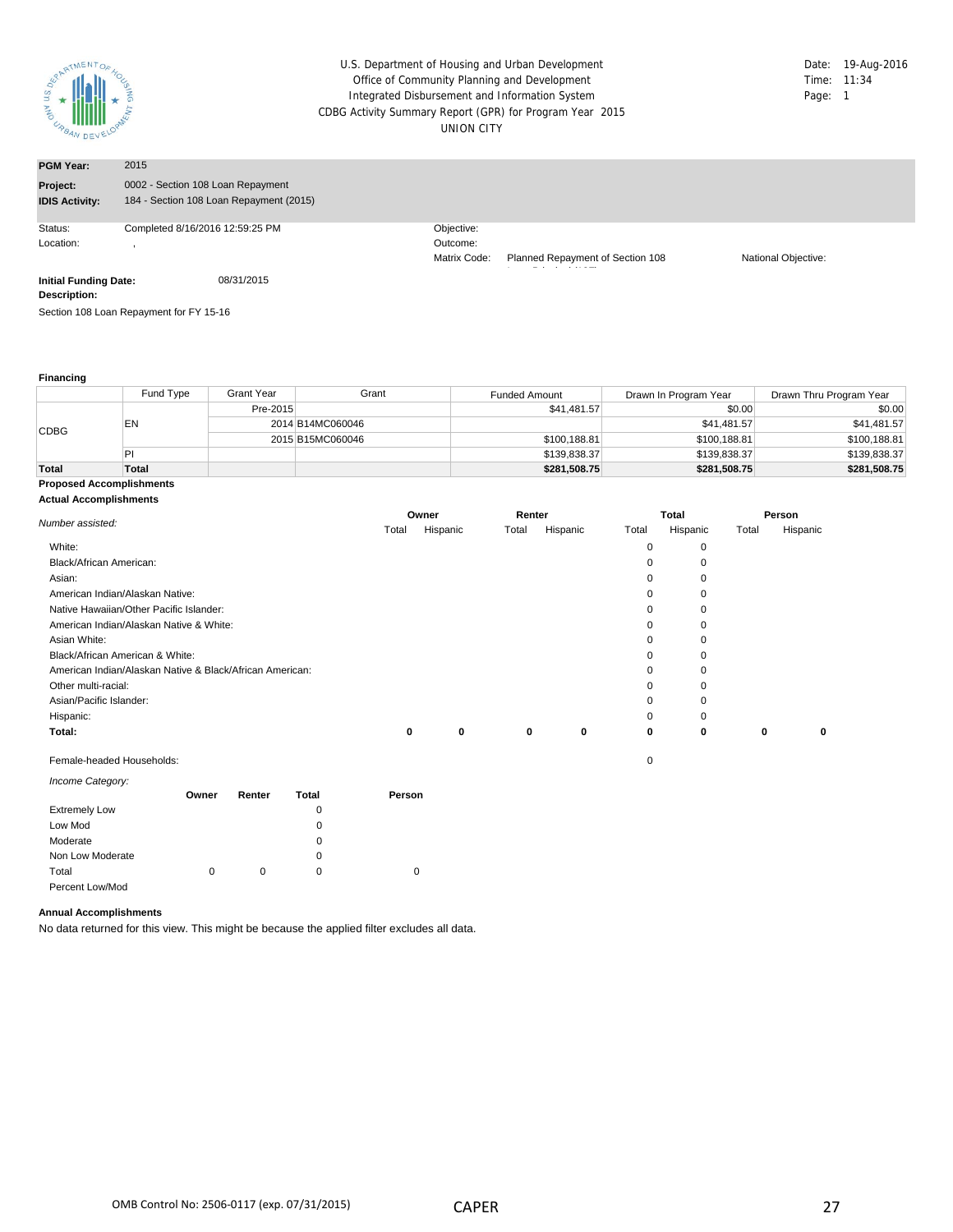

#### CDBG Activity Summary Report (GPR) for Program Year 2015 UNION CITY U.S. Department of Housing and Urban Development Office of Community Planning and Development Integrated Disbursement and Information System

| Date: | 19-Aug-2016 |
|-------|-------------|
| Time: | 11:34       |
| Page: | 1           |

| <b>PGM Year:</b>                             | 2015                                                          |                                        |                                                                                             |                     |     |  |
|----------------------------------------------|---------------------------------------------------------------|----------------------------------------|---------------------------------------------------------------------------------------------|---------------------|-----|--|
| Project:<br><b>IDIS Activity:</b>            | 0001 - Housing Rehabilitation<br>185 - Housing Rehabilitation |                                        |                                                                                             |                     |     |  |
| Status:<br>Location:                         | Open<br>4833 Gina Way Union City, CA 94587-5115               | Objective:<br>Outcome:<br>Matrix Code: | Create suitable living environments<br>Affordability<br>Rehabilitation Administration (14H) | National Objective: | LMH |  |
| <b>Initial Funding Date:</b><br>Description: | 09/16/2015                                                    |                                        |                                                                                             |                     |     |  |

Program administration for the Housing Rehabilitation Program

**Financing**

|                                           | Fund Type | Grant Year | Grant            | <b>Funded Amount</b> | Drawn In Program Year | Drawn Thru Program Year |
|-------------------------------------------|-----------|------------|------------------|----------------------|-----------------------|-------------------------|
| <b>CDBG</b>                               | ΕN        |            | 2015 B15MC060046 | \$30.383.74          | \$30.383.74           | \$30,383.74             |
|                                           |           |            |                  | \$6.060.34           | \$6,060.34            | \$6,060.34              |
| Total                                     | Total     |            |                  | \$36,444.08          | \$36,444.08           | \$36,444.08             |
| Description of Associated the Line scale. |           |            |                  |                      |                       |                         |

#### **Proposed Accomplishments**

Housing Units : 50 **Actual Accomplishments**

|                                                          |       | Renter<br>Owner |       |          |       | Total    | Person |          |  |
|----------------------------------------------------------|-------|-----------------|-------|----------|-------|----------|--------|----------|--|
| Number assisted:                                         | Total | Hispanic        | Total | Hispanic | Total | Hispanic | Total  | Hispanic |  |
| White:                                                   | 8     |                 |       |          | 8     |          |        |          |  |
| Black/African American:                                  |       |                 |       |          |       |          |        |          |  |
| Asian:                                                   |       |                 |       |          |       |          |        |          |  |
| American Indian/Alaskan Native:                          | 0     |                 |       |          |       |          |        |          |  |
| Native Hawaiian/Other Pacific Islander:                  | 0     |                 |       |          |       |          |        |          |  |
| American Indian/Alaskan Native & White:                  |       |                 |       |          |       |          |        |          |  |
| Asian White:                                             |       |                 |       |          |       |          |        |          |  |
| Black/African American & White:                          |       |                 |       |          |       |          |        |          |  |
| American Indian/Alaskan Native & Black/African American: | ∩     |                 | O     |          |       |          |        |          |  |
| Other multi-racial:                                      |       |                 |       |          |       |          |        |          |  |
| Asian/Pacific Islander:                                  |       |                 |       |          |       |          |        |          |  |
| Hispanic:                                                |       |                 |       |          |       |          |        |          |  |
| Total:                                                   | 15    | 3               | 0     | 0        | 15    | 3        | ŋ      |          |  |
| Female-headed Households:                                | 13    |                 |       |          | 13    |          |        |          |  |
| Income Category:                                         |       |                 |       |          |       |          |        |          |  |

|                      | Owner  | Renter | Total  | Person |
|----------------------|--------|--------|--------|--------|
| <b>Extremely Low</b> | 11     | O      | 11     | 0      |
| Low Mod              | 3      |        | 3      | 0      |
| Moderate             |        | O      |        | 0      |
| Non Low Moderate     | 0      |        | 0      | 0      |
| Total                | 15     | 0      | 15     | 0      |
| Percent Low/Mod      | 100.0% |        | 100.0% |        |

#### **Annual Accomplishments**

The Housing Rehabilitation Program provided 13 low income homeowners with minor home repair and/or accessibility grants. The program also provided two low-income homeowners with housing rehabilitation grants.

| Years             | <b>Accomplishment Narrative</b> |                | # Benefitting   |
|-------------------|---------------------------------|----------------|-----------------|
| 2015              |                                 |                |                 |
|                   | <b>Total Funded Amount:</b>     | \$1,257,903.90 |                 |
|                   | Total Drawn Thru Program Year:  | \$1,257,903.90 |                 |
|                   | Total Drawn In Program Year:    | \$452.734.61   |                 |
| PR03 - UNION CITY |                                 |                | Page:<br>1 of 1 |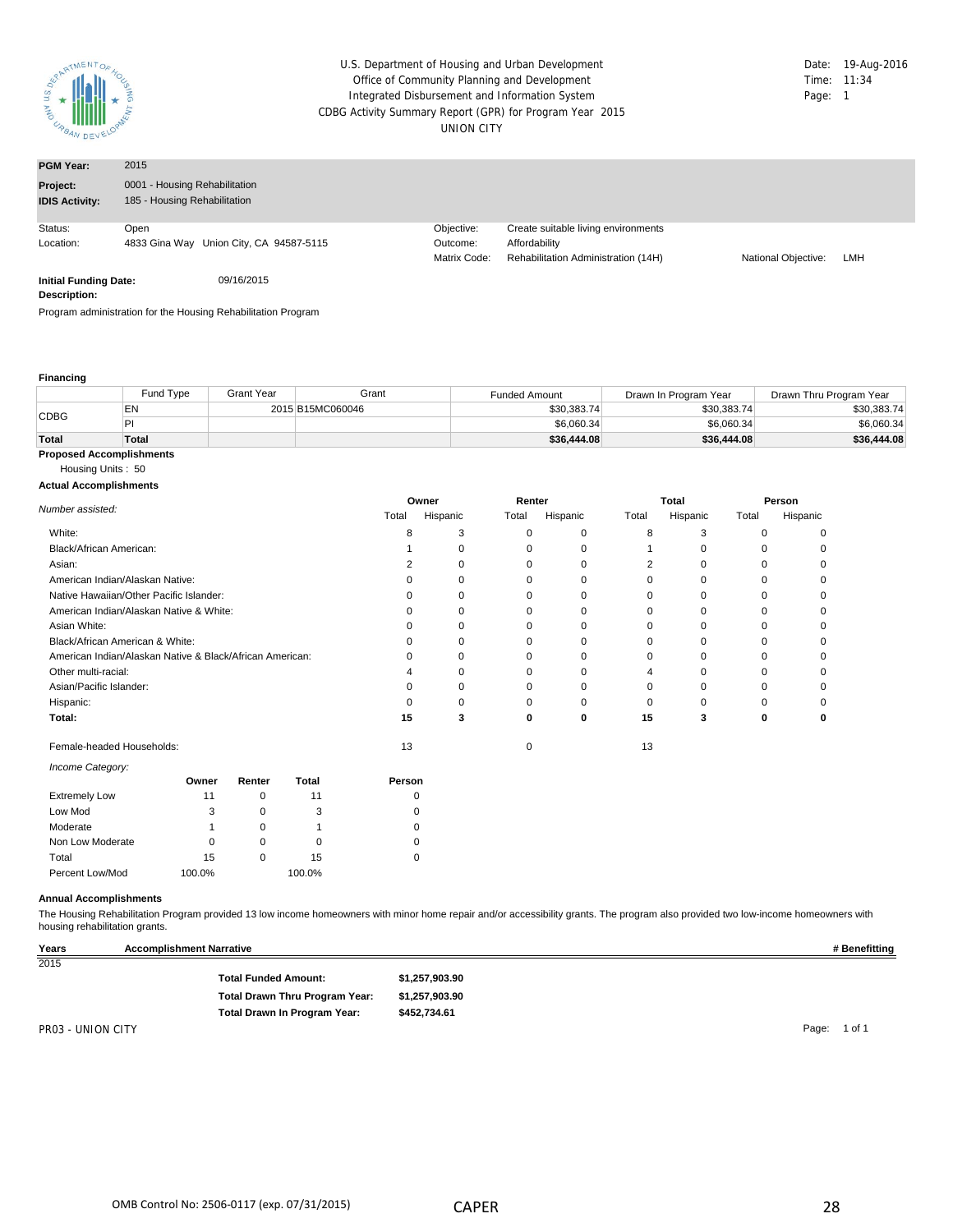

#### U.S. Department of Housing and Urban Development Office of Community Planning and Development Integrated Disbursement and Information System DATE: TIME: PAGE: 1 12:51 09-06-16 CDBG Summary of Accomplishments Program Year: 2015

## UNION CITY

## **Count of CDBG Activities with Disbursements by Activity Group & Matrix Code**

|                                |                                                             |               |                              |                    | Completed               |                       |                                      |
|--------------------------------|-------------------------------------------------------------|---------------|------------------------------|--------------------|-------------------------|-----------------------|--------------------------------------|
| <b>Activity Group</b>          | <b>Activity Category</b>                                    | Open Count    | Open Activities<br>Disbursed | Completed<br>Count | Activities<br>Disbursed | Program Year<br>Count | Total Activities<br><b>Disbursed</b> |
| Housing                        | Rehabilitation Administration (14H)                         | $\Omega$      | \$0.00                       | $\overline{2}$     | \$36,444.08             |                       | \$36,444.08                          |
|                                | <b>Total Housing</b>                                        | $\Omega$      | \$0.00                       | $\overline{2}$     | \$36,444.08             | 2                     | \$36,444.08                          |
| <b>Public Services</b>         | Operating Costs of Homeless/AIDS<br>Patients Programs (03T) | $\Omega$      | \$0.00                       |                    | \$11,800.00             |                       | \$11,800.00                          |
|                                | Public Services (General) (05)                              |               | \$0.00                       |                    | \$0.00                  |                       | \$0.00                               |
|                                | Senior Services (05A)                                       |               | \$0.00                       |                    | \$32,500.00             |                       | \$32,500.00                          |
|                                | Battered and Abused Spouses (05G)                           |               | \$0.00                       |                    | \$11,600.00             |                       | \$11,600.00                          |
|                                | Mental Health Services (050)                                | 0             | \$0.00                       |                    | \$4,100.00              |                       | \$4,100.00                           |
|                                | <b>Total Public Services</b>                                | $\Omega$      | \$0.00                       |                    | \$60,000.00             |                       | \$60,000.00                          |
| General Administration and     | General Program Administration (21A)                        |               | \$0.00                       | 3                  | \$64,781.78             |                       | \$64,781.78                          |
| Planning                       | Fair Housing Activities (subject to 20%<br>Admin Cap) (21D) | 0             | \$0.00                       | $\overline{2}$     | \$10,000.00             | $\overline{2}$        | \$10,000.00                          |
|                                | Total General Administration and<br>Planning                | $\Omega$      | \$0.00                       | 5                  | \$74,781.78             | 5                     | \$74,781.78                          |
| Repayment of Section 108 Loans | Planned Repayment of Section 108<br>Loan Principal (19F)    | $\Omega$      | \$0.00                       | 2                  | \$281,508.75            | 2                     | \$281,508.75                         |
|                                | Total Repayment of Section 108<br>Loans                     | $\mathcal{O}$ | \$0.00                       | 2                  | \$281,508.75            | 2                     | \$281,508.75                         |
| <b>Grand Total</b>             |                                                             | $\Omega$      | \$0.00                       | 16                 | \$452,734.61            | 16                    | \$452,734.61                         |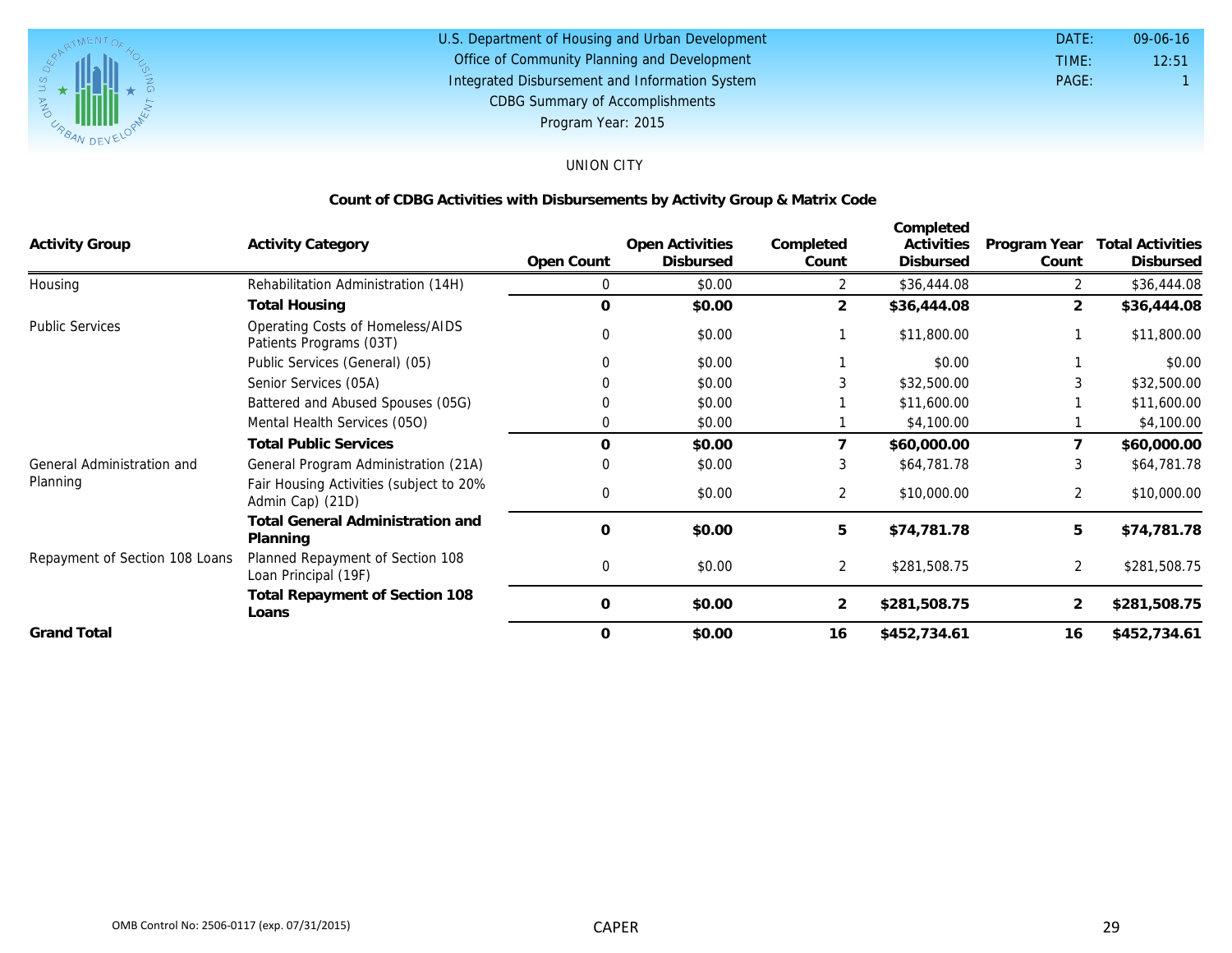

| U.S. Department of Housing and Urban Development | DATE: | $09 - 06 - 16$ |
|--------------------------------------------------|-------|----------------|
| Office of Community Planning and Development     | TIME: | 12:51          |
| Integrated Disbursement and Information System   | PAGE: |                |
| <b>CDBG Summary of Accomplishments</b>           |       |                |
| Program Year: 2015                               |       |                |

## UNION CITY

## **CDBG Sum of Actual Accomplishments by Activity Group and Accomplishment Type**

| <b>Activity Group</b>  | Matrix Code                                                 | Accomplishment Type  | Open Count Completed Count |        | Program Year<br>Totals |
|------------------------|-------------------------------------------------------------|----------------------|----------------------------|--------|------------------------|
| Housing                | Rehabilitation Administration (14H)                         | <b>Housing Units</b> |                            | 68     | 68                     |
|                        | Total Housing                                               |                      |                            | 68     | 68                     |
| <b>Public Services</b> | Operating Costs of Homeless/AIDS Patients<br>Programs (03T) | Persons              |                            | 12     | $12 \overline{ }$      |
|                        | Public Services (General) (05)                              | Persons              |                            | 10.776 | 10,776                 |
|                        | Senior Services (05A)                                       | Persons              |                            | 501    | 501                    |
|                        | Battered and Abused Spouses (05G)                           | Persons              |                            | 29     | 29                     |
|                        | Mental Health Services (050)                                | Persons              |                            | 10     | 10                     |
|                        | Total Public Services                                       |                      |                            | 11,328 | 11,328                 |
| <b>Grand Total</b>     |                                                             |                      |                            | 11,396 | 11,396                 |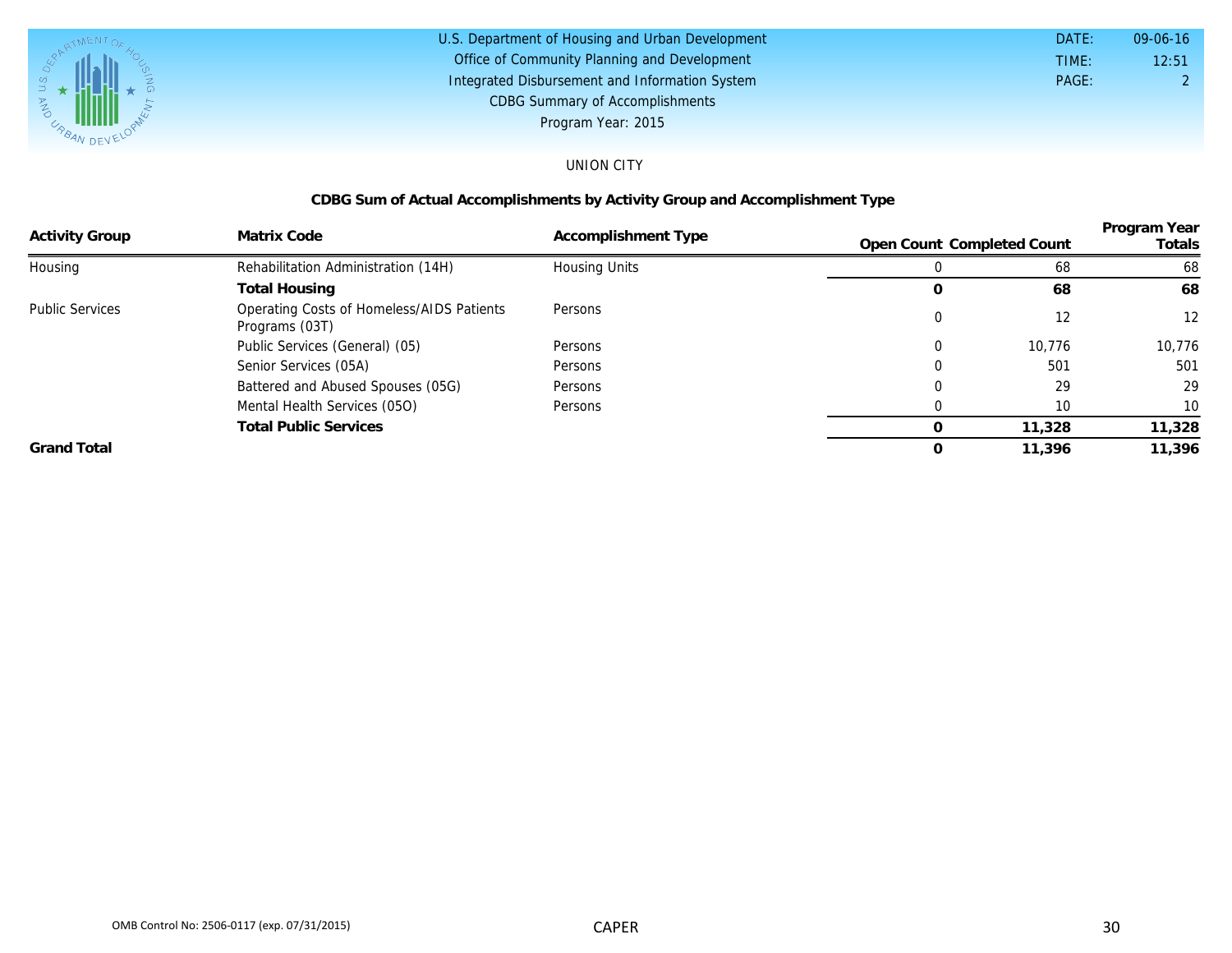

#### U.S. Department of Housing and Urban Development Office of Community Planning and Development Integrated Disbursement and Information System DATE: TIME: PAGE: 3 12:51 09-06-16 CDBG Summary of Accomplishments Program Year: 2015

## UNION CITY

## **CDBG Beneficiaries by Racial / Ethnic Category**

| Housing-Non Housing | Race                                   |                      | <b>Total Hispanic</b> |                          |            |  |
|---------------------|----------------------------------------|----------------------|-----------------------|--------------------------|------------|--|
|                     |                                        | <b>Total Persons</b> |                       | Persons Total Households | Households |  |
| Housing             | White                                  |                      |                       | 38                       |            |  |
|                     | <b>Black/African American</b>          |                      |                       |                          |            |  |
|                     | Asian                                  |                      |                       |                          |            |  |
|                     | Other multi-racial                     | 0                    |                       | 16                       |            |  |
|                     | <b>Total Housing</b>                   | O                    | $\Omega$              | 68                       |            |  |
| Non Housing         | White                                  | 1,097                | 65                    |                          |            |  |
|                     | <b>Black/African American</b>          | 994                  |                       |                          |            |  |
|                     | Asian                                  | 1,237                |                       |                          |            |  |
|                     | American Indian/Alaskan Native         | 215                  |                       |                          |            |  |
|                     | Native Hawaiian/Other Pacific Islander |                      |                       |                          |            |  |
|                     | Other multi-racial                     | 7,780                | 4,530                 |                          |            |  |
|                     | <b>Total Non Housing</b>               | 11,328               | 4,597                 | O                        |            |  |
| <b>Grand Total</b>  | White                                  | 1,097                | 65                    | 38                       |            |  |
|                     | <b>Black/African American</b>          | 994                  |                       | a                        |            |  |
|                     | Asian                                  | 1,237                |                       |                          |            |  |
|                     | American Indian/Alaskan Native         | 215                  |                       |                          |            |  |
|                     | Native Hawaiian/Other Pacific Islander |                      |                       |                          |            |  |
|                     | Other multi-racial                     | 7,780                | 4,530                 | 16                       |            |  |
|                     | <b>Total Grand Total</b>               | 11,328               | 4,597                 | 68                       |            |  |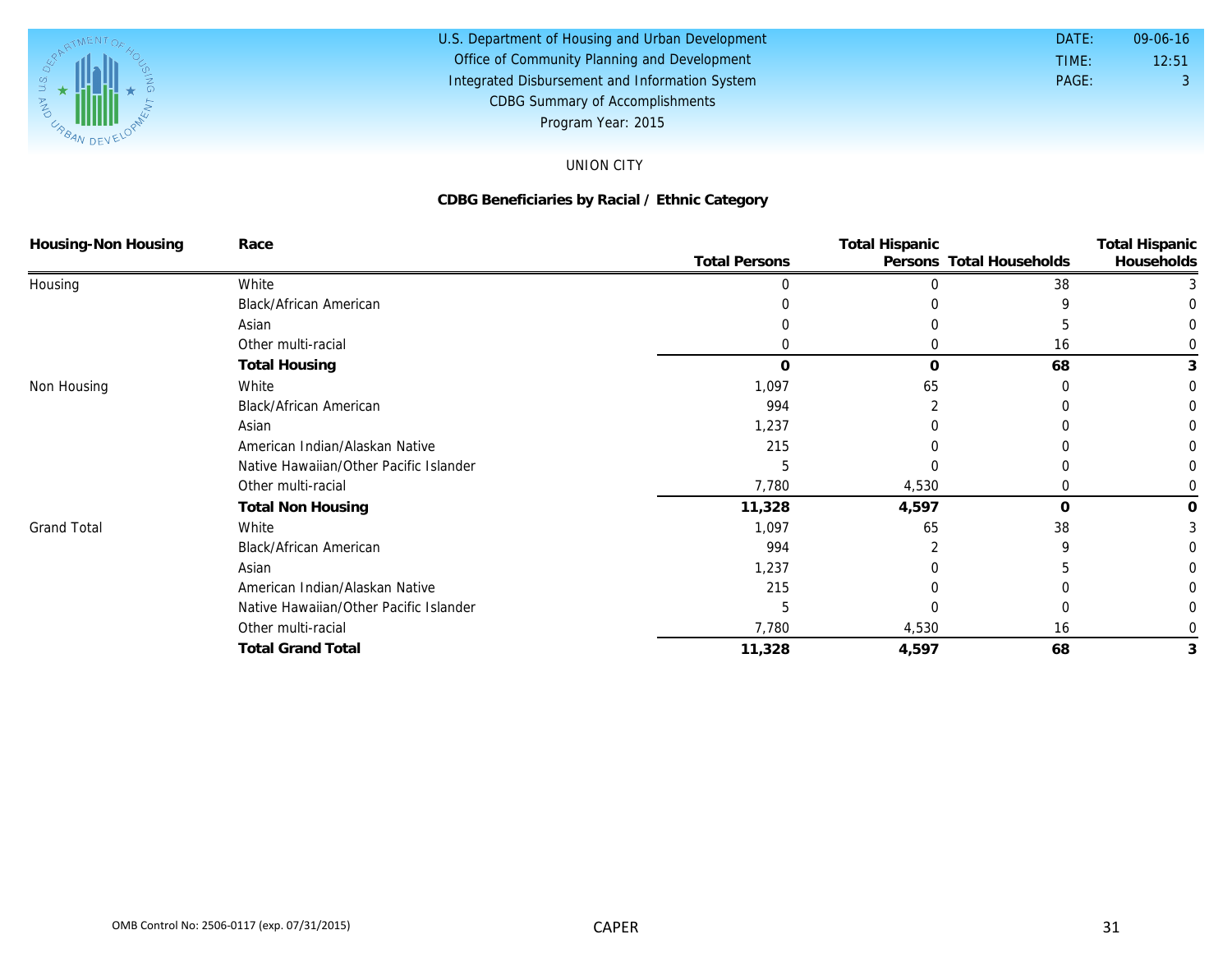

#### U.S. Department of Housing and Urban Development Office of Community Planning and Development Integrated Disbursement and Information System DATE: TIME: PAGE: 4 12:51 09-06-16 CDBG Summary of Accomplishments Program Year: 2015

## UNION CITY

## **CDBG Beneficiaries by Income Category**

|             | Income Levels                        | Owner Occupied | Renter Occupied | Persons  |
|-------------|--------------------------------------|----------------|-----------------|----------|
| Housing     | Extremely Low $\left(<=30\% \right)$ |                |                 |          |
|             | Low ( $>30\%$ and $\lt$ =50%)        |                |                 | $\Omega$ |
|             | Mod ( $>50\%$ and $<=80\%)$          |                |                 | 0        |
|             | Total Low-Mod                        |                |                 | 0        |
|             | Non Low-Mod $(>80\%)$                |                |                 | 0        |
|             | <b>Total Beneficiaries</b>           | 15             |                 | 0        |
| Non Housing | Extremely Low $\left(<=30\% \right)$ |                |                 | 247      |
|             | Low ( $>30\%$ and $\lt$ =50%)        |                |                 | 261      |
|             | Mod ( $>50\%$ and $<=80\%)$          |                |                 | 39       |
|             | Total Low-Mod                        |                |                 | 547      |
|             | Non Low-Mod $(>80\%)$                |                |                 |          |
|             | <b>Total Beneficiaries</b>           |                |                 | 552      |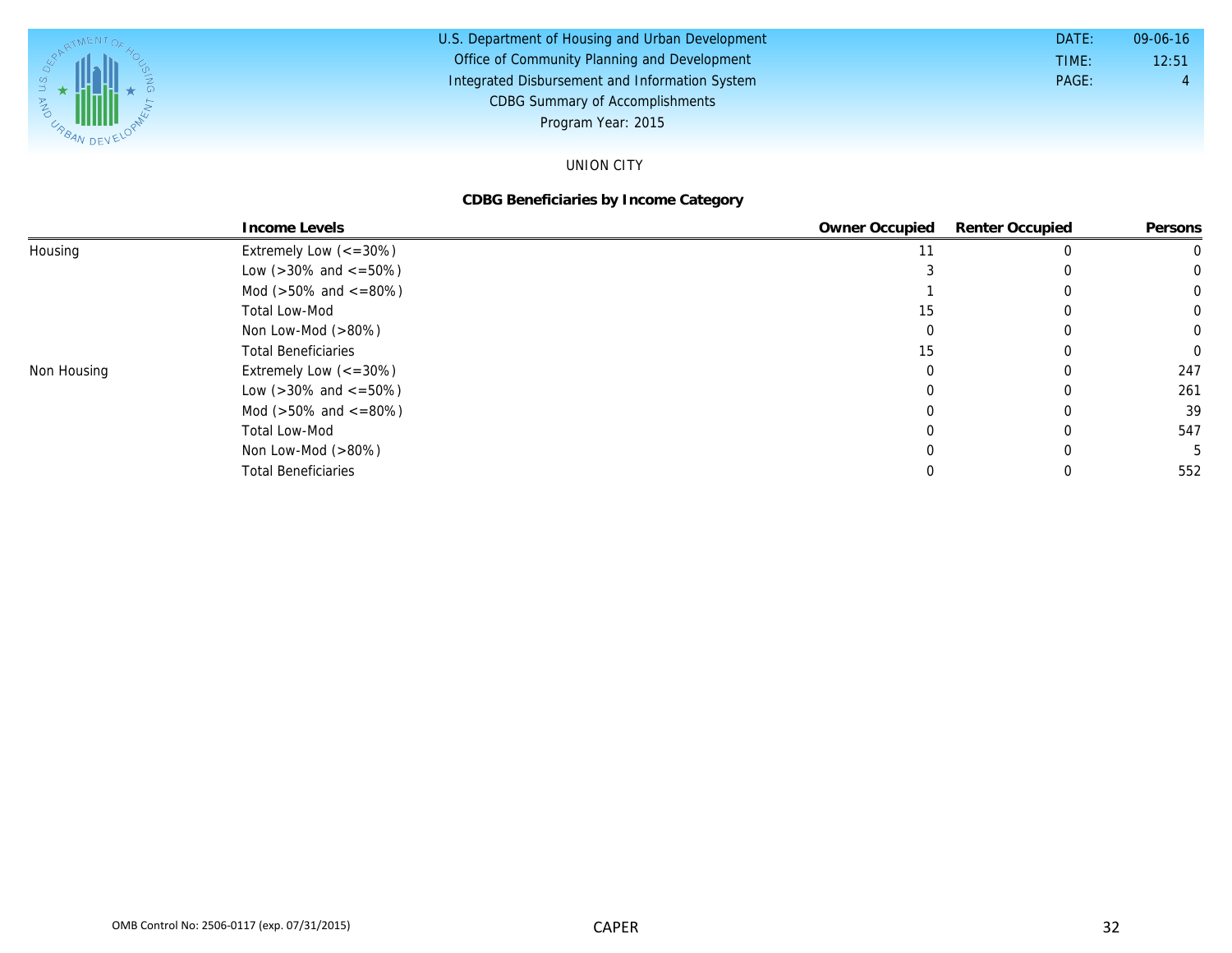|                    | Office of Community Planning and Development     | DATE: | $09 - 01 - 16$ |
|--------------------|--------------------------------------------------|-------|----------------|
|                    | U.S. Department of Housing and Urban Development | TIME: | 17:39          |
| U.S. $D_{\lambda}$ | Integrated Disbursement and Information System   | PAGE: |                |
| <b>AND</b>         | PR26 - CDBG Financial Summary Report             |       |                |
|                    | Program Year 2015                                |       |                |
| $\alpha_{A}$ where | UNION CITY, CA                                   |       |                |
|                    |                                                  |       |                |

| PART I: SUMMARY OF CDBG RESOURCES                                              |                      |
|--------------------------------------------------------------------------------|----------------------|
| 01 UNEXPENDED CDBG FUNDS AT END OF PREVIOUS PROGRAM YEAR                       | 155,079.77           |
| 02 ENTITLEMENT GRANT                                                           | 453.192.00           |
| 03 SURPLUS URBAN RENEWAL                                                       | 0.00                 |
| 04 SECTION 108 GUARANTEED LOAN FUNDS                                           | 0.00                 |
| 05 CURRENT YEAR PROGRAM INCOME                                                 | 43,298.70            |
| 05a CURRENT YEAR SECTION 108 PROGRAM INCOME (FOR SI TYPE)                      | 0.00                 |
| 06 FUNDS RETURNED TO THE LINE-OF-CREDIT                                        | 0.00                 |
| 06a FUNDS RETURNED TO THE LOCAL CDBG ACCOUNT                                   | 0.00                 |
| 07 ADJUSTMENT TO COMPUTE TOTAL AVAILABLE                                       | 0.00                 |
| 08 TOTAL AVAILABLE (SUM, LINES 01-07)                                          | 651,570.47           |
| PART II: SUMMARY OF CDBG EXPENDITURES                                          |                      |
| 09 DISBURSEMENTS OTHER THAN SECTION 108 REPAYMENTS AND PLANNING/ADMINISTRATION | 96,444.08            |
| 10 ADJUSTMENT TO COMPUTE TOTAL AMOUNT SUBJECT TO LOW/MOD BENEFIT               | 0.00                 |
| 11 AMOUNT SUBJECT TO LOW/MOD BENEFIT (LINE 09 + LINE 10)                       | 96,444.08            |
| 12 DISBURSED IN IDIS FOR PLANNING/ADMINISTRATION                               | 74,781.78            |
| 13 DISBURSED IN IDIS FOR SECTION 108 REPAYMENTS                                | 281,508.75           |
| 14 ADJUSTMENT TO COMPUTE TOTAL EXPENDITURES                                    | 0.00                 |
| 15 TOTAL EXPENDITURES (SUM, LINES 11-14)                                       | 452,734.61           |
| 16 UNEXPENDED BALANCE (LINE 08 - LINE 15)                                      | 198,835.86           |
| PART III: LOWMOD BENEFIT THIS REPORTING PERIOD                                 |                      |
| 17 EXPENDED FOR LOW/MOD HOUSING IN SPECIAL AREAS                               | 0.00                 |
| 18 EXPENDED FOR LOW/MOD MULTI-UNIT HOUSING                                     | 0.00                 |
| 19 DISBURSED FOR OTHER LOW/MOD ACTIVITIES                                      | 96,444.08            |
| 20 ADJUSTMENT TO COMPUTE TOTAL LOW/MOD CREDIT                                  | (170.00)             |
| 21 TOTAL LOW/MOD CREDIT (SUM, LINES 17-20)                                     | 96,274.08            |
| 22 PERCENT LOW/MOD CREDIT (LINE 21/LINE 11)                                    | 99.82%               |
| LOW/MOD BENEFIT FOR MULTI-YEAR CERTIFICATIONS                                  |                      |
| 23 PROGRAM YEARS(PY) COVERED IN CERTIFICATION                                  | PY: PY: PY:          |
| 24 CUMULATIVE NET EXPENDITURES SUBJECT TO LOW/MOD BENEFIT CALCULATION          | 0.00                 |
| 25 CUMULATIVE EXPENDITURES BENEFITING LOW/MOD PERSONS                          | 0.00                 |
| 26 PERCENT BENEFIT TO LOW/MOD PERSONS (LINE 25/LINE 24)                        | 0.00%                |
| PART IV: PUBLIC SERVICE (PS) CAP CALCULATIONS                                  |                      |
| 27 DISBURSED IN IDIS FOR PUBLIC SERVICES                                       | 60,000.00            |
| 28 PS UNLIQUIDATED OBLIGATIONS AT END OF CURRENT PROGRAM YEAR                  | 0.00                 |
| 29 PS UNLIQUIDATED OBLIGATIONS AT END OF PREVIOUS PROGRAM YEAR                 | 0.00                 |
| 30 ADJUSTMENT TO COMPUTE TOTAL PS OBLIGATIONS                                  | 0.00                 |
| 31 TOTAL PS OBLIGATIONS (LINE 27 + LINE 28 - LINE 29 + LINE 30)                | 60,000.00            |
| 32 ENTITLEMENT GRANT                                                           | 453,192.00           |
| 33 PRIOR YEAR PROGRAM INCOME                                                   | 43,448.90            |
| 34 ADJUSTMENT TO COMPUTE TOTAL SUBJECT TO PS CAP                               | 0.00                 |
| 35 TOTAL SUBJECT TO PS CAP (SUM, LINES 32-34)                                  | 496,640.90           |
| 36 PERCENT FUNDS OBLIGATED FOR PS ACTIVITIES (LINE 31/LINE 35)                 | 12.08%               |
| PART V: PLANNING AND ADMINISTRATION (PA) CAP                                   |                      |
| 37 DISBURSED IN IDIS FOR PLANNING/ADMINISTRATION                               | 74,781.78            |
| 38 PA UNLIQUIDATED OBLIGATIONS AT END OF CURRENT PROGRAM YEAR                  | 0.00                 |
| 39 PA UNLIQUIDATED OBLIGATIONS AT END OF PREVIOUS PROGRAM YEAR                 | 0.00                 |
| 40 ADJUSTMENT TO COMPUTE TOTAL PA OBLIGATIONS                                  | 0.00                 |
| 41 TOTAL PA OBLIGATIONS (LINE 37 + LINE 38 - LINE 39 + LINE 40)                | 74,781.78            |
| 42 ENTITLEMENT GRANT                                                           | 453,192.00           |
| 43 CURRENT YEAR PROGRAM INCOME                                                 | 43,298.70            |
| 44 ADJUSTMENT TO COMPUTE TOTAL SUBJECT TO PA CAP                               | 0.00                 |
| 45 TOTAL SUBJECT TO PA CAP (SUM, LINES 42-44)                                  |                      |
|                                                                                |                      |
| 46 PERCENT FUNDS OBLIGATED FOR PA ACTIVITIES (LINE 41/LINE 45)                 | 496,490.70<br>15.06% |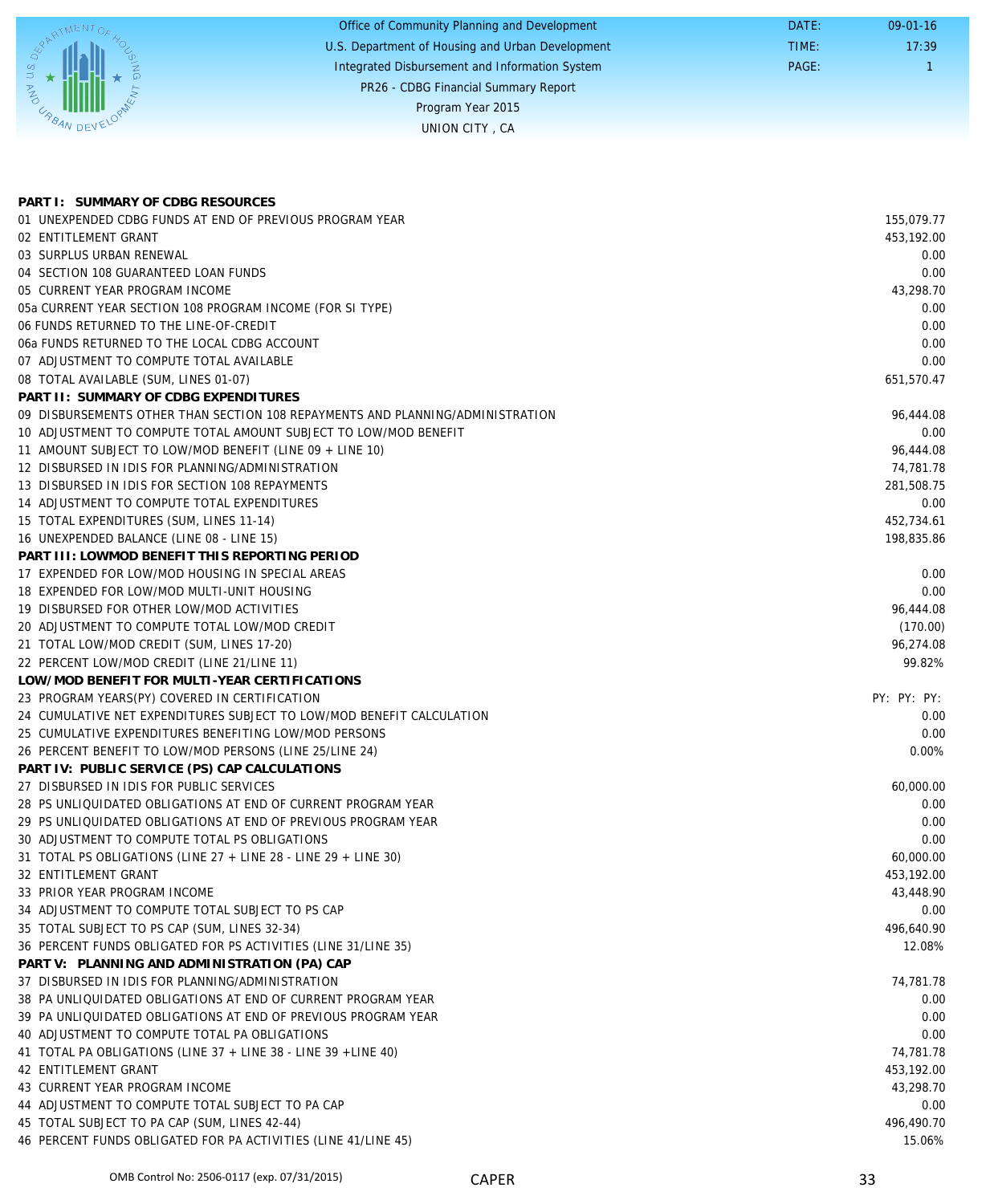

## U.S. Department of Housing and Urban Development Office of Community Planning and Development Integrated Disbursement and Information System

PAGE: 2 17:39 09-01-16

 DATE: TIME:

PR26 - CDBG Financial Summary Report

Program Year 2015

UNION CITY , CA

## **LINE 17 DETAIL: ACTIVITIES TO CONSIDER IN DETERMINING THE AMOUNT TO ENTER ON LINE 17**

Report returned no data.

### **LINE 18 DETAIL: ACTIVITIES TO CONSIDER IN DETERMINING THE AMOUNT TO ENTER ON LINE 18** Report returned no data.

#### **LINE 19 DETAIL: ACTIVITIES INCLUDED IN THE COMPUTATION OF LINE 19**

| Plan Year | <b>IDIS Project</b> | <b>IDIS Activity</b> | Voucher<br>Number | <b>Activity Name</b>                                                   | Matrix<br>Code | National<br>Objective | Drawn Amount |
|-----------|---------------------|----------------------|-------------------|------------------------------------------------------------------------|----------------|-----------------------|--------------|
| 2015      | 3                   | 176                  | 5898773           | Abodes Services - Sunrise Village Emergency Homeless<br><b>Shelter</b> | 03T            | <b>LMC</b>            | \$5,272.38   |
| 2015      | 3                   | 176                  | 5927449           | Abodes Services - Sunrise Village Emergency Homeless<br>Shelter        | 03T            | <b>LMC</b>            | \$3,946.96   |
| 2015      | 3                   | 176                  | 5952631           | Abodes Services - Sunrise Village Emergency Homeless<br>Shelter        | 03T            | <b>LMC</b>            | \$2,580.66   |
|           |                     |                      |                   |                                                                        | 03T            | Matrix Code           | \$11,800.00  |
| 2015      | 3                   | 178                  | 5934307           | Spectrum Community Services - Fall Prevention Program                  | 05A            | <b>LMC</b>            | \$7,500.00   |
| 2015      | 3                   | 178                  | 5952631           | Spectrum Community Services - Fall Prevention Program                  | 05A            | <b>LMC</b>            | \$2,500.00   |
| 2015      | 3                   | 179                  | 5934307           | Spectrum Community Services - Senior Nutrition Program<br>(SNAP)       | 05A            | <b>LMC</b>            | \$10,125.00  |
| 2015      | 3                   | 179                  | 5952631           | Spectrum Community Services - Senior Nutrition Program<br>(SNAP)       | 05A            | <b>LMC</b>            | \$3,375.00   |
| 2015      | 3                   | 180                  | 5952631           | Bay Area Community Services (BACS) - Adult Day Care                    | 05A            | <b>LMC</b>            | \$9,000.00   |
|           |                     |                      |                   |                                                                        | 05A            | Matrix Code           | \$32,500.00  |
| 2015      | 3                   | 177                  | 5914463           | Safe Alternatives to Violent Environments (SAVE)                       | 05G            | <b>LMC</b>            | \$5,136.00   |
| 2015      | 3                   | 177                  | 5952631           | Safe Alternatives to Violent Environments (SAVE)                       | 05G            | <b>LMC</b>            | \$6,464.00   |
|           |                     |                      |                   |                                                                        | 05G            | Matrix Code           | \$11,600.00  |
| 2015      | 3                   | 181                  | 5952631           | Bay Area Community Services - South County Wellness<br>Center          | 050            | <b>LMC</b>            | \$4,100.00   |
|           |                     |                      |                   |                                                                        | 050            | Matrix Code           | \$4,100.00   |
| 2015      | 1                   | 185                  | 5898773           | Housing Rehabilitation                                                 | 14H            | <b>LMH</b>            | \$18,546.63  |
| 2015      | 1                   | 185                  | 5914463           | Housing Rehabilitation                                                 | 14H            | <b>LMH</b>            | \$6,592.63   |
| 2015      |                     | 185                  | 5927449           | Housing Rehabilitation                                                 | 14H            | LMH                   | \$3,284.95   |
| 2015      |                     | 185                  | 5934307           | Housing Rehabilitation                                                 | 14H            | <b>LMH</b>            | \$3,335.21   |
| 2015      | 1                   | 185                  | 5952631           | Housing Rehabilitation                                                 | 14H            | <b>LMH</b>            | \$4,684.66   |
|           |                     |                      |                   |                                                                        | 14H            | Matrix Code           | \$36,444.08  |
| Total     |                     |                      |                   |                                                                        |                |                       | \$96,444.08  |

### **LINE 27 DETAIL: ACTIVITIES INCLUDED IN THE COMPUTATION OF LINE 27**

| Plan Year | <b>IDIS Project</b> | <b>IDIS Activity</b>                        | Voucher<br>Number | <b>Activity Name</b>                                                   | Matrix<br>Code | National<br>Objective | <b>Drawn Amount</b> |
|-----------|---------------------|---------------------------------------------|-------------------|------------------------------------------------------------------------|----------------|-----------------------|---------------------|
| 2015      | 3                   | 176                                         | 5898773           | Abodes Services - Sunrise Village Emergency Homeless<br>Shelter        | 03T            | <b>LMC</b>            | \$5,272.38          |
| 2015      | 3                   | 176                                         | 5927449           | Abodes Services - Sunrise Village Emergency Homeless<br>Shelter        | 03T            | <b>LMC</b>            | \$3,946.96          |
| 2015      | 3                   | 176                                         | 5952631           | Abodes Services - Sunrise Village Emergency Homeless<br><b>Shelter</b> | 03T            | <b>LMC</b>            | \$2,580.66          |
|           |                     |                                             |                   |                                                                        | 03T            | Matrix Code           | \$11,800.00         |
| 2015      | 3                   | 178                                         | 5934307           | Spectrum Community Services - Fall Prevention Program                  | 05A            | <b>LMC</b>            | \$7,500.00          |
| 2015      | 3                   | 178                                         | 5952631           | Spectrum Community Services - Fall Prevention Program                  | 05A            | <b>LMC</b>            | \$2,500.00          |
| 2015      | 3                   | 179                                         | 5934307           | Spectrum Community Services - Senior Nutrition Program<br>(SNAP)       | 05A            | <b>LMC</b>            | \$10,125.00         |
| 2015      | 3                   | 179                                         | 5952631           | Spectrum Community Services - Senior Nutrition Program<br>(SNAP)       | 05A            | <b>LMC</b>            | \$3,375.00          |
| 2015      | 3                   | 180                                         | 5952631           | Bay Area Community Services (BACS) - Adult Day Care                    | 05A            | <b>LMC</b>            | \$9,000.00          |
|           |                     | OMB Control No: 2506-0117 (exp. 07/31/2015) |                   | <b>CAPER</b>                                                           | 05A            | Matrix Code           | \$32,500.00<br>34   |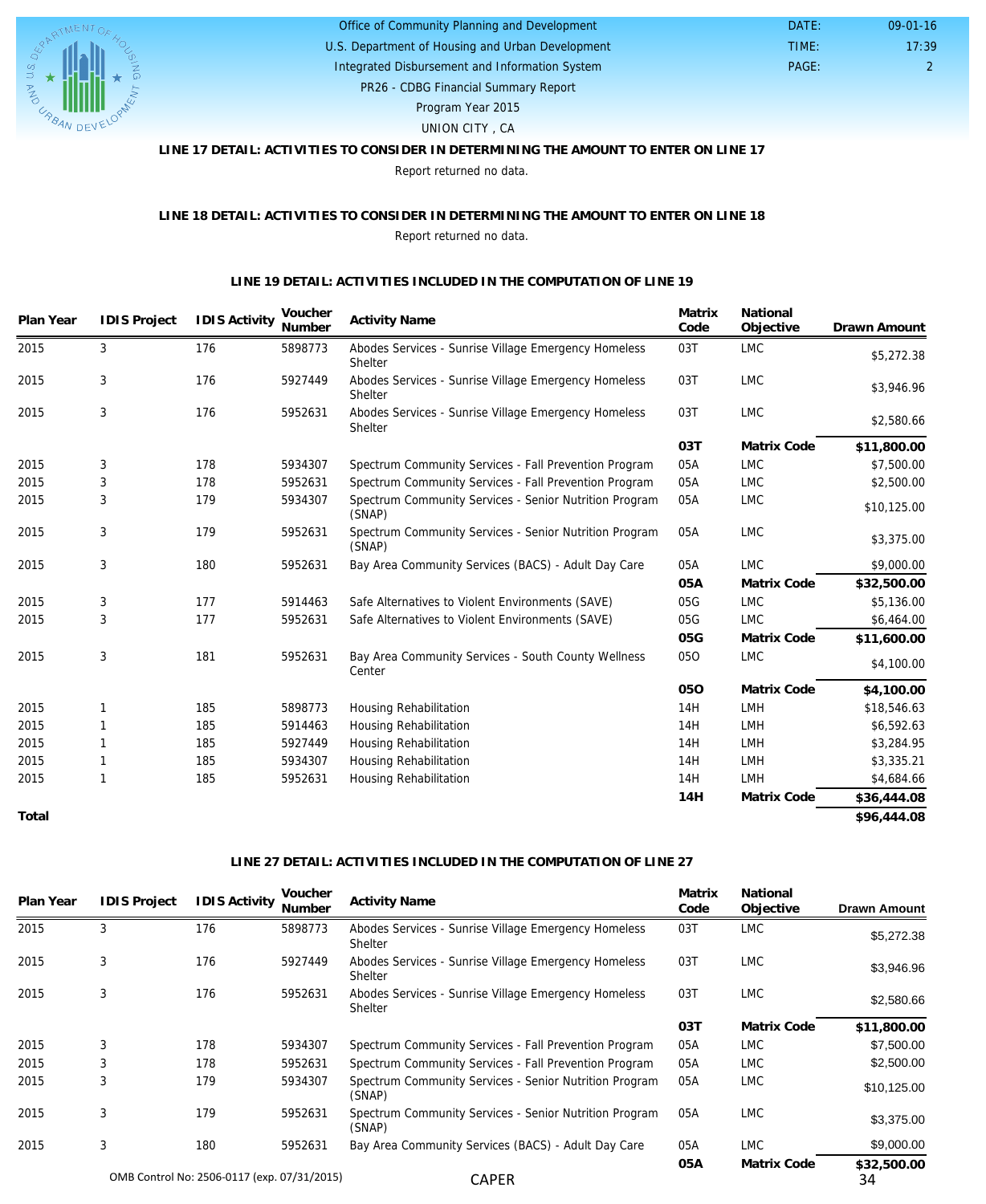|                |                     |                      |                   | Office of Community Planning and Development                  |                | DATE:                 | $09 - 01 - 16$      |
|----------------|---------------------|----------------------|-------------------|---------------------------------------------------------------|----------------|-----------------------|---------------------|
|                |                     |                      |                   | U.S. Department of Housing and Urban Development              |                | TIME:                 | 17:39               |
| SOUTHLINENT OF | Q                   |                      |                   | Integrated Disbursement and Information System                |                | PAGE:                 | 3                   |
| <b>ANA</b>     |                     |                      |                   | PR26 - CDBG Financial Summary Report                          |                |                       |                     |
|                |                     |                      |                   | Program Year 2015                                             |                |                       |                     |
| URBAN DEVEL    |                     |                      |                   | UNION CITY, CA                                                |                |                       |                     |
| Plan Year      | <b>IDIS Project</b> | <b>IDIS Activity</b> | Voucher<br>Number | <b>Activity Name</b>                                          | Matrix<br>Code | National<br>Objective | <b>Drawn Amount</b> |
| 2015           | 3                   | 177                  | 5914463           | Safe Alternatives to Violent Environments (SAVE)              | 05G            | <b>LMC</b>            | \$5,136.00          |
| 2015           | 3                   | 177                  | 5952631           | Safe Alternatives to Violent Environments (SAVE)              | 05G            | <b>LMC</b>            | \$6,464.00          |
|                |                     |                      |                   |                                                               | 05G            | Matrix Code           | \$11,600.00         |
| 2015           | 3                   | 181                  | 5952631           | Bay Area Community Services - South County Wellness<br>Center | 050            | <b>LMC</b>            | \$4,100.00          |
|                |                     |                      |                   |                                                               | 050            | Matrix Code           | \$4,100.00          |
| Total          |                     |                      |                   |                                                               |                |                       | \$60,000.00         |

### **LINE 37 DETAIL: ACTIVITIES INCLUDED IN THE COMPUTATION OF LINE 37**

| Plan Year | <b>IDIS Project</b> | <b>IDIS Activity</b> | Voucher<br>Number | <b>Activity Name</b>        | Matrix<br>Code  | National<br>Objective | <b>Drawn Amount</b> |
|-----------|---------------------|----------------------|-------------------|-----------------------------|-----------------|-----------------------|---------------------|
| 2015      | 5                   | 182                  | 5898773           | Program Administration      | 21A             |                       | \$17,771.65         |
| 2015      | 5                   | 182                  | 5914463           | Program Administration      | 21A             |                       | \$6,034.13          |
| 2015      | 5                   | 182                  | 5927449           | Program Administration      | 21A             |                       | \$3,181.41          |
| 2015      | 5                   | 182                  | 5934307           | Program Administration      | 21A             |                       | \$14,072.75         |
| 2015      | 5                   | 182                  | 5952631           | Program Administration      | 21A             |                       | \$23,721.84         |
|           |                     |                      |                   |                             | 21A             | Matrix Code           | \$64,781.78         |
| 2015      | 4                   | 183                  | 5898773           | ECHO Housing - Fair Housing | 21 <sub>D</sub> |                       | \$3,033.06          |
| 2015      | 4                   | 183                  | 5914463           | ECHO Housing - Fair Housing | 21 <sub>D</sub> |                       | \$3,364.85          |
| 2015      | 4                   | 183                  | 5934307           | ECHO Housing - Fair Housing | 21 <sub>D</sub> |                       | \$3,261.50          |
| 2015      | 4                   | 183                  | 5952631           | ECHO Housing - Fair Housing | 21 <sub>D</sub> |                       | \$340.59            |
|           |                     |                      |                   |                             | 21D             | Matrix Code           | \$10,000.00         |
| Total     |                     |                      |                   |                             |                 |                       | \$74,781.78         |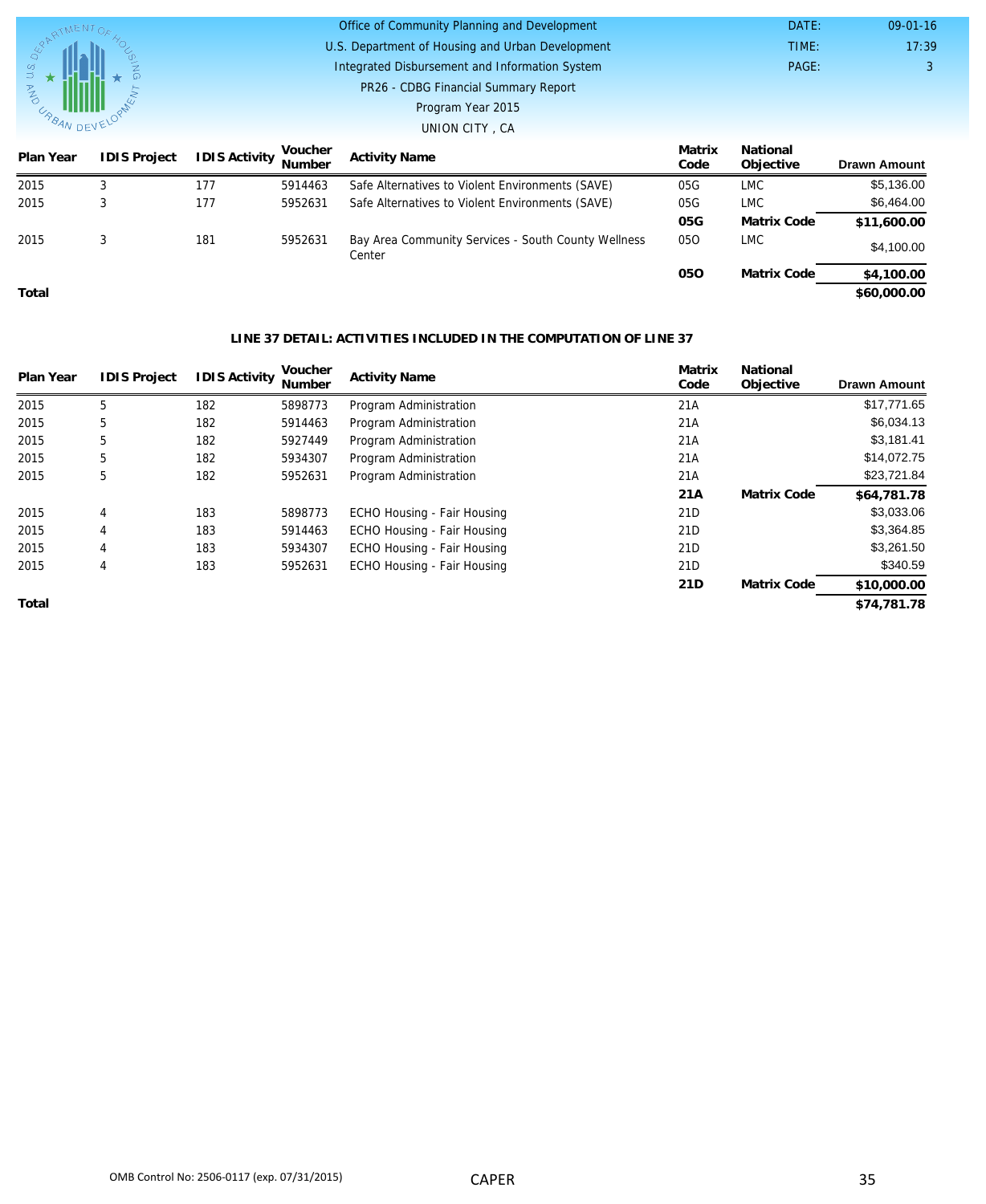## Attachment B FY 15-16 Summary of Expenditures

| <b>Activity</b>                            | <b>CDBG</b> | <b>HOME</b> | <b>General</b><br><b>Fund</b> | Low/Mod<br><b>Housing</b> | <b>Total</b><br><b>Expended</b> |
|--------------------------------------------|-------------|-------------|-------------------------------|---------------------------|---------------------------------|
| <b>CDBG Administration</b>                 | 64,781.78   |             |                               |                           | 64,781.78                       |
| Fair Housing - ECHO Housing Grant          | 10,000.00   |             |                               |                           | 10,000.00                       |
| Section 108 Loan Repayment                 | 281,508.75  |             |                               |                           | 281,508.75                      |
| Housing Rehabilitation                     | 36,444.08   | 100,468.28  |                               | 32,346.41                 | 169,258.77                      |
| <b>Public Service Grants</b>               |             |             |                               |                           |                                 |
| Abode Services - Sunrise Shelter           | 11,800.00   |             |                               |                           | 11,800.00                       |
| <b>BACS - Adult Day Care</b>               | 9,000.00    |             |                               |                           | 9,000.00                        |
| <b>BACS - South County Wellness Center</b> | 4,100.00    |             | 900.00                        |                           | 5,000.00                        |
| Centro de Servicios                        |             |             | 179,500.00                    |                           | 179,500.00                      |
| City of Fremont - Senior Support           |             |             | 11,400.00                     |                           | 11,400.00                       |
| <b>Filipinos Advocates for Justice</b>     |             |             | 22,000.00                     |                           | 22,000.00                       |
| Kidango - Early Education                  |             |             | 7,100.00                      |                           | 7,100.00                        |
| Kidango - Early Intervention               |             |             | 6,700.00                      |                           | 6,700.00                        |
| Life Elder Care - Meals on Wheels          |             |             | 10,000.00                     |                           | 10,000.00                       |
| Safe Alternatives to Violent Environments  | 11,600.00   |             |                               |                           | 11,600.00                       |
| Spectrum - Fall Prevention                 | 10,000.00   |             |                               |                           | 10,000.00                       |
| Spectrum - SNAP Program                    | 13,500.00   |             |                               |                           | 13,500.00                       |
| <b>Tri-City Volunteers</b>                 |             |             | 8,200.00                      |                           | 8,200.00                        |
| <b>Public Service Grants - Subtotal</b>    | 60,000.00   |             | 245,800.00                    |                           | 305,800.00                      |
| <b>Total</b>                               | 452,734.61  | 100,468.28  | 245,800.00                    | 32,346.41                 | 831,349.30                      |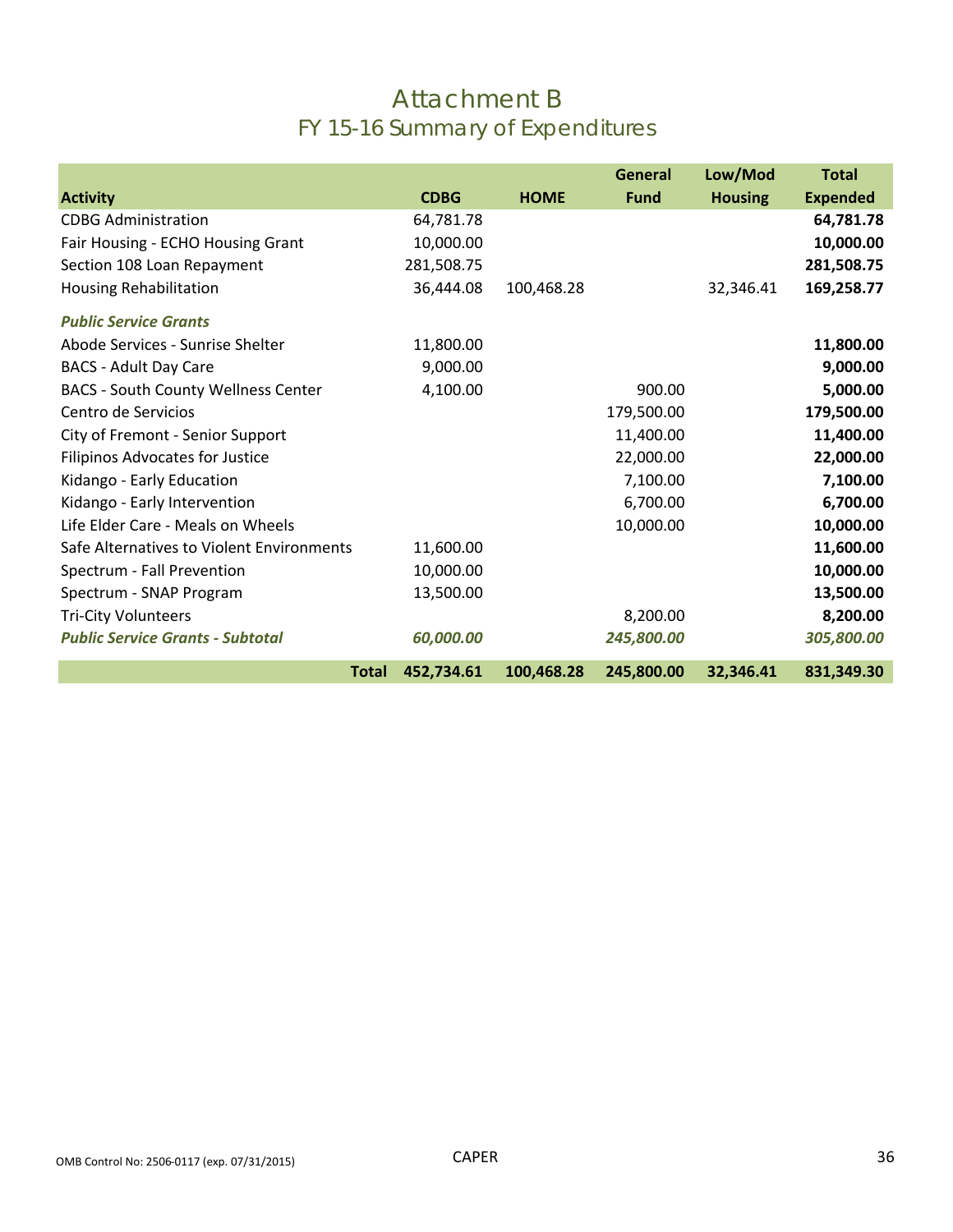## Attachment C Summary of Accomplishments for Analysis of Impediments to Fair Housing FY 2015

## The following table describes this year's Analysis of Impediments to Fair Housing's Goals and Objectives (FY15 ‐ 19)

|                                                                    | <b>Current Year's Actions</b>                                                         |                                                                                   | <b>FY15-19 Cumulative</b>                           |
|--------------------------------------------------------------------|---------------------------------------------------------------------------------------|-----------------------------------------------------------------------------------|-----------------------------------------------------|
| <b>Actions</b>                                                     | (FY15)                                                                                | <b>FY15 Accomplishments</b>                                                       | <b>Accomplishments</b>                              |
|                                                                    | Policy #1: Secure Federal Funding for Community Development Activities                |                                                                                   |                                                     |
| 1.1: Complete a HUD-approved                                       | 1.1: Complete a HUD-approved                                                          | Consolidated Plan completed in May 2015;                                          | Con Plan completed; FY 15-16                        |
| Consolidated Plan and Action Plan.                                 | Consolidated Plan and Action Plan.                                                    | FY15 Action Plan completed                                                        | Action Plan completed                               |
| 1:2: Access, receive, and disburse                                 | 1:2: Access, receive, and disburse                                                    | On-going                                                                          | On-going                                            |
| federal entitlement grant funding.                                 | federal entitlement grant funding.                                                    |                                                                                   |                                                     |
| 1.3: Monitor implementation of<br>the Consolidated Plan and Action | 1.3: Monitor implementation of<br>the Consolidated Plan and Action                    | CAPER reporting on FY15 activities completed                                      | CAPER completed for FY15.                           |
| Plan.                                                              | Plan.                                                                                 |                                                                                   |                                                     |
|                                                                    | Policy #2: Maintain and Implement and Updated Housing Element                         |                                                                                   |                                                     |
| 2:1: Strive for State-certified                                    | 2:1: Strive for State-certified                                                       | Housing Element was adopted on January 27, 2015 and certified by the State of     | Housing Element was adopted on                      |
| Housing Element.                                                   | Housing Element.                                                                      | California on February 19, 2015                                                   | January 27, 2015 and certified by                   |
|                                                                    |                                                                                       |                                                                                   | the State of California on February                 |
|                                                                    |                                                                                       |                                                                                   | 19, 2015                                            |
| 2.2: Implement Housing Element                                     | 2.2: Implement Housing Element                                                        | The City is implementing its Housing Element programs and reported its progress   | On-Going                                            |
| programs.                                                          | programs.                                                                             | as part of the 2015 Annual Element Progress Report                                |                                                     |
|                                                                    | Policy #3: Ensure Consistency Between Local Zoning Ordinances and Fair Housing Choice |                                                                                   |                                                     |
| 3.1 Maintain zoning for emergency                                  | 3.1 Maintain zoning for emergency                                                     | Zoning updated in FY 14-15                                                        | Zoning updated in FY 14-15                          |
| shelters, supportive and                                           | shelters, supportive and                                                              |                                                                                   |                                                     |
| transitional housing that complies                                 | transitional housing that complies                                                    |                                                                                   |                                                     |
| with State law.                                                    | with State law.                                                                       |                                                                                   |                                                     |
| 3.2: Maintain a definition of family                               | 3.2: Maintain a definition of family                                                  | Definition is consistent.                                                         | Definition is consistent.                           |
| consistent with fair housing law.                                  | consistent with fair housing law.                                                     |                                                                                   |                                                     |
| 3.3: Establish zoning that treats<br>community care facilities     | 3.3: Establish zoning that treats<br>community care facilities                        | The City's zoning treats community care facilities consistent.                    | On-going                                            |
| consistently.                                                      | consistently.                                                                         |                                                                                   |                                                     |
| 3.4 Maintain zoning for secondary                                  | 3.4 Maintain zoning for secondary                                                     | Zoning complies with State law.                                                   | On-going                                            |
| units that complies with State                                     | units that complies with State                                                        |                                                                                   |                                                     |
| laws.                                                              | laws.                                                                                 |                                                                                   |                                                     |
|                                                                    | <b>Policy #4: Support Local Fair Housing Activities and Services</b>                  |                                                                                   |                                                     |
| 4.1: Conduct ongoing outreach and                                  | 4.1: Conduct ongoing outreach and                                                     | The City provided Eden Council for Hope and Opportunity (ECHO Housing)            | Fair housing counseling $-12$                       |
| education regarding fair housing.                                  | education regarding fair housing.                                                     | \$10,000 in CDBG Administrative funds to provide fair housing counseling,         | served                                              |
|                                                                    |                                                                                       | tenant/landlord counseling, and mediation services. This year ECHO Housing        | Tenant/landlord counseling - 74                     |
|                                                                    |                                                                                       | opened 12 fair housing cases and provided tenant/landlord counseling to 74        | served                                              |
|                                                                    |                                                                                       | residents. ECHO also provided outreach in the form of fair housing trainings (7), | Fair Housing Trainings - 7                          |
|                                                                    |                                                                                       | public service announcements (46), public appearances (1) and flyer distribution  | Public service announcements - 46                   |
|                                                                    |                                                                                       | (240).                                                                            | Public appearances $-1$<br>Flyer distribution - 240 |
|                                                                    |                                                                                       |                                                                                   |                                                     |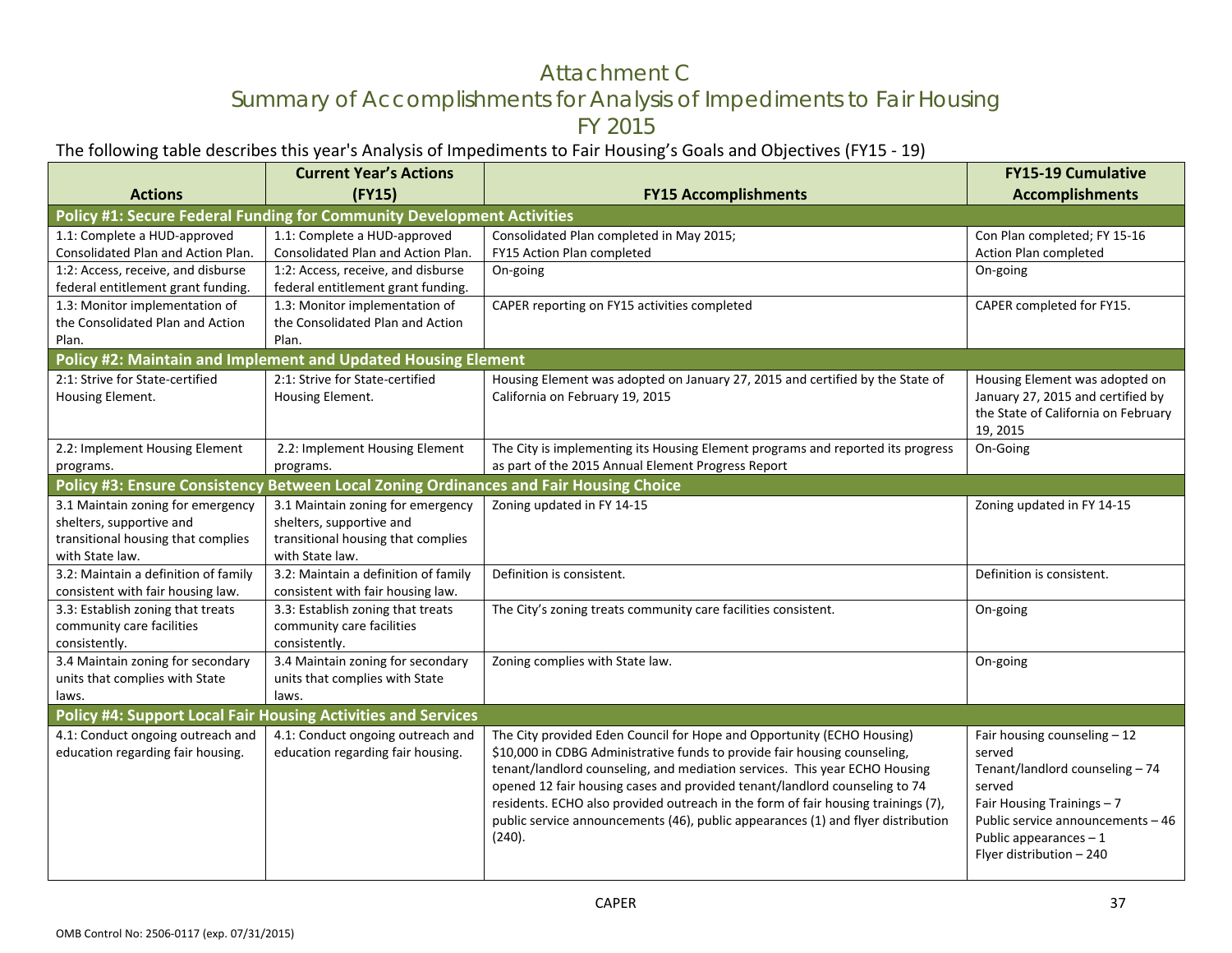|                                                                           | <b>Current Year's Actions</b>                                           |                                                                                                                                                         | <b>FY15-19 Cumulative</b>       |  |  |
|---------------------------------------------------------------------------|-------------------------------------------------------------------------|---------------------------------------------------------------------------------------------------------------------------------------------------------|---------------------------------|--|--|
| <b>Actions</b>                                                            | (FY15)                                                                  | <b>FY15 Accomplishments</b>                                                                                                                             | <b>Accomplishments</b>          |  |  |
| Policy #4: Support Local Fair Housing Activities and Services Continued   |                                                                         |                                                                                                                                                         |                                 |  |  |
| 4.2: Respond to fair housing                                              | 4.2: Respond to fair housing                                            | ECHO Housing responded to 12 fair housing cases in Union City. 9 cases had no                                                                           | 12 fair housing cases were      |  |  |
| concerns and complaints in a                                              | concerns and complaints in a                                            | evidence, 2 are pending, and one was conciliated.                                                                                                       | responded to.                   |  |  |
| timely fashion.<br>4.3: Consider or continue fair                         | timely fashion.<br>4.3: Consider or continue fair                       |                                                                                                                                                         |                                 |  |  |
| housing testing                                                           | housing testing.                                                        | ECHO continued to conduct fair housing testing and provided tester trainings to a<br>total of 14 trainees and 8 random audits were conducted this year. | Testing is on-going.            |  |  |
| 4.4: Consider options to increase                                         | 4.4: Consider options to increase                                       | ECHO conducted 4 fair housing trainings for owners; 6 fair housing training for                                                                         |                                 |  |  |
| participation in fair housing                                             | participation in fair housing                                           | tenants and 2 for the Northern California Fair Housing Coalition.                                                                                       |                                 |  |  |
| trainings by landlords and property                                       | trainings by landlords and property                                     |                                                                                                                                                         |                                 |  |  |
| managers.                                                                 | managers.                                                               |                                                                                                                                                         |                                 |  |  |
| 4.5: Consider mandatory                                                   | 4.5: Consider mandatory                                                 |                                                                                                                                                         |                                 |  |  |
| notification policies for fair housing                                    | notification policies for fair housing                                  |                                                                                                                                                         |                                 |  |  |
| services.                                                                 | services.                                                               |                                                                                                                                                         |                                 |  |  |
| <b>Policy #5: Support Special Needs Housing</b>                           |                                                                         |                                                                                                                                                         |                                 |  |  |
| 5.1: Establish and communicate                                            | 5.1: Establish and communicate                                          |                                                                                                                                                         |                                 |  |  |
| clear procedures to address                                               | clear procedures to address                                             |                                                                                                                                                         |                                 |  |  |
| reasonable accommodation                                                  | reasonable accommodation                                                |                                                                                                                                                         |                                 |  |  |
| requests.                                                                 | requests.                                                               |                                                                                                                                                         |                                 |  |  |
| 5.2: Consider adoption of universal                                       | 5.2: Consider adoption of universal                                     |                                                                                                                                                         |                                 |  |  |
| design requirements or incentives.                                        | design requirements or incentives.<br>5.3: Consider providing financial | The City used HOME and former RDA Low/Mod Housing funds to support the                                                                                  | <b>Accessibility Grants - 3</b> |  |  |
| 5.3: Consider providing financial<br>support to facilitate the ability of | support to facilitate the ability of                                    | Housing Rehabilitation Program which provides accessibility modification grants                                                                         |                                 |  |  |
| persons with disabilities to make                                         | persons with disabilities to make                                       | to disabled and senior residents. 3 accessibility grants were provided this year.                                                                       |                                 |  |  |
| reasonable modifications to their                                         | reasonable modifications to their                                       |                                                                                                                                                         |                                 |  |  |
| dwelling unit.                                                            | dwelling unit.                                                          |                                                                                                                                                         |                                 |  |  |
|                                                                           | <b>Policy #6: Support Fair Lending Practices and Access to Credit</b>   |                                                                                                                                                         |                                 |  |  |
| 6.1: Continue to support financial                                        | 6.1: Continue to support financial                                      | The City continued to support the Alameda County Mortgage Credit Certificate                                                                            | Trainings are on-going          |  |  |
| training and homebuyer assistance                                         | training and homebuyer assistance                                       | (MCC) Program. The MCC Program holds quarterly lender trainings.                                                                                        |                                 |  |  |
| programs.                                                                 | programs.                                                               |                                                                                                                                                         |                                 |  |  |
| 6.2: Maintain list of lenders with                                        | 6.2: Maintain list of lenders with                                      | The MCC program maintains a list of lenders with expertise in supporting low-                                                                           | List maintained                 |  |  |
| specific expertise in supporting                                          | specific expertise in supporting                                        | income home seekers.                                                                                                                                    |                                 |  |  |
| low-income home seekers.                                                  | low-income home seekers.                                                |                                                                                                                                                         |                                 |  |  |
| Policy #7: Continue and Expand Support for Affordable Housing Production  |                                                                         |                                                                                                                                                         |                                 |  |  |
| 7.1: Support local affordable                                             | 7.1: Support local affordable                                           | The City supports affordable housing development as opportunities become                                                                                | On-going                        |  |  |
| housing development.                                                      | housing development.                                                    | available.                                                                                                                                              |                                 |  |  |
|                                                                           |                                                                         |                                                                                                                                                         |                                 |  |  |
| 7.2: Mitigate constraints on the                                          | 7.2: Mitigate constraints on the                                        | Adopted Housing Element including analysis of constraints and actions to be                                                                             | On-going                        |  |  |
| production of affordable housing.                                         | production of affordable housing                                        | taken.                                                                                                                                                  |                                 |  |  |
| 7.3: Explore innovative sources of                                        | 7.3: Explore innovative sources of                                      | The City continued to implement its Affordable Housing Ordinance and                                                                                    | On-going                        |  |  |
| local funds to support affordable                                         | local funds to support affordable                                       | participated in a multi-jurisdiction affordable housing nexus study. The study can                                                                      |                                 |  |  |
| housing development.                                                      | housing development.                                                    | be used to develop an affordable housing impact fee on non-residential and                                                                              |                                 |  |  |
|                                                                           |                                                                         | rental housing developments.                                                                                                                            |                                 |  |  |